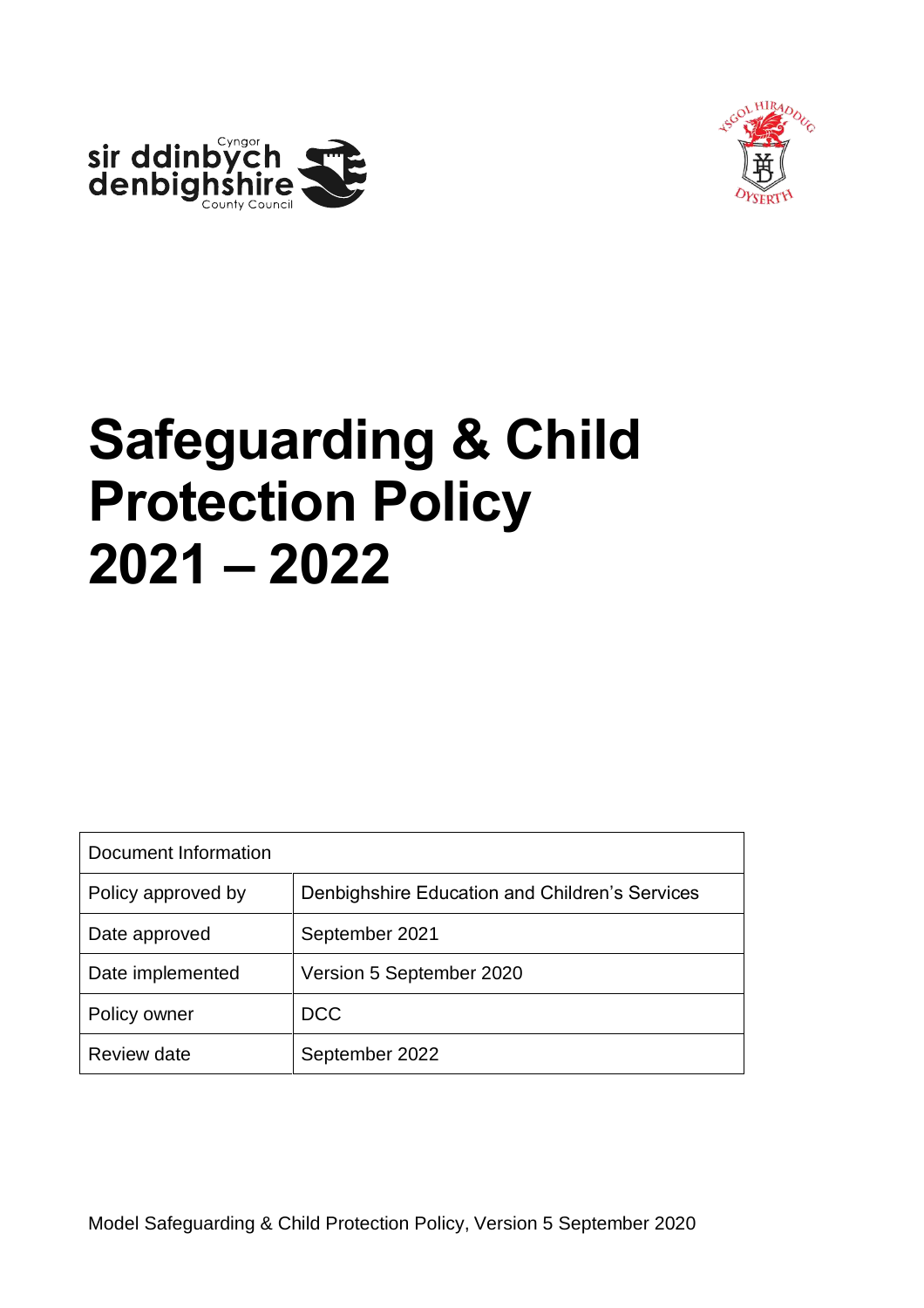#### Contents

| 1 <sub>1</sub> |
|----------------|
| 2.             |
| 3.             |
| 4.             |
| 4.1.           |
| 4.2.           |
| 4.3.           |
| 4.4.           |
| 4.4.1.         |
| 4.4.2.         |
| 4.4.3.         |
| 4.4.4.         |
| 4.4.5.         |
| 5.             |
| 6.             |
| 6.4.           |
| 6.5.           |
| 7.             |
| 8.             |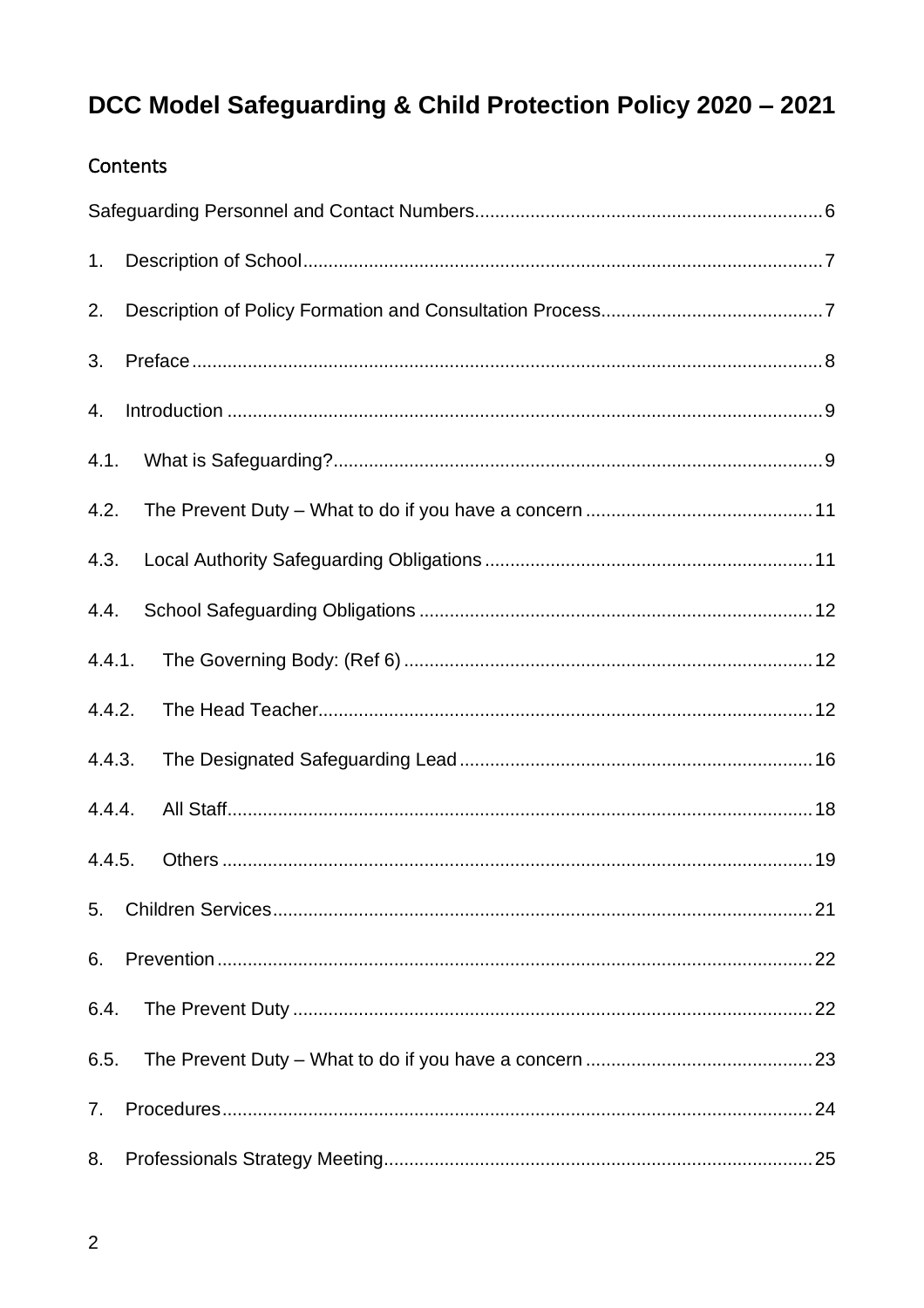| 9.    |                                                                          |  |
|-------|--------------------------------------------------------------------------|--|
| 10.   |                                                                          |  |
| 11.   |                                                                          |  |
| 12.   |                                                                          |  |
| 13.   |                                                                          |  |
| 14.   |                                                                          |  |
| 15.   |                                                                          |  |
| 16.   |                                                                          |  |
| 17.   |                                                                          |  |
| 18.   | Related Polices (All policies must be followed alongside this Policy) 33 |  |
| 18.4. |                                                                          |  |
| 18.5. |                                                                          |  |
| 18.6. |                                                                          |  |
| 19.   |                                                                          |  |
| 20.   |                                                                          |  |
| 20.1. |                                                                          |  |
| 20.2. |                                                                          |  |
| 21.   |                                                                          |  |
| 22.   |                                                                          |  |
| 22.1. |                                                                          |  |
| 22.2. |                                                                          |  |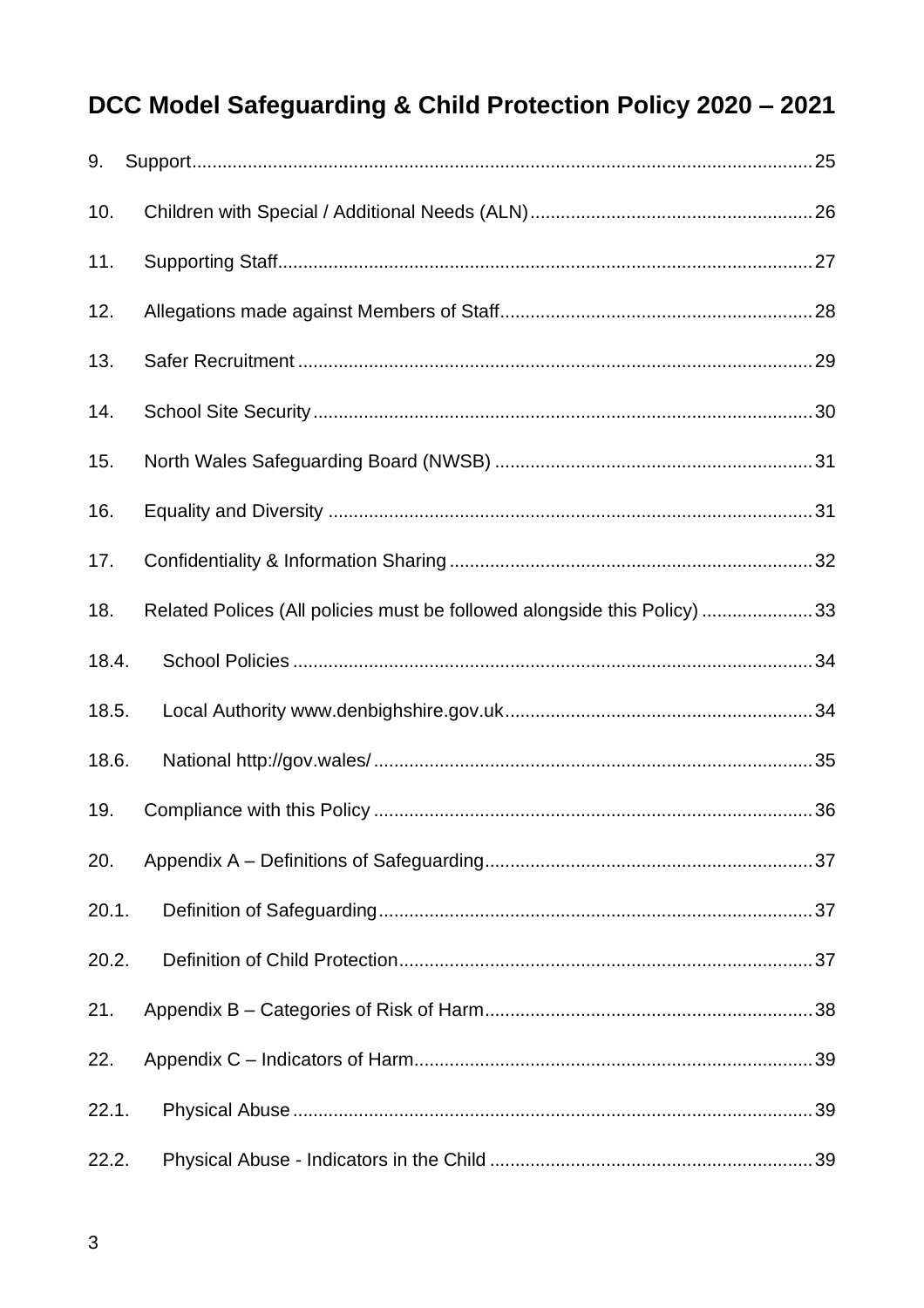| 22.3.  |                                                                                      |  |
|--------|--------------------------------------------------------------------------------------|--|
| 22.4.  |                                                                                      |  |
| 22.5.  |                                                                                      |  |
| 22.6.  |                                                                                      |  |
| 22.7.  |                                                                                      |  |
| 22.8.  |                                                                                      |  |
| 22.9.  |                                                                                      |  |
| 22.10. |                                                                                      |  |
| 22.11. |                                                                                      |  |
| 22.12. |                                                                                      |  |
| 22.13. | Neglect - Indicators in the Child - Emotional/Behavioural Presentation 47            |  |
| 22.14. |                                                                                      |  |
| 22.15. |                                                                                      |  |
| 22.16. |                                                                                      |  |
| 22.17. | Sexual Abuse - Indicators in the Child - Physical presentation 49                    |  |
| 22.18. | Sexual Abuse - Indicators in the Child - Emotional/Behavioural Presentation50        |  |
| 22.19. |                                                                                      |  |
| 22.20. |                                                                                      |  |
| 23.    |                                                                                      |  |
| 23.1.  |                                                                                      |  |
| 24.    | Appendix $E -$ Steps to take where a child is to be spoken with to ascertain whether |  |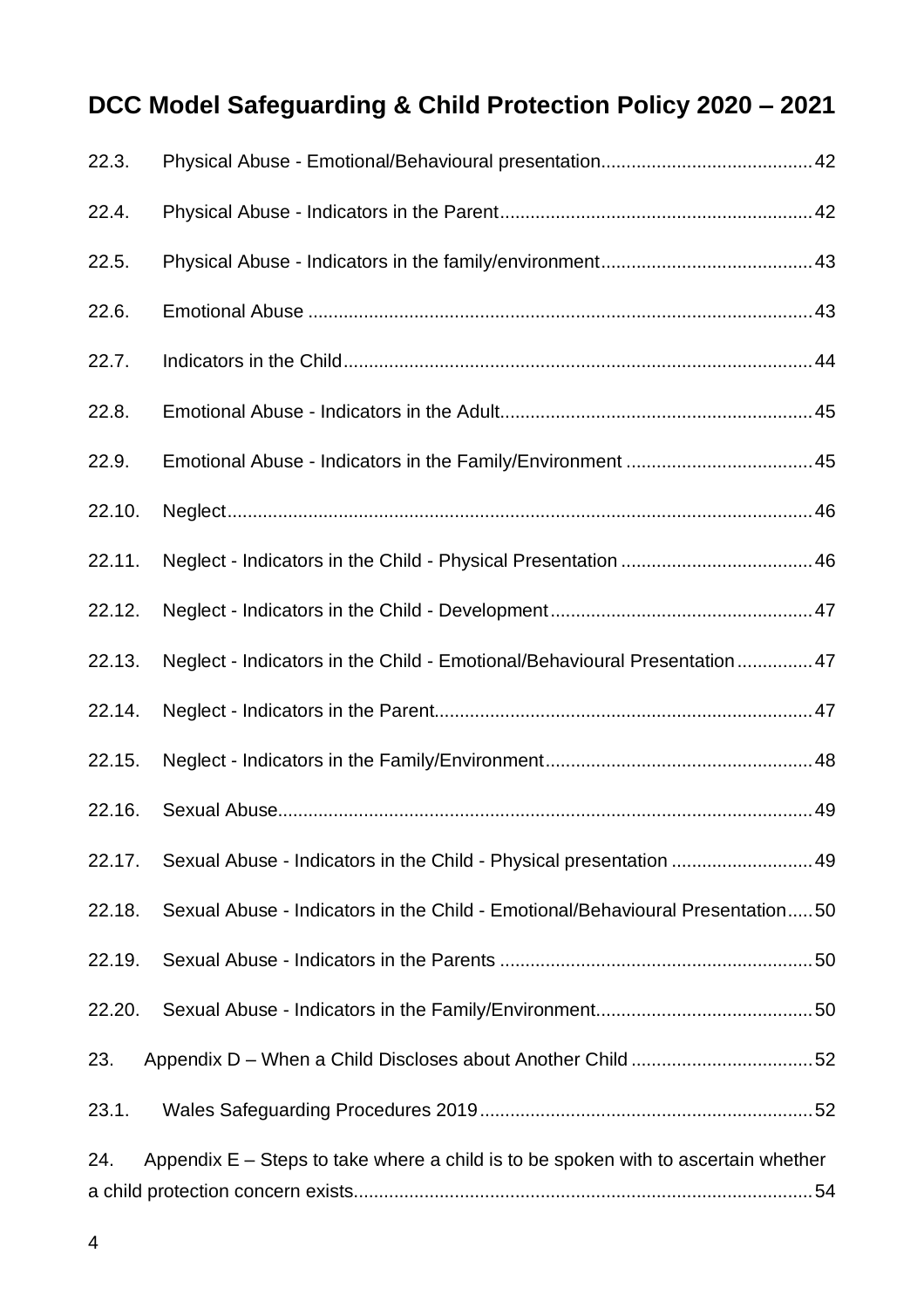|     | 25. Appendix F - Steps to Take when Meeting with a Young Person to Ascertain         |  |
|-----|--------------------------------------------------------------------------------------|--|
|     | Whether the Harmful Sexual Behaviour (HSB) Protocol Applies or a Sexual Relationship |  |
|     |                                                                                      |  |
|     |                                                                                      |  |
|     |                                                                                      |  |
| 28. |                                                                                      |  |
| 29. |                                                                                      |  |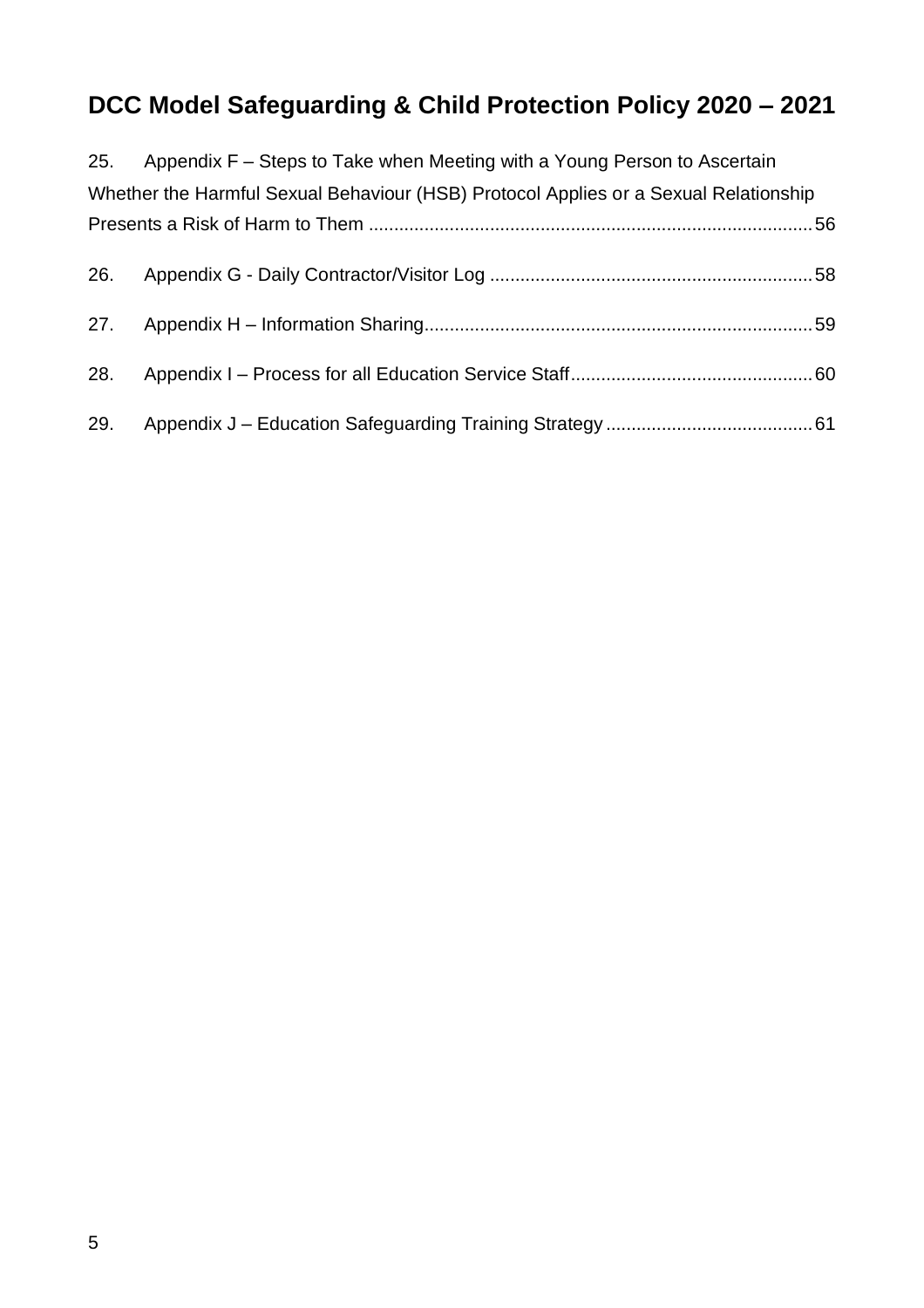# <span id="page-5-0"></span>**Safeguarding Personnel and Contact Numbers**

| <b>Safeguarding Personnel</b>                                 | <b>Contact Details</b>                                                             |
|---------------------------------------------------------------|------------------------------------------------------------------------------------|
| Governor with responsibility for<br>Safeguarding:             | <b>Carol Evans</b>                                                                 |
| Head Teacher:                                                 | <b>Tristan Hughes</b>                                                              |
| <b>Designated Safeguarding Person:</b>                        | <b>Tristan Hughes</b>                                                              |
| Deputy Safeguarding Person:                                   | <b>David Harris</b>                                                                |
| 2nd Deputy Safeguarding Person:                               | Michelle Collings                                                                  |
| 3rd Deputy Safeguarding Person:                               | <b>Llinos Rowlands</b>                                                             |
| <b>Education Services Safeguarding Officer:</b>               | Mr Wayne Wheatley<br>wayne.wheatley@denbighshire.gov.uk<br>01824 708064            |
| <b>Education Welfare Service Help Desk</b>                    | 01824 708064                                                                       |
| <b>Children and Family Services CFS</b><br>Children's Gateway | 01824 712200<br>All referrals are to be sent to:<br>cfsgateway@denbighshire.gov.uk |
| Out of Hours Emergency Duty Team                              | 8.30 am - 5 pm Mon-Thurs / Fri 4.30 pm<br>0345 0533116                             |
| Safeguarding and Reviewing Unit                               | 01824 708391                                                                       |

N. B. All staff will have access to this policy, which can be found on the SharePoint platform through Hwb and all staff will sign to the effect that they have read and understood the contents.

**Please use your Hwb e – mail address to access SharePoint.**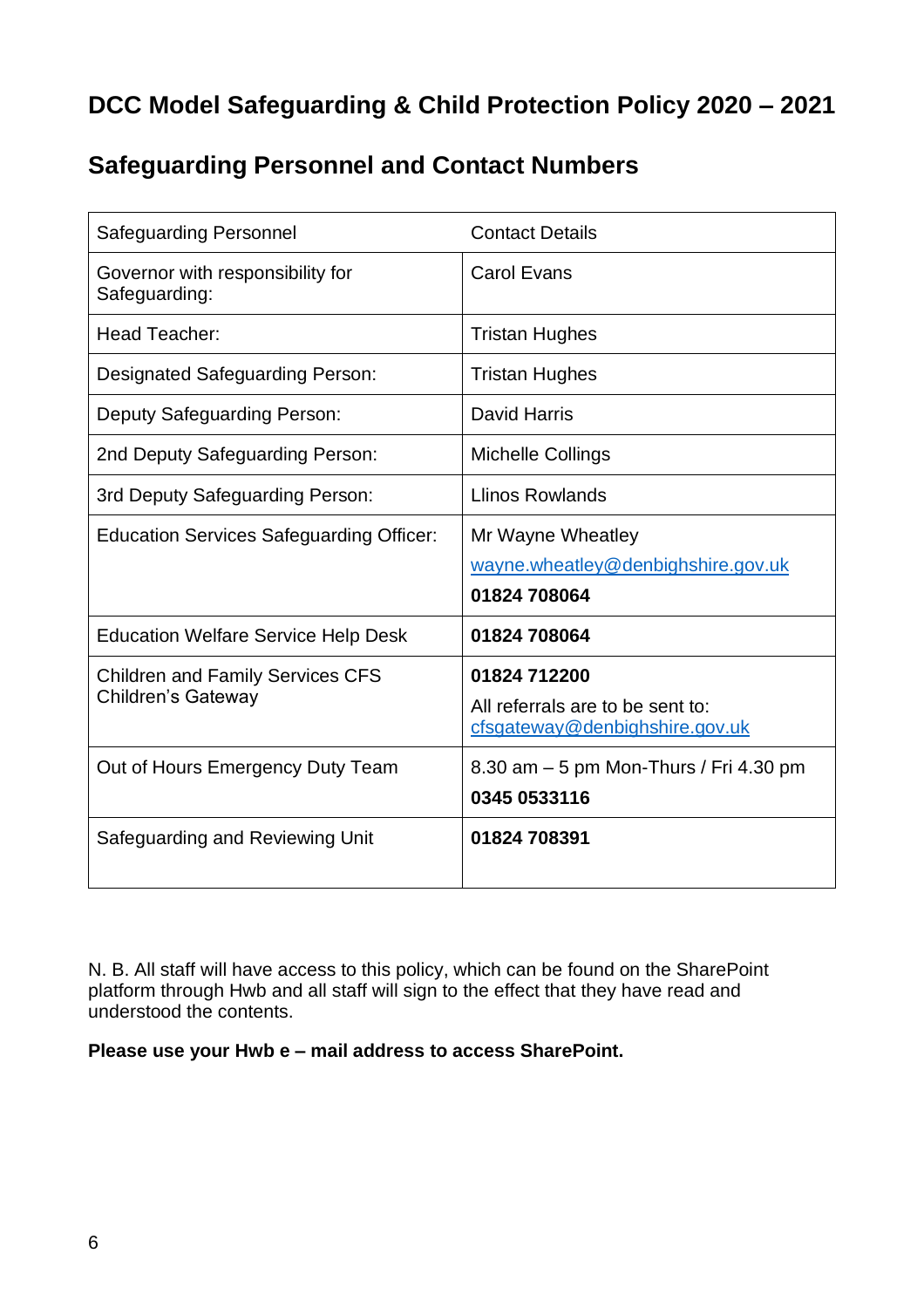#### <span id="page-6-0"></span>**1. Description of School**

1.1.Ysgol Hiraddug is an English Medium primary school, situated in Dyserth, Denbighshire. There are currently 185 full time and 24 part time pupils on roll. Of these, 11.4% are currently on the Additional Learning Needs register, 2.9% use English as an additional language, 1% are Looked After children and we have 2 children on the Child Protection Register.

#### <span id="page-6-1"></span>**2. Description of Policy Formation and Consultation Process**

- 2.1.Welsh Government Circular: 158/2015 Keeping Learners Safe and other documents listed in Circular 158/2015
- 2.2.Together we'll Keep Children and Young People Safe as we rebuild from COVID-19 Non – statutory guidance for practitioners July 2020
- 2.3.Welsh Government Circular No: 009/2014 Safeguarding Children in Education Handling allegations of abuse against teachers and other staff
- 2.4.Welsh Government Circular: 002/2020 Disciplinary and Dismissal Procedures for school based staff
- 2.5.Procedures for Reporting Misconduct and Incompetence in the Education Workforce in Wales Guidance 168/2015
- 2.6.Staffing of Maintained Schools (Wales) (Amendment) Regulations 2014
- 2.7.Welsh Government Guidance 'Model' Safeguarding Policy
- 2.8.Wales Safeguarding Procedures 2019
- 2.9.Denbighshire County Council Review of Child Protection 2014
- 2.10. Social Services and Wellbeing Act -2014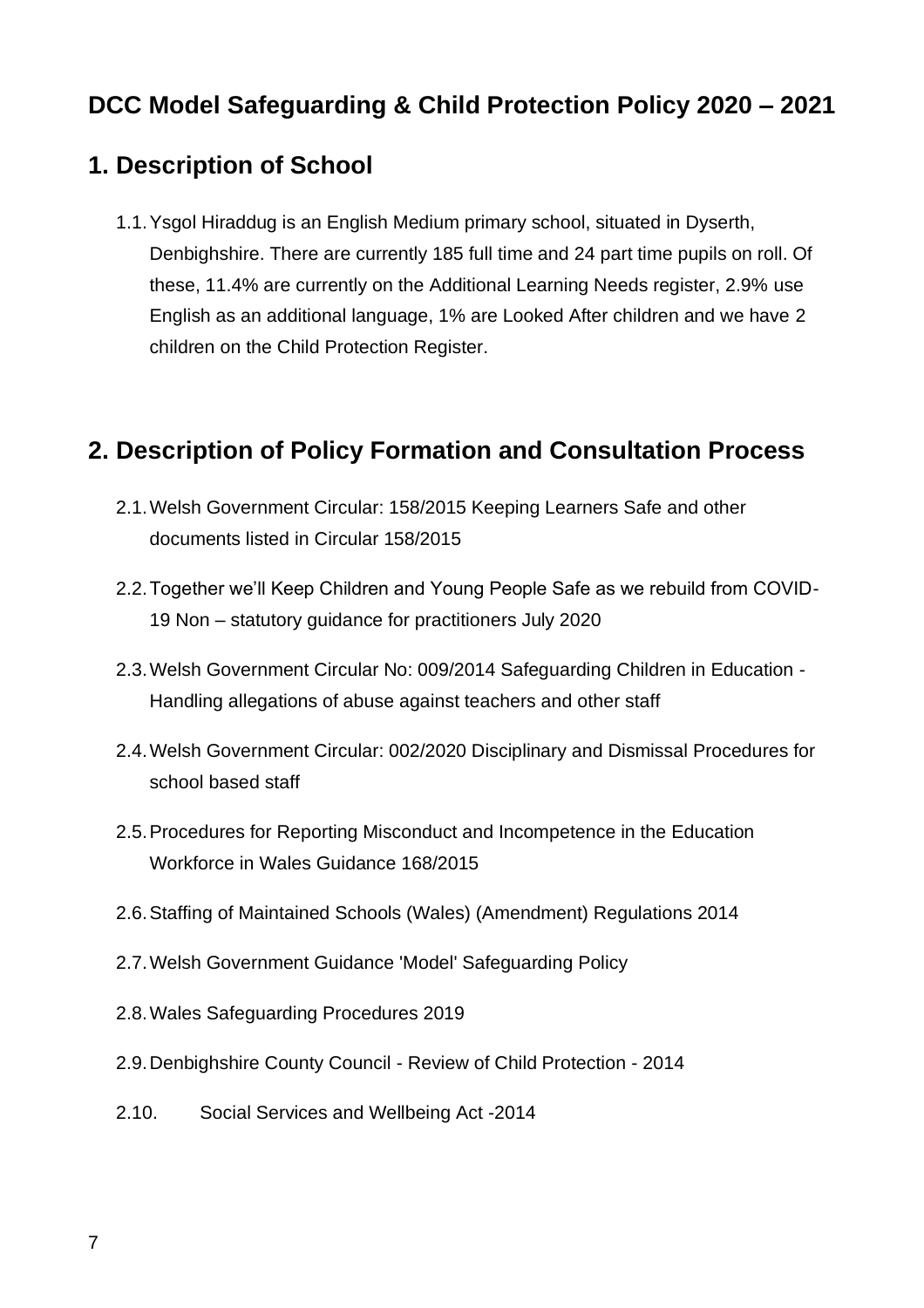#### <span id="page-7-0"></span>**3. Preface**

- 3.1.The Local Authority supported schools by preparing a draft policy for consultation with staff following a Review of Safeguarding and Child Protection within Denbighshire in 2014.
- 3.2.Consultation was undertaken between Denbighshire County Council, lead representatives from the school cluster groups, unions, legal counsel and independent experts. The consultation exercise involved consultation with the Governing Bodies and specifically with the Governor responsible for child protection and the nominated Child Protection Officer. Views and opinions from this thorough consultation exercise were collated, analysed, considered and an amended draft policy was developed.
- 3.3.The Final policy was formally shared with the Denbighshire County Council Corporate Safeguarding Board and the Multi Agency Professional Forum [North Wales RSCB CPR Group] on 18 June 2015. The 'Model' Safeguarding Policy was formally provided to all schools on 18 June 2015. This policy was reviewed between January 2016 and June 2016 and formally provided to all schools on 1 September 2016.
- 3.4.Tristan Hughes, the school Designated Safeguarding Lead submitted the reviewed and revised school policy to the Governing Body on November 24<sup>th</sup> 2021 where it was approved and recorded within the minutes of the meeting.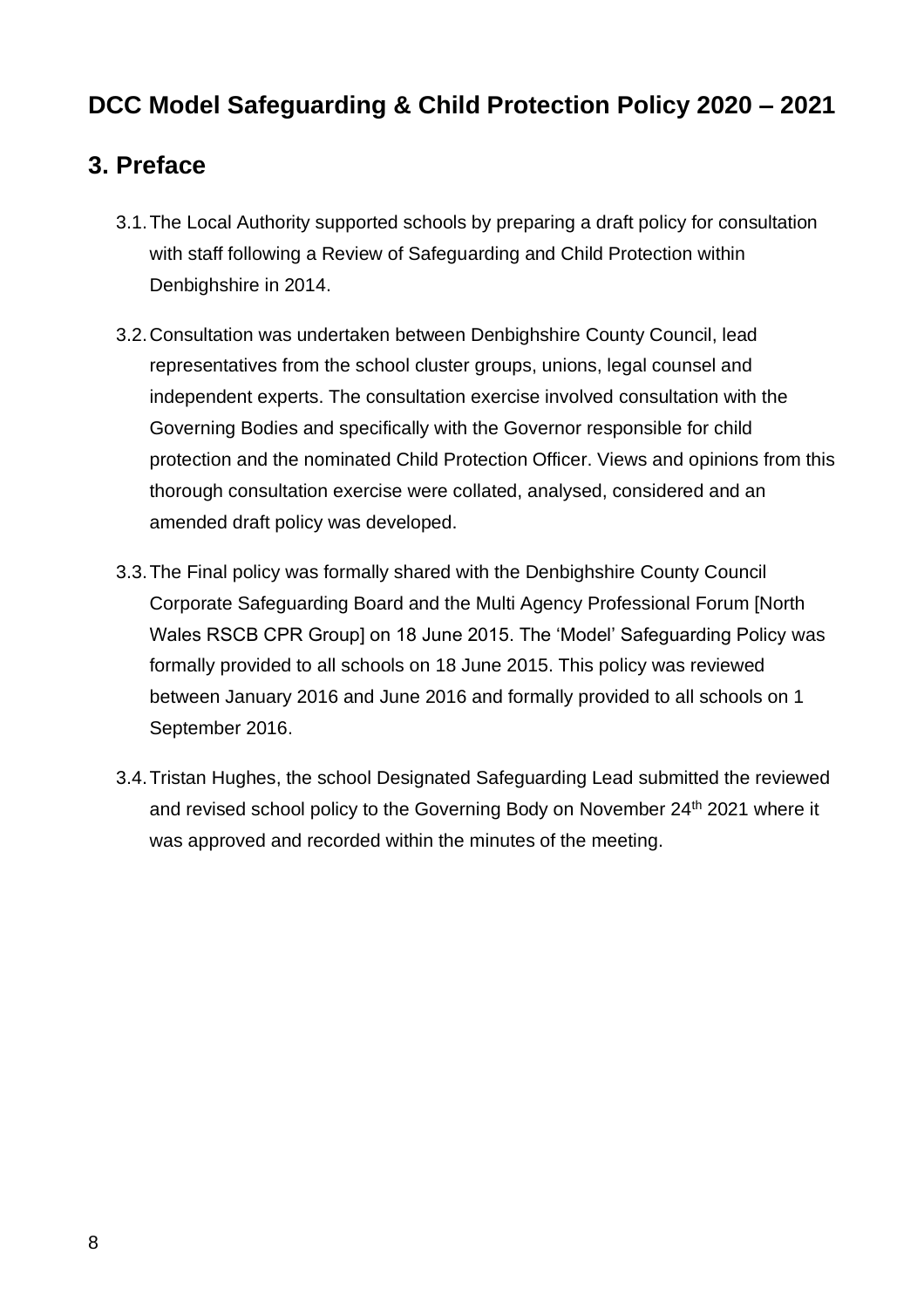# <span id="page-8-0"></span>**4. Introduction**

## <span id="page-8-1"></span>**4.1. What is Safeguarding?**

- 4.1.1. Safeguarding is protecting children from abuse, neglect or other kinds of harm, and educating those around them to recognise the signs and dangers. Safeguarding and promoting the well-being of all children attending a school is defined for the purposes of this policy as (Section 175 of the Education Act 2002. And Section 3 of the Social Services and Well-being (Wales) Act 2014):
	- Protecting children from risk of abuse, neglect or other kinds of harm;
	- Preventing impairment of children's health or development;
	- Ensuring that children grow up in circumstances consistent with the provision of safe and effective care; and
	- Taking action to enable all children to achieve the best outcomes
- 4.1.2. The safeguarding of children is of utmost importance at NAME OF SCHOOL. School should provide a secure and inclusive environment in which children and young people can flourish and grow. In order to achieve this, wide ranging measures have been put into place, by way of policies, as outlined in Section 17.
- 4.1.3. Safeguarding children and young people who are at risk of abuse and neglect inevitably involves uncertainty, ambiguity and fallibility due to the limited knowledge, predictions about the child's future welfare are imperfect, and there is no definitive way of balancing the conflicting rights of parents and children. However, it is a fundamental principle that the protection of children from harm is the responsibility of all practitioners working with children as outlined in the Wales Safeguarding Procedures 2019. Parents and the public rightly expect high standards from practitioners to safeguard children but achieving them is challenging for all working in this field.
- 4.1.4. Denbighshire County Council and the Governing Body of Ysgol Hiraddug fully recognise the contribution it makes to child protection and safeguarding and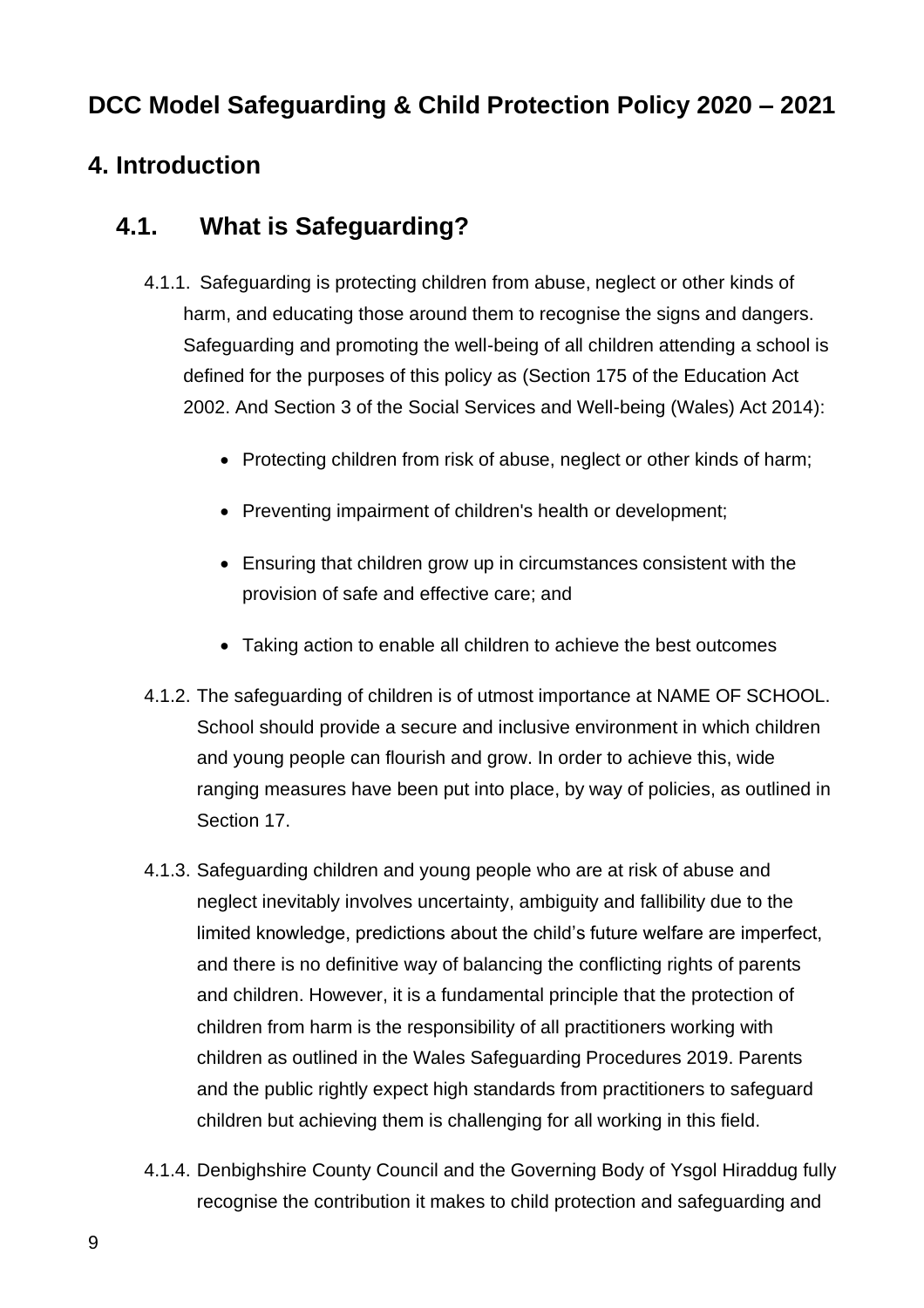moreover the aim is not just to minimise the danger to children but to maximise their health and welfare.

- 4.1.5. The terms 'child protection' and 'safeguarding' mean different things to different people and it is for this reason that the Welsh Government have defined the terms; the definitions may be viewed at Appendix A.
- 4.1.6. The School Safeguarding Leadership Structure is as follows:

| <b>School Safeguarding Leadership Structure</b> |                                                              |  |  |
|-------------------------------------------------|--------------------------------------------------------------|--|--|
| <b>Governing Body</b>                           | <b>Strategic Overview</b>                                    |  |  |
| <b>Head Teacher</b>                             | <b>Overall Leadership</b>                                    |  |  |
| Designated Safeguarding Lead                    | Management and Administration                                |  |  |
| <b>All Staff</b>                                | Legal duty to record and report child<br>protection concerns |  |  |

There are three main elements specifically with regard to the safeguarding of children:

- a) Prevention through the teaching and pastoral support offered to pupils
- b) Procedures for identifying and reporting cases, or suspected cases, of abuse. Because of our day to day contact with children, school staff are well placed to observe the outwards signs of abuse
- c) Support to pupils who may have been abused.
- 4.1.7. This policy applies to all governors, staff and volunteers working in the school. Teachers, teaching assistants, mid-day supervisors, caretakers, secretaries, and office staff all of whom can be the first point of disclosure for a child.
- 4.1.8. As well as applying to the list of people set out above, it imposes personal obligations upon them.
- 4.1.9. **All staff MUST record and report any child protection problems, concerns or suspicions to the Designated Safeguarding Lead as soon**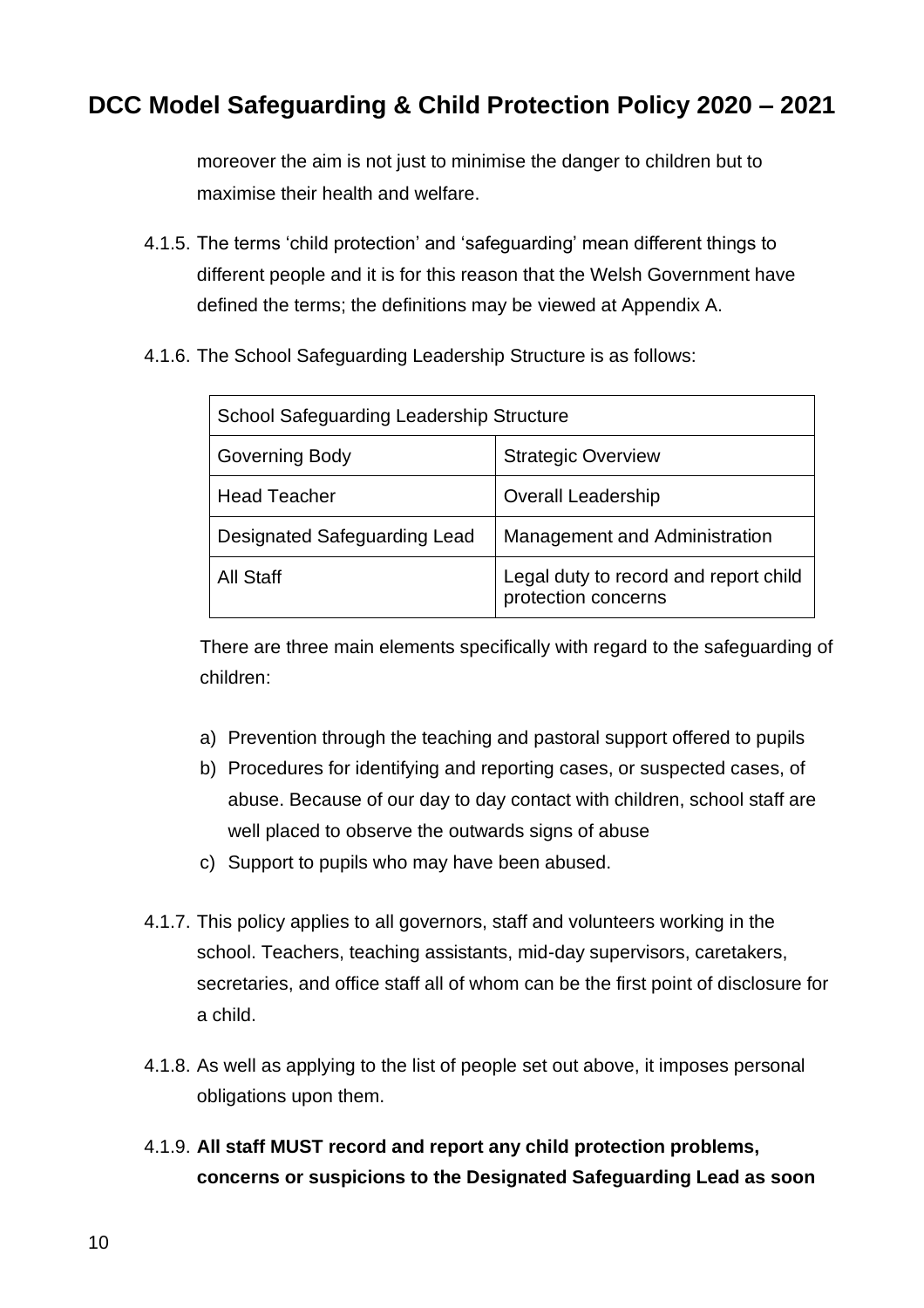**as it is identified and practically possible and in any case, within 24 hours to Children and Family Gateway Service (see Appendix L).**

4.1.10. **This is not a matter of individual choice but a duty on individual practitioners to report concerns as outlined in the Wales Safeguarding Procedures 2019.**

#### <span id="page-10-0"></span>**4.2. The Prevent Duty – What to do if you have a concern**

- 4.2.1. If a member of staff has a concern about a particular person or family your normal school safeguarding procedures should be followed, including discussing the Prevent concern with your designated safeguarding lead in school, and making a referral through to your local authority children's or adult's social care referral teams.
- 4.2.2. You can also contact your North Wales Police Prevent Officer who can talk to you in confidence about any concerns and help you gain access to support and advice.

#### <span id="page-10-1"></span>**4.3. Local Authority Safeguarding Obligations**

- 4.3.1. A Local Authority shall make arrangements for ensuring that their education functions are exercised with a view to safeguarding and promoting the welfare of children. [Section 175 Education Act 2002].
- 4.3.2. The Local Authority will:
	- a) Prevention through the teaching and pastoral support offered to pupils
	- b) Procedures for identifying and reporting cases, or suspected cases, of abuse. Because of our day to day contact with children, school staff are well placed to observe the outwards signs of abuse
	- c) Support to pupils who may have been abused.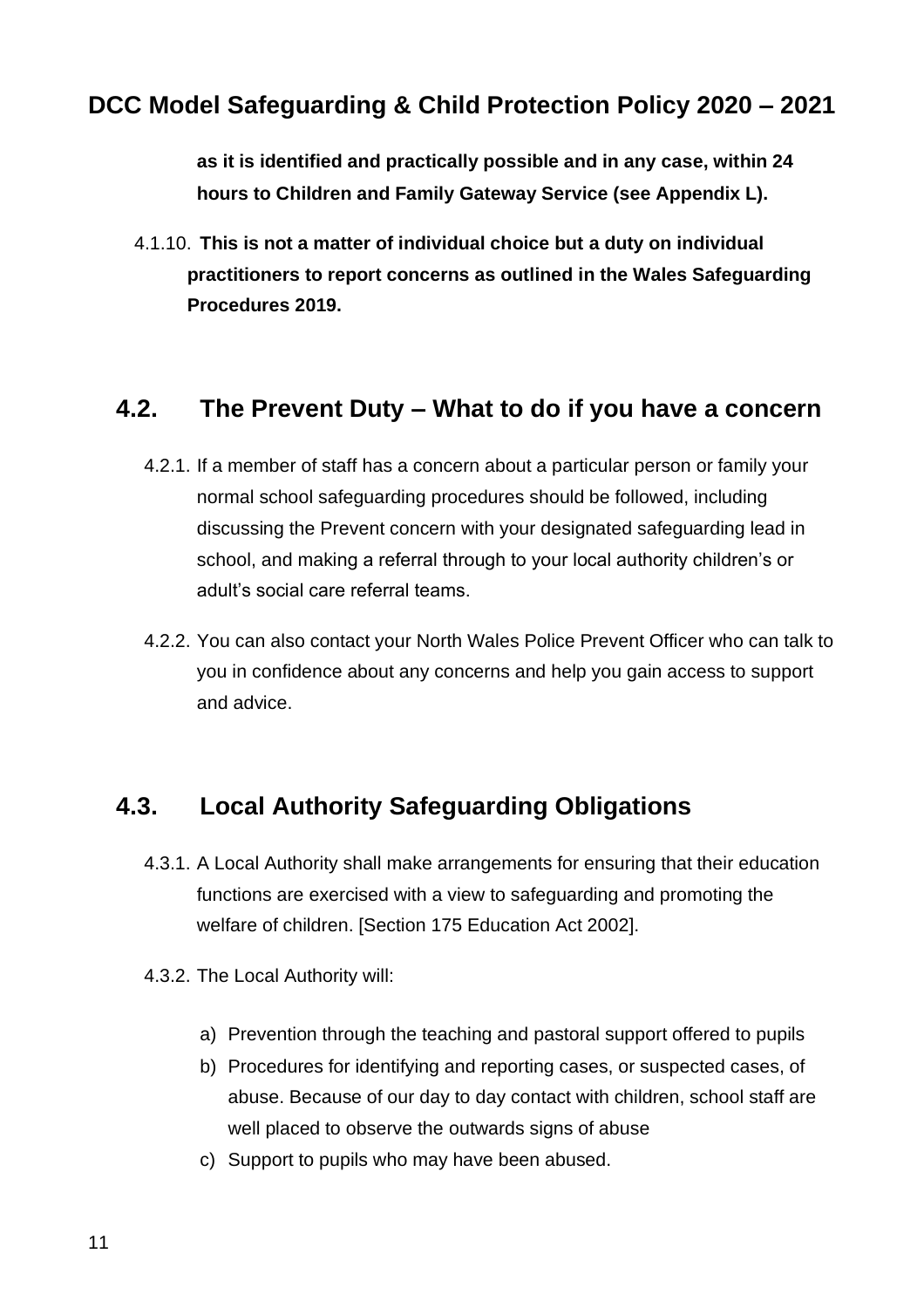# <span id="page-11-0"></span>**4.4. School Safeguarding Obligations**

# <span id="page-11-1"></span>**4.4.1. The Governing Body:**

- Ensure the school has effective policies and procedures in place to deal with child protection and safeguarding matters.
- Ensure the school follows safe recruitment processes and to work closely with your service provider in the application and monitoring of these employment checks.
- Ensure the school has effective policies and procedures in place to deal with allegations of abuse against members of staff.
- Ensure that a site safeguarding risk assessment is completed annually in line with Health and Safety procedures.
- Monitor compliance with those policies and procedures.
- Ensure any deficiencies in relation to child protection arrangements are brought to its attention and remedied without delay.
- Ensure all staff undertake the appropriate training commensurate with their grade, in accordance with the LA's training strategy **Appendix K**.
- Ensure that a member of the Governing Body is nominated for liaising with the LA and other agencies as appropriate, in the event of allegations of abuse being made against the Head teacher.
- Review its policies and procedures annually

# <span id="page-11-2"></span>**4.4.2. The Head Teacher**

• Ensure that there is a designated senior member of staff, who has undertaken the appropriate and enhanced training required of the role. This role will be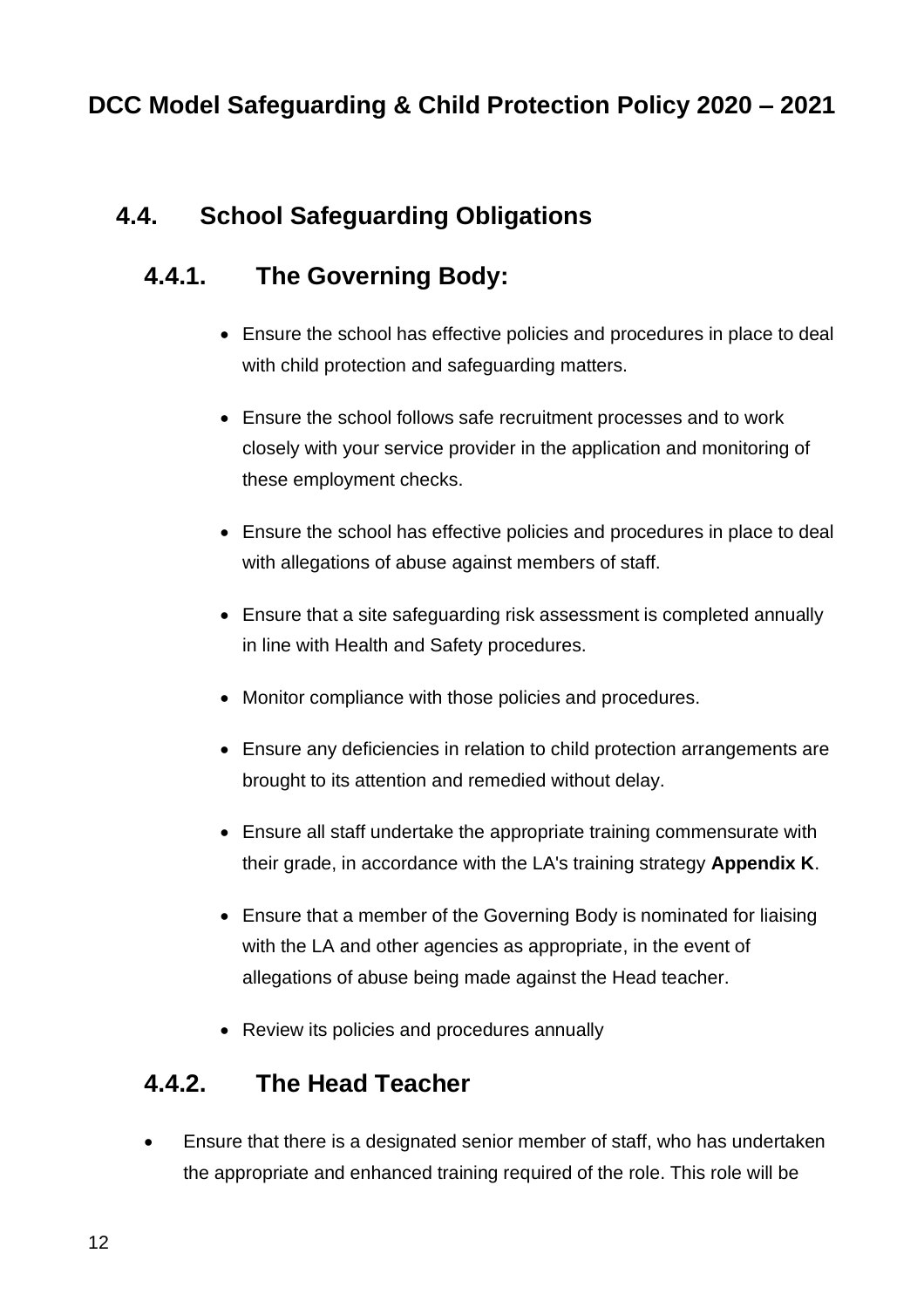called the Designated Safeguarding Lead; the name of the Designated Safeguarding Lead and Deputy Safeguarding Person will be clearly displayed around the school.

- Ensure that a named Safeguarding Lead is always on site at the school or that appropriate arrangements are in place to ensure any safeguarding/Child Protection issues are dealt with by a trained and named Safeguarding Person.
- Ensure that there are formal arrangements in place to cover all school holidays. These arrangements must be shared with The Safeguarding and Reviewing Unit. (See contact number on the front page of the policy)
- Ensure that the matter is referred on the day of the concern being raised to the school as soon as practically possible and in any event, within 24 hours. Where there is uncertainty advice is always available via Children and Family Services Gateway or the Education Social Work Help Desk. (See contact numbers on the front page of the policy).
- Work closely with the Designated Safeguarding Lead and the designated governor for safeguarding, who will oversee the school's safeguarding and child protection policy and practice.
- Ensure staff with responsibility for safeguarding receive support and reflective practice regularly using the Support Framework Guidance on the DCC Hwb Sharepoint.
- Work with all members of the Governing Body to understand and fulfil all responsibilities.
- Recognise the role of the Designated Safeguarding Lead and arrange support and training. The Designated Safeguarding Lead within the school is a key figure and will be provided with additional, enhanced and refresher training in accordance with the Local Authority Training Strategy (Appendix K)
- The Head teacher will have read and fully understood the Welsh Government Guidance: Circular No: 009/2014 - Safeguarding Children in Education - Handling allegations of abuse against teachers & other staff.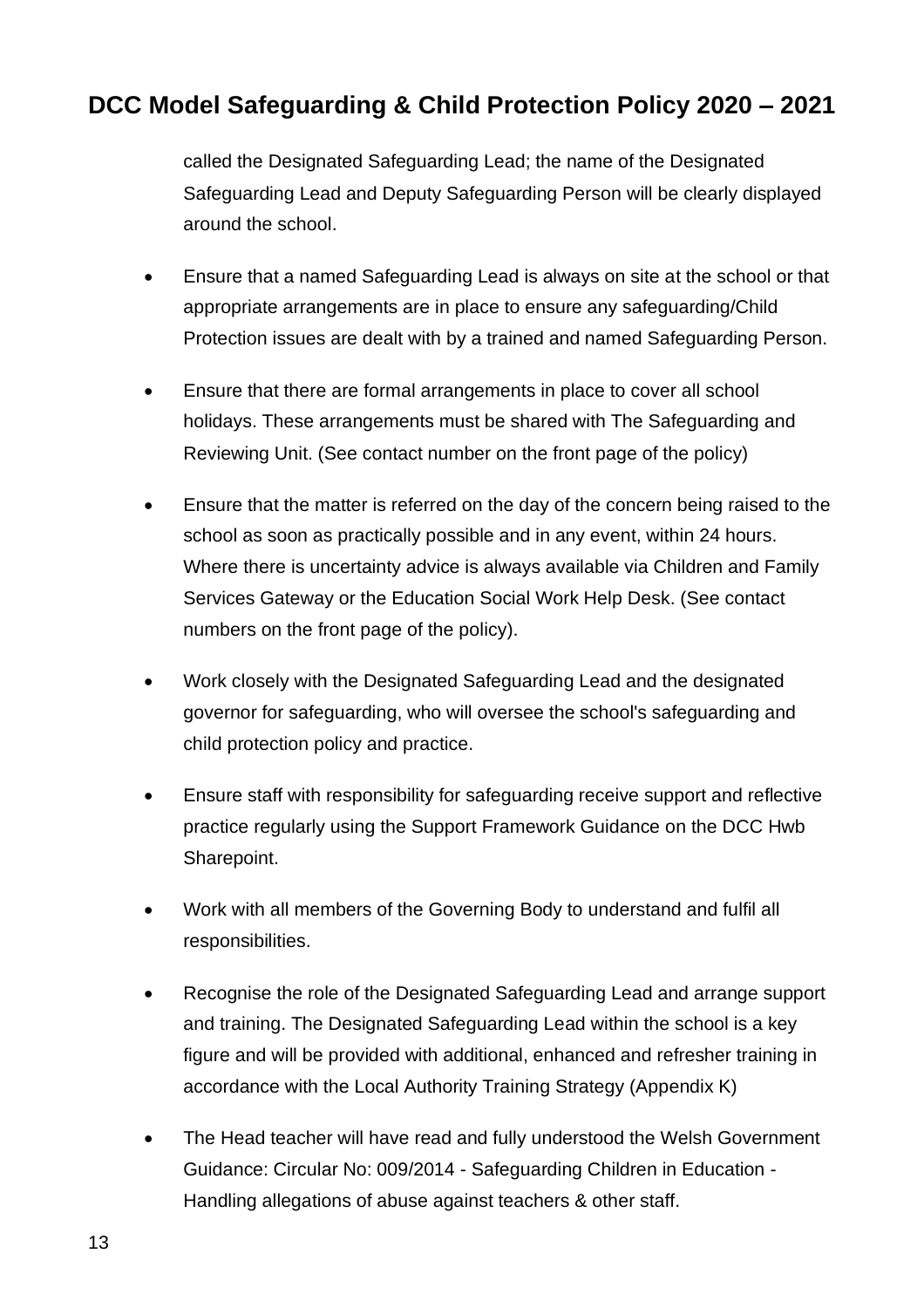- Ensure every member of staff and every governor knows:
	- o The name of the Designated Safeguarding Lead and their role,
	- o The name of the designated Governor for safeguarding,
	- o That they have individual legal duty for referring safeguarding and child protection concerns to the designated safeguarding lead within the agreed timescales,
	- o That they have individual responsibility to take forward concerns to a Deputy Safeguarding Person if the Designated Safeguarding Lead is unavailable,
	- $\circ$  That they have a duty to follow up concerns and make referrals if necessary.
- Ensure that members of staff are aware of the need to be alert to signs of abuse and know how to respond to a pupil who may tell of abuse and know how to respond to a pupil who may disclose abuse.
- Ensure that parents have an understanding of the responsibility placed on the school and staff for child protection and safeguarding by setting out its obligations in the school brochure and other such documents/leaflets.
- Provide mandatory training for all staff so that they know:
	- o Their Individual Responsibility,
	- o The Agreed School Procedures,
	- o The Need To Be Vigilant In Identifying Cases Of Abuse,
	- o How To Support The Child Who Tells You About Abuse And Exploitation
- Appendix B provides the definitions of abuse/neglect/significant harm
- Appendix C provides the indicators of abuse/neglect/harm
- Appendix D provides advice on staff responsibilities what to do?
- Appendix E provides advice on steps to take where a child is to be spoken to ascertain whether a child protection concern exits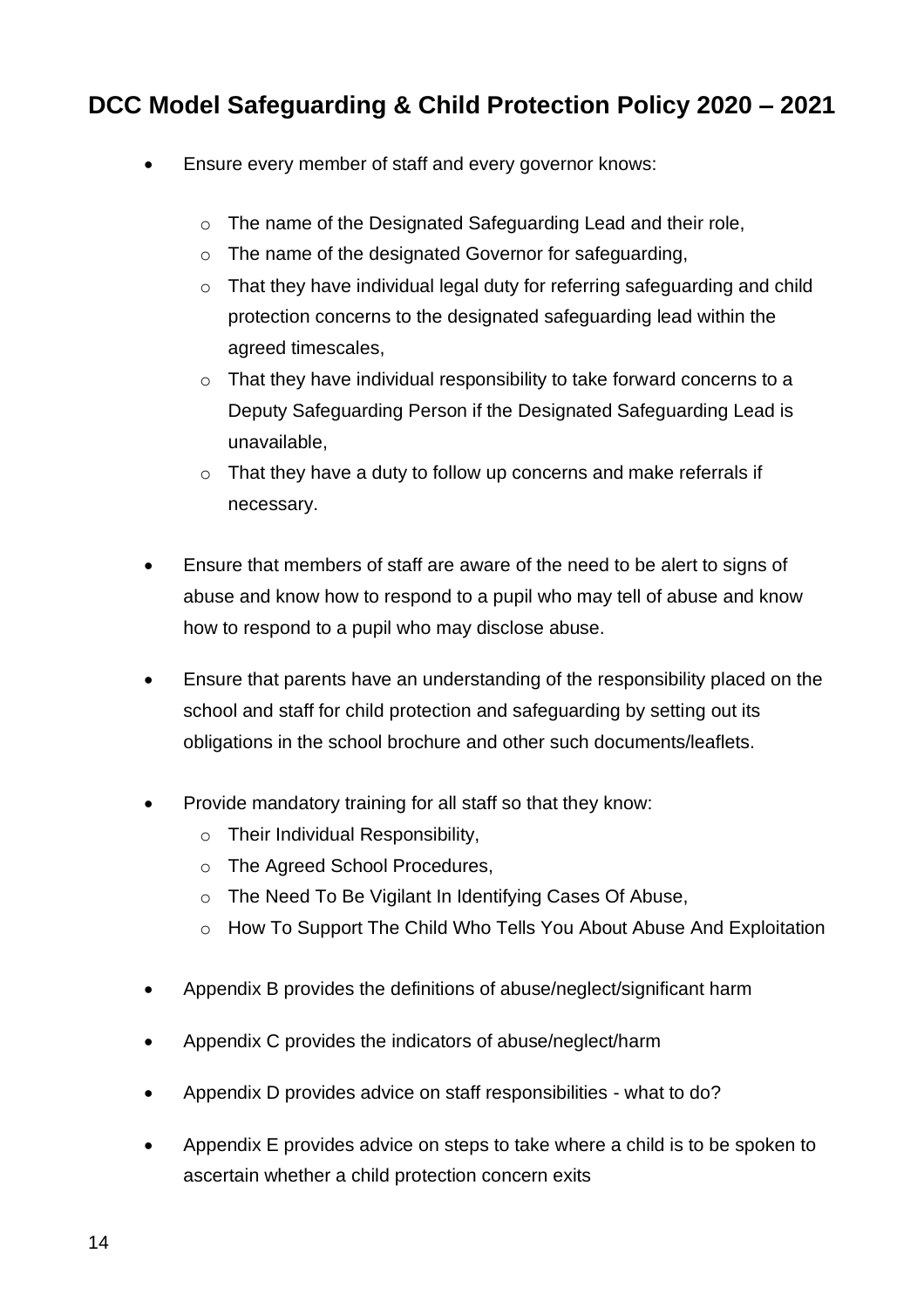- Appendix F provides advice on steps to take when meeting with a young person to ascertain whether the SHB protocol applies or a sexual relationship present a risk of harm to them
- Ensure that Notification is sent to the Education Safeguarding Officer and the local Children's Services named social worker and the Education LAC Officer for the child where the child resides if the school:
	- o Should have to exclude a pupil on the child protection register, either for a fixed term or permanently,
	- o Should have to exclude a pupil who is a 'Looked After Child (LAC), either for a fixed term or permanently,
	- $\circ$  If there is an unexplained absence of a pupil on the child protection register.
- Establish and maintain effective links with relevant agencies and schools as required, with particular focus on child protection matters, including attendance at initial review and case conferences, core groups and the submission of comprehensive written reports to the conferences. Schools will attend the above meetings and must not delegate this involvement after the initial case conference i.e. schools must attend all future meetings about a specific child after committing to attending core group meetings.
- Implement and share information shared by North Wales Police Operation Encompass referrals with staff who need to know daily.
- Ensure written records are kept of concern about children (noting the date, event, persons present during discussions, action taken, the reasons any decisions were taken including, if the decision is not to report), even where there is no need to refer the matter to Children's Services Immediately Appendix D.
- Ensure all records are kept secure and in locked locations (see Record Keeping Procedure).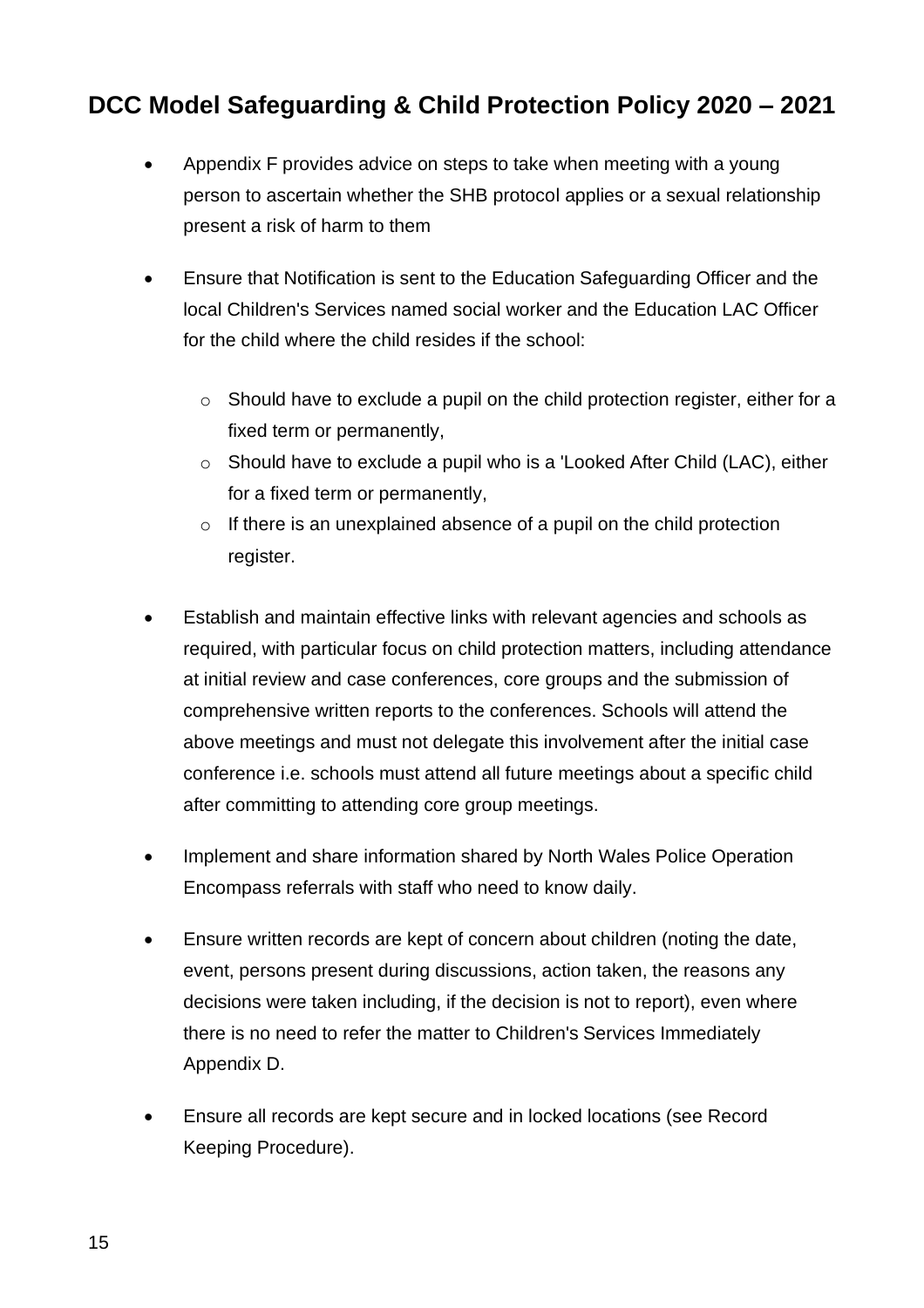- Adhere to the procedure set out in the Welsh Government guidance circular when an allegation is made against a member of staff Welsh Government Circular: 002/2020 - Disciplinary and Dismissal Procedures for School Staff and Welsh Government Circular: 009/2014 - (Handling allegations of abuse against teachers and other staff).
- Ensure that the recruitment and selection procedures are made in accordance with Welsh Government Circular: 158/2015 Chapter 5 and to work closely with your service provider in the application and monitoring of these employment checks.

# <span id="page-15-0"></span>**4.4.3. The Designated Safeguarding Person**

- Undertake the appropriate and enhanced training required of this role, as per the training strategy Appendix K.
- Be on the school site, or ensure that appropriate arrangements are in place in their absence, to ensure any safeguarding/child protection issues are dealt with by a trained and named Designated Safeguarding person.
- Refer the matter on the day of the concern being raised to them and in any event, within 24 hours. Where there is uncertainty advice is always available via Children and Families Gateway Service or the Education Welfare Service Help Desk. (See contact numbers on the front page of the policy).
- Work closely with all staff to oversee the school's safeguarding policy and practice.
- Support school staff with responsibility for safeguarding using the Support Framework Guidance DCC
- Work with all members of the Governing Body to understand and fulfill the school's responsibilities.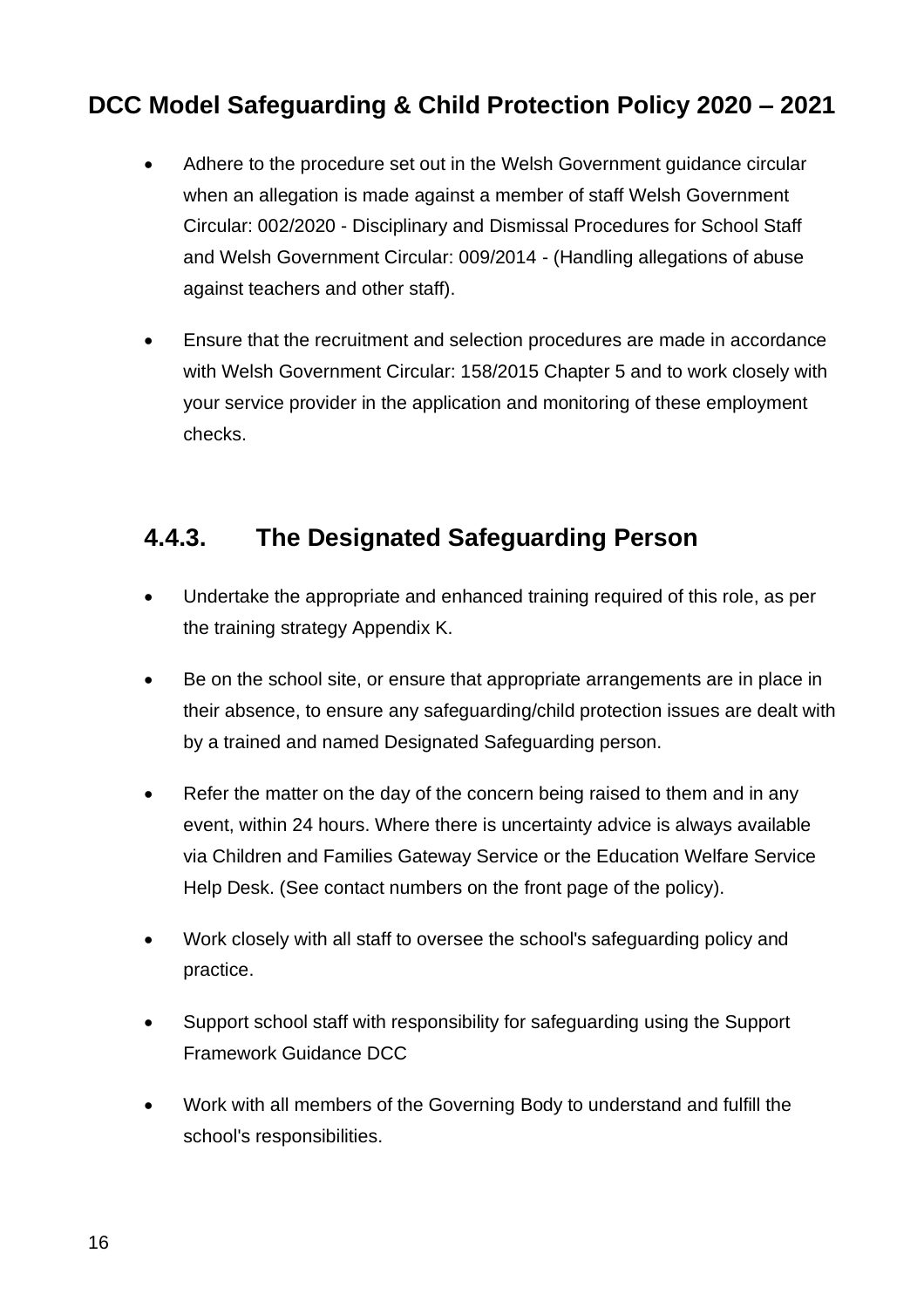- Notify the Head Teacher and Governors of any non-compliance with the procedure or further training requirements.
- Be alert to signs of abuse and know how to respond to a pupil who may tell of abuse and know how to respond to a pupil who may disclose abuse.
- Upon receipt of Notification, ensure notification is also sent to the local Children's Services named social worker or Education LAC Officer where the child is resident if the school:
- should have to exclude a pupil on the child protection register, either for a fixed term or permanently,
- should have to exclude a pupil who is a 'Looked After Child (LAC), either for a fixed term or permanently,
- If there is an unexplained absence of a pupil on the child protection register.
- Establish and maintain effective links with relevant agencies and schools as required, with particular focus on child protection matters, including attendance at initial review and case conferences, core groups and the submission of written reports to the conferences. Schools will attend the above meetings and must not delegate this involvement after the initial case conference i.e. schools must attend all future meetings about a specific child after committing to attending core group meetings.
- Share information received from Operation Encompass to staff who need to know about the concerns with a child outlined in the referral from North Wales Police.
- Ensure written records are kept of concern about children (noting the date, event, persons present during discussions, action taken, the reasons any decisions were taken including, if the decision is not to report), even where there is no need to refer the matter to social services immediately Appendix D.
- Ensure all records are kept secure and in locked locations (see Record Keeping Procedure).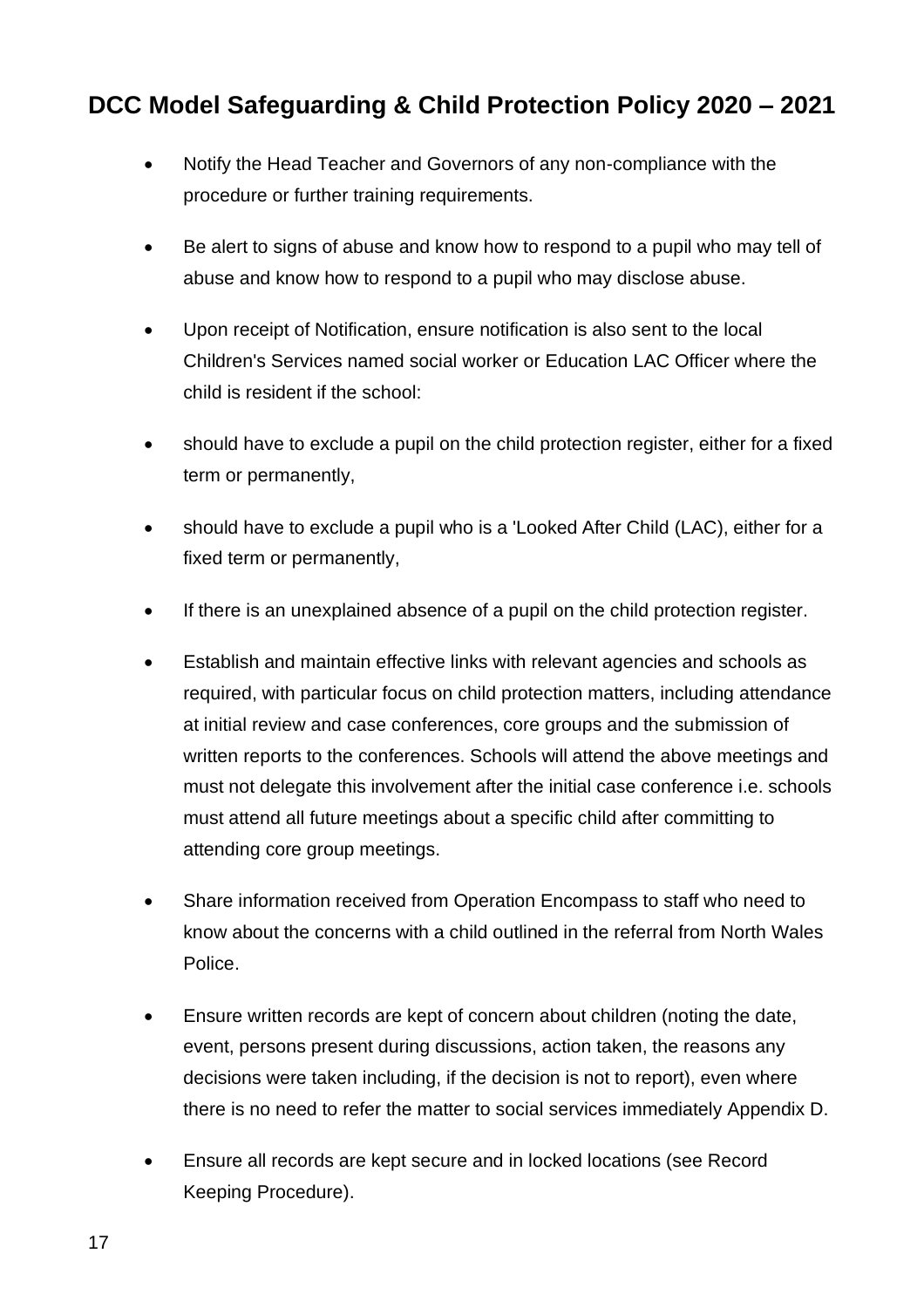- Adhere to the procedure set out in the Welsh Government guidance circular when an allegation is made against a member of staff Welsh Government Circular: 002/2013 - Disciplinary and Dismissal Procedures for School Staff and Welsh Government Circular: 009/2014 - (Handling allegations of abuse against teachers and other staff).
- Ensure that the recruitment and selection procedures are made in accordance with Welsh Government Circular: 158/2015 Chapter 5
- The Child Protection Officer will have read and fully understood the Welsh Government Guidance: Circular No: 009/2014 - Safeguarding Children in Education - Handling allegations of abuse against teachers & other staff.

#### <span id="page-17-0"></span>**4.4.4. All Staff**

- All Staff have a legal duty to record and report any child protection problems, concerns or suspicions to the Designated Safeguarding Lead as soon it is identified and practically possible and in any case within 24 hours to the Children and Family Services Gateway (see Appendix L). This is not a matter of individual choice. There is a legal duty to record and report your concerns on the day the allegation/concern has been raised.
- Understand their role and responsibilities to safeguard and promote the welfare of children.
- Be familiar with and follow the school's procedures and protocols for safeguarding and promoting the welfare of children and know who to contact in the school to express concerns about a child's welfare.
- Be alert to indicators of abuse and neglect.
- Have access to and comply with the Wales Safeguarding Procedures 2019.
- Understand the principles and practice contained in Keeping Learners Safe 2015 and Social Services and Wellbeing Act 2014.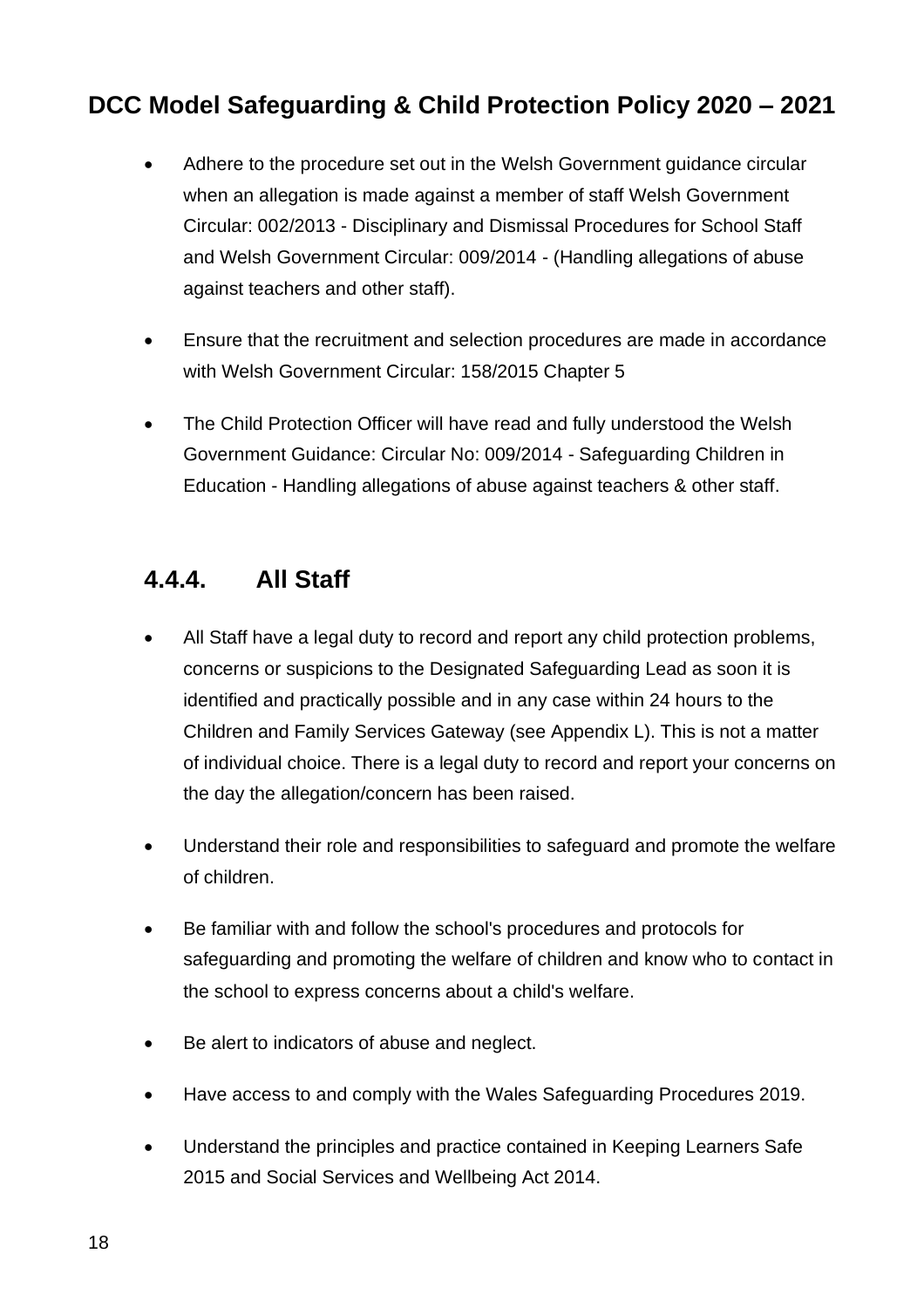- Have received safeguarding training to a level commensurate with their role and responsibilities.
- Know when and how to refer any concerns about child abuse and neglect to Children's Services or the Police.
- Know that a child, parent, caregiver, relative or member of the public who expresses concerns about a child's welfare to a professional and / or agency employee must never be asked to make a self-referral to Children's Services or the Police. The professional and/or agency employee must make the referral.
- Know that if any person has knowledge, concerns or suspicions that a child is suffering, has suffered or is likely to be at risk of harm, it is their legal duty to ensure that the concerns are referred to Children's Services or the Police, who have statutory duties and powers to make enquiries and intervene when necessary.

# <span id="page-18-0"></span>**4.4.5. Others**

- In addition to their duty and responsibility to make referrals, there are other ways in which everyone who works with children and families can contribute to the safeguarding of children and the child protection process:
	- o Treat the child's welfare as paramount
	- o Be alert and aware of the risks which individual abusers or potential abusers may pose to children
	- o Recognise when a parent or caregiver has compromised parenting capacity, that is, problems which may affect their capacity to provide effective and appropriate care, or which may mean they pose a risk of harm to a child
	- o Be aware of the impact and effects of abuse and neglect on children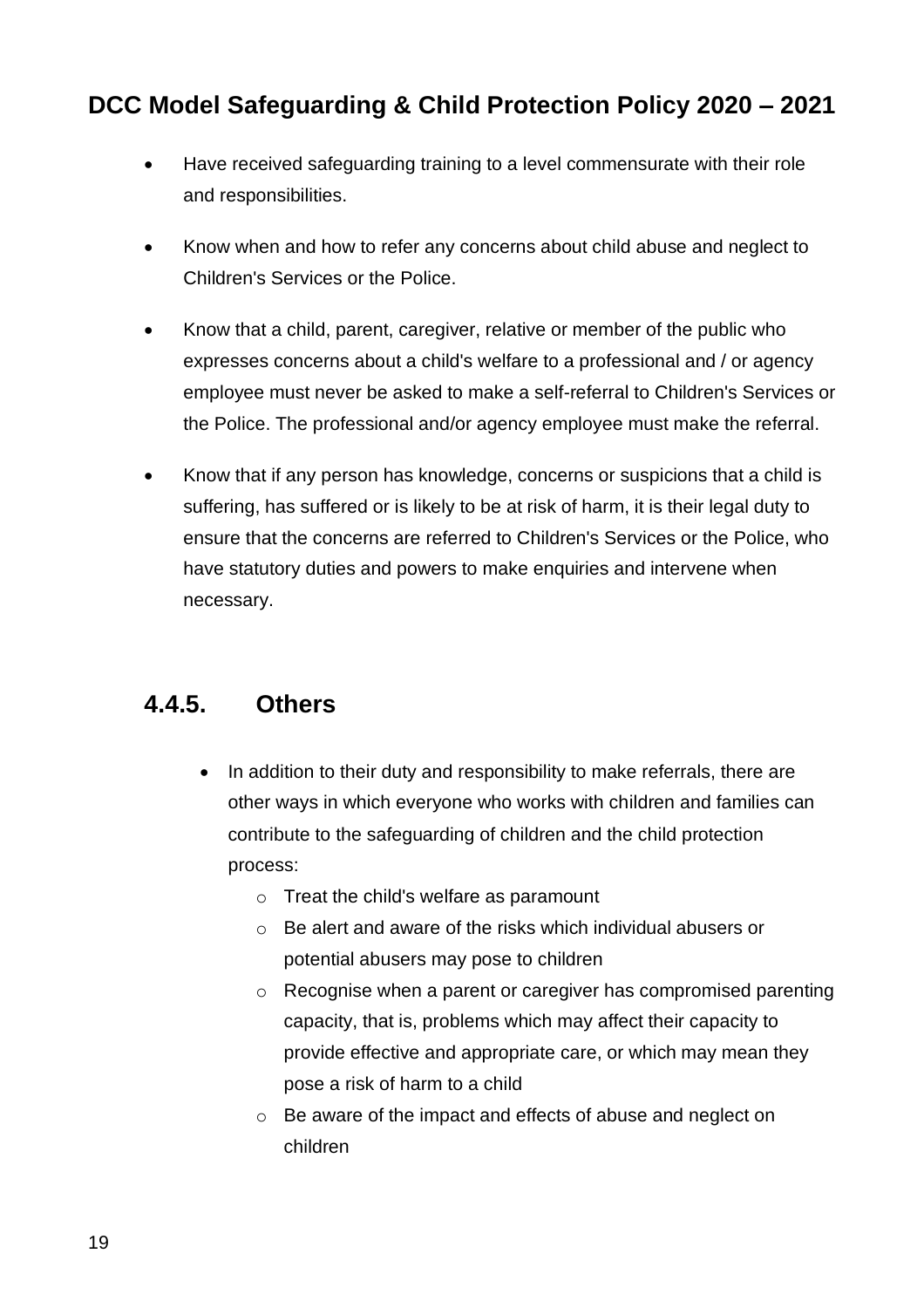- o Be aware children can be open to both criminal and sexual exploitation through county lines, individuals, and gangs
- o Have an understanding of the Social Services and Wellbeing Act 2014, which underpins the process of assessing needs, planning services and reviewing the effectiveness of service provision at all stages of work with children and families
- o Share and help to analyse information so that an informed assessment can be made of the child's needs and circumstances
- $\circ$  Contribute as required to provide help or a specific service to the child or a member of their family as part of an agreed plan and contribute to the reviewing of a child's progress
- $\circ$  Contribute as necessary at all stages of the child protection process
- $\circ$  Contribute to regularly reviewing the outcomes for the child against specific shared objectives
- o Work co-operatively with the parents, unless this is inconsistent with the need to ensure the child's safety
- o Be committed to fully co-operating with all other agencies in the interests of safeguarding children.

# **This is not a matter for individual choice.**

4.4.6. The suspected abuse of a child must be reported to Children's Services or the Police, who are the agencies together with the NSPCC with statutory powers to investigate suspected abuse. Agencies must not undertake their own internal child protection enquiries, but refer their concerns. If the concern involves a member of staff, please see Section 10 of this policy.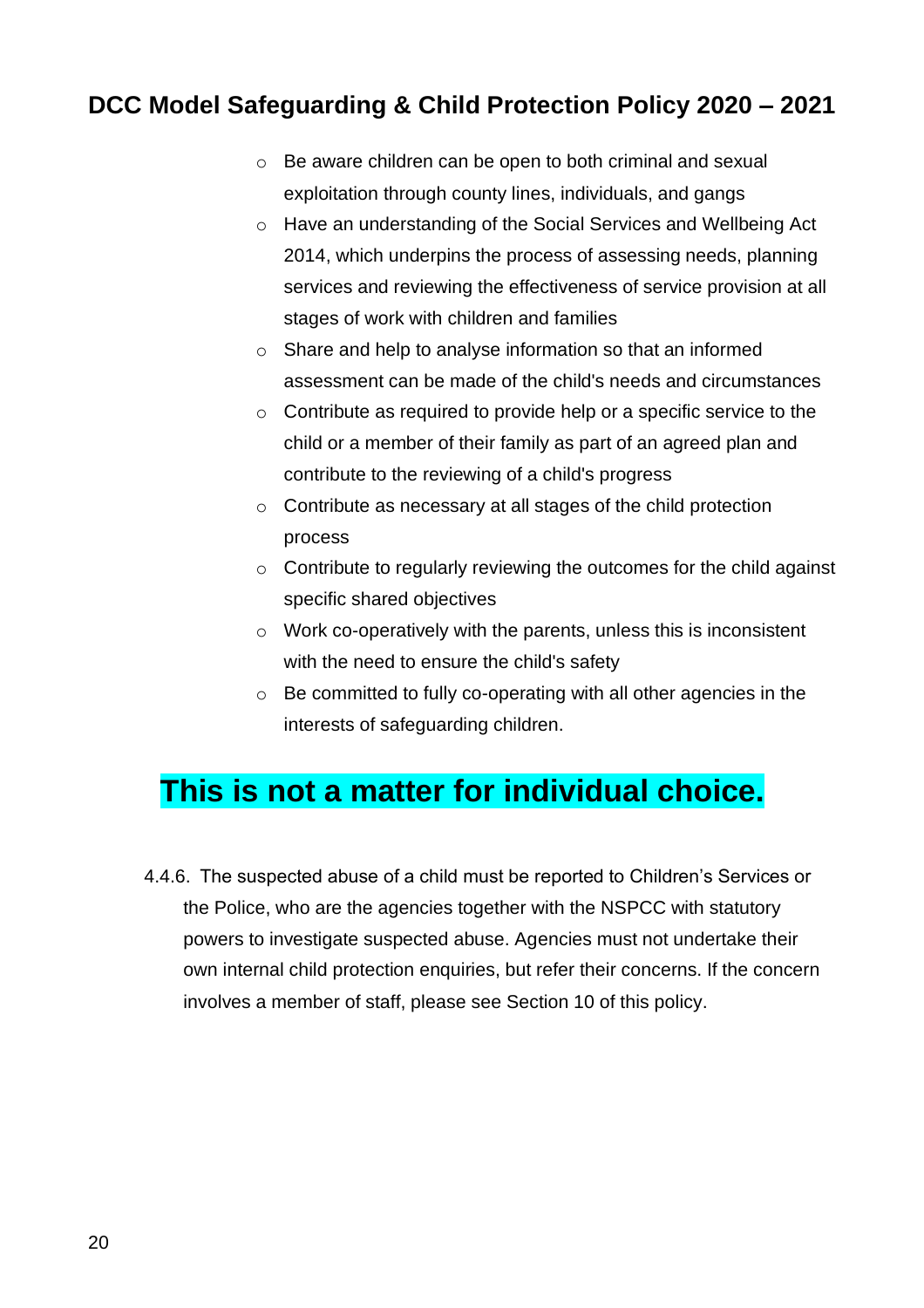#### <span id="page-20-0"></span>**5. Children Services**

- 5.1.The Children & Families Support Gateway provides early help through information, advice and assistance for children, carers and their families in Denbighshire. The Support Gateway is the single point of access for members of the public or professionals to contact if they have any concerns about children, young people or vulnerable families.
- 5.2.All Child Protection referrals will be reviewed and processed within one working day. You are advised should your concerns relate to a child or young person that is at immediate risk of harm to report your concerns to North Wales Police via 101 or 999 depending on the severity of the situation. For all other Child Protection and Safeguarding concerns we advise you to submit your referral electronically and follow this up with a phone call to the Children & Families Support Gateway, this will assist them in prioritising referrals of a child protection and safeguarding nature.

| How to Contact Children & Families Support Gateway                                     |                                     |  |  |
|----------------------------------------------------------------------------------------|-------------------------------------|--|--|
| Information advice & assistance                                                        | 01824 712200                        |  |  |
| Enquiries can also be emailed to:                                                      |                                     |  |  |
| Normal level security email or can<br>access via Egress Switch Secure<br>Date Exchange | cfsgateway@denbghshire.gov.uk       |  |  |
| Secure email via UK Government<br><b>Connect Secure Extranet</b>                       | cfsgateway@denbighshire.gcsx.gov.uk |  |  |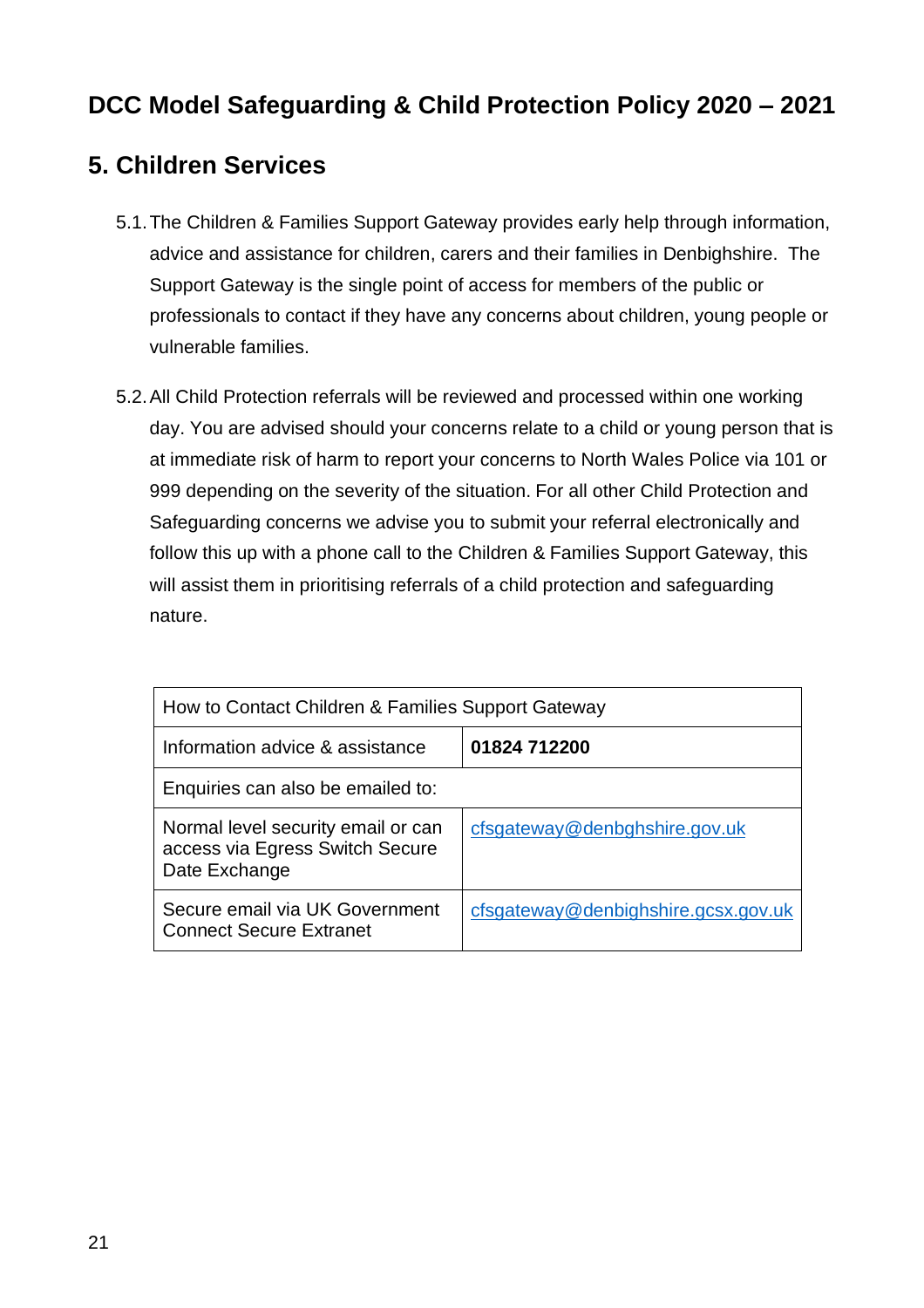#### <span id="page-21-0"></span>**6. Prevention**

- 6.1.Under the new Social Service and Wellbeing Act 2014 schools have a duty to identify early the needs of all children/young people with the purpose of prevention and protection. The link to how you raise concerns is [here](https://www.denbighshire.gov.uk/en/resident/health-and-social-care/children-young-people-and-families/report-a-child-at-risk.aspx)
- 6.2.We recognise that good self-esteem, confidence, supportive friends and good lines of communication with a trusted adult helps to safeguard children. The school will therefore:
	- Establish and maintain an ethos where children feel secure and are encouraged to talk, and are listened to
	- Ensure that they know all adults in the school who can be approached if they are worried or in difficulty
	- Include in the curriculum activities and opportunities for PSE which equip children with the skills they need to stay safe from abuse and to know who to turn to for help
- 6.3.Include in the curriculum material which will help children develop realistic attitudes to the responsibilities of adult life, particularly with regard to child care and parenting skills (as appropriate). There should be a private place where children/young persons can talk to the appropriate adult. Professionals should not go to this private place alone with the child/young person.

## <span id="page-21-1"></span>**6.4. The Prevent Duty**

6.4.1. Under the Counter Terrorism and Security Act 2015 the school has a statutory duty to have due regard to the need to prevent people from being drawn into terrorism. For schools this means: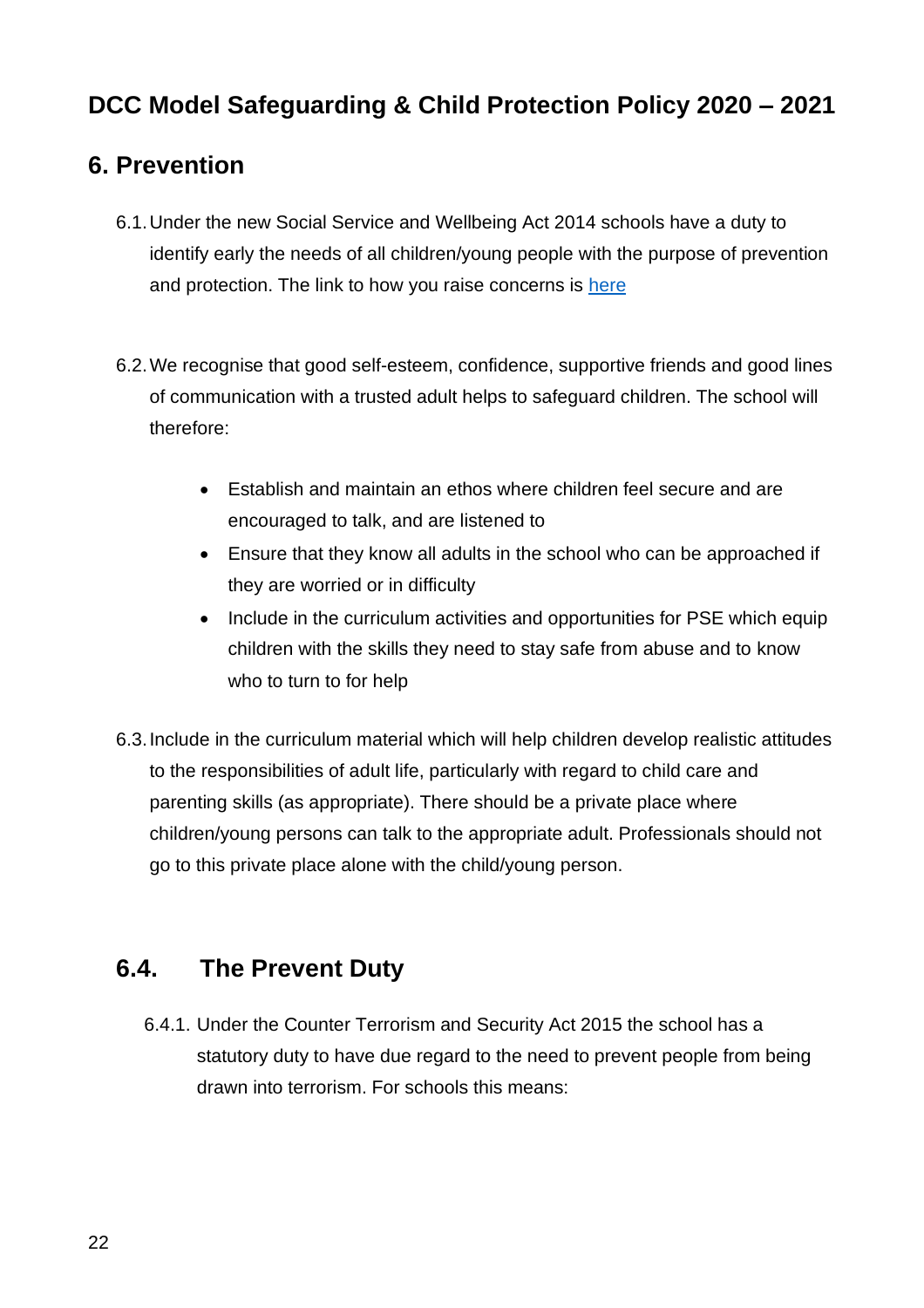- Teaching a broad and balanced curriculum which promotes spiritual, moral, cultural, mental and physical development of students and prepares them for the opportunities, responsibilities and experiences of life and must promote community cohesion.
- Providing safe spaces in which students can understand and discuss sensitive topics, including terrorism and the extremist ideas that are part of terrorist ideology, and learn how to challenge these ideas
- Be mindful of their existing duties to forbid political indoctrination and secure a balanced presentation of political issues
- Protect students from extremism and the risk of radicalisation in the same way as they protect them from other forms of harm and abuse.
- 6.4.2. This is one element within our overall school arrangements to safeguard and promote the welfare of all children in line with our statutory duties a copy of our prevent policy is available on the school web-site and Denbighshire County Council web-site in the education section.

#### <span id="page-22-0"></span>**6.5. The Prevent Duty – What to do if you have a concern**

- 6.5.1. If a member of staff has a concern about a particular person or family your normal school safeguarding procedures should be followed, including discussing the Prevent concern with your designated safeguarding lead in school, and making a referral through to your local authority children's or adult's social care referral teams.
- 6.5.2. You can also contact your North Wales Police Prevent Officer or School Police Liaison Officer who can talk to you in confidence about any concerns and help you gain access to support and advice.
	- Child Exploitation CCE Criminal Exploitation, CSE Child Sexual **Exploitation**
	- Child at Risk Describes an individual under the age of 18 years who is experiencing or is at risk of abuse, neglect or other kinds of harm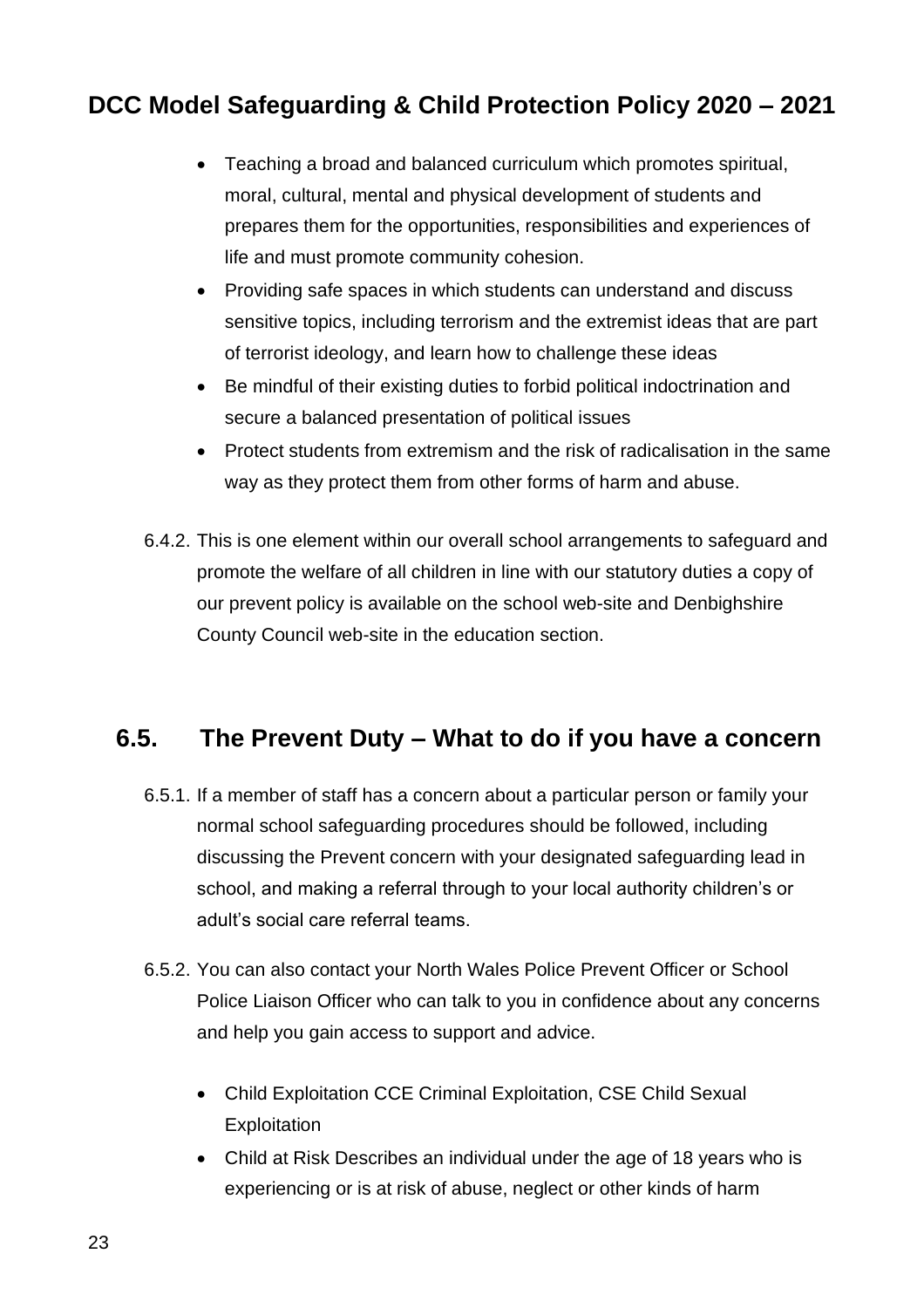- Domestic Abuse and Violence
- Female Genital Mutilation
- Trafficking
- VAWDASV Violence against women, domestic abuse and sexual violence

6.5.3. We will also have considered individual procedural guidance on:

- Prevent Guidance Counter Terrorism and Security Act 2015 (Statutory Duty of schools)
- Safeguarding and Promoting the Welfare of Unaccompanied Asylum Seeking Children and Young People

#### <span id="page-23-0"></span>**7. Procedures**

- 7.1.We will comply with the Wales Safeguarding Procedures 2019 that have been endorsed by the North Wales Local Safeguarding Children Board. The new Wales Safeguarding Procedures can be downloaded as an App for school staff to access more conveniently. See link [here.](https://www.safeguarding.wales/)
- 7.2.If a referral is required, click on the link [here.](https://www.denbighshire.gov.uk/en/resident/health-and-social-care/children-young-people-and-families/report-a-child-at-risk.aspx)
- 7.3.We will consider the safeguarding responsibilities in specific circumstances outlined in the [Wales Safeguarding Procedures 2019](https://www.safeguarding.wales/) (Glossary).
- 7.4.All children who are interviewed as part of any safeguarding investigation should be allowed to express their views as to who (if any) will be the appropriate adult in an interview situation. Advice must be sought from Children's Service Gateway in relation to the appropriate involvement of family or school staff in the attendance of any interview with the child or young person.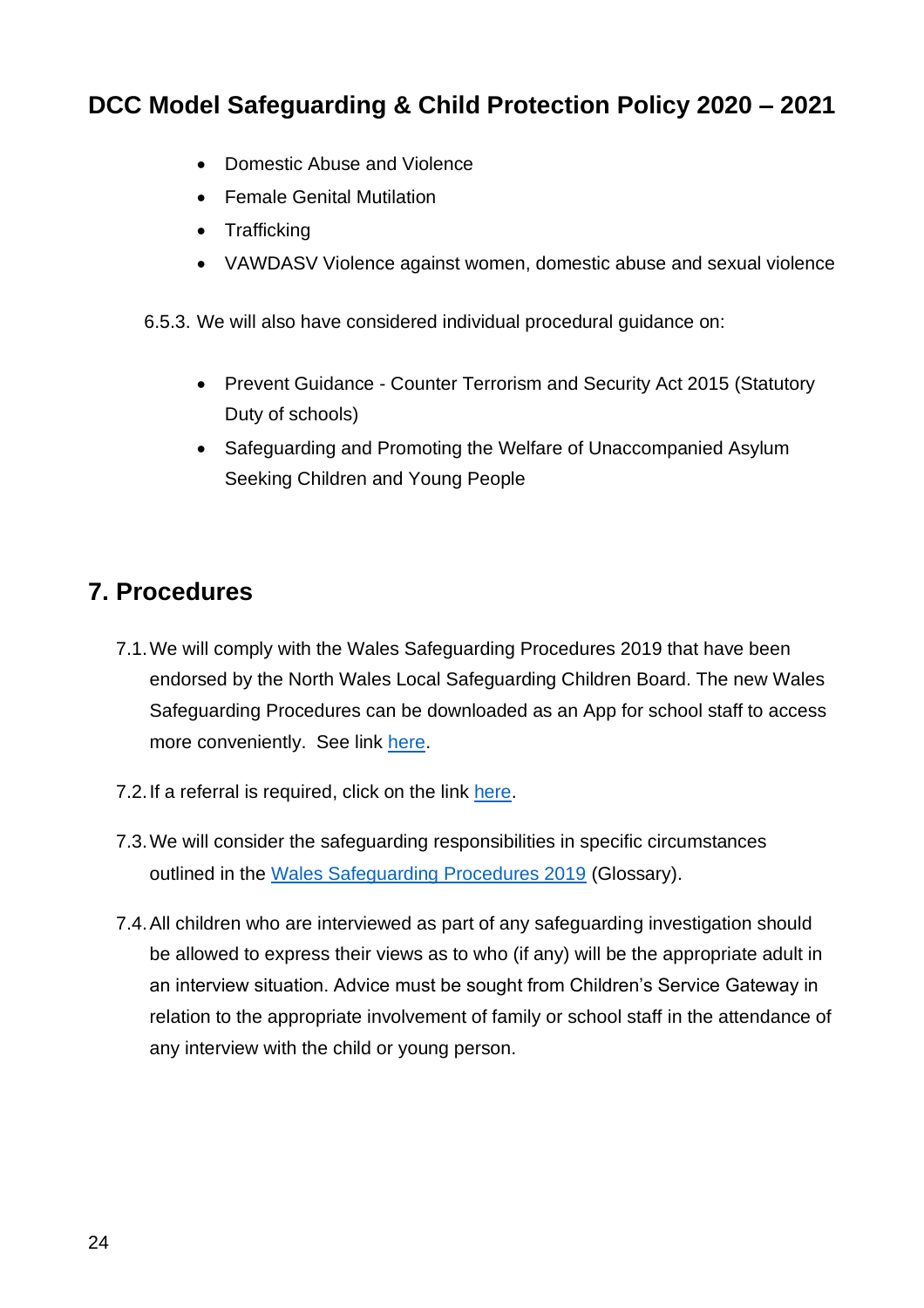#### <span id="page-24-0"></span>**8. Professionals Strategy Meeting**

- 8.1.The purpose of a strategy meeting is to share and discuss in detail all the information held by school regarding the nature of your concerns and sharing views and concerns about service support with a family.
- **8.2.Please note: This use of a strategy meeting is not a replacement to making appropriate referrals to children's services on a child.**

**This process is to address cases where evidence exists where better working together across services could address the concerns raised by school.**

**The strategy called by school could potentially reduce the amount of time and resources used by contacting individual agencies for advice and support and updates on a pupil, by providing a coherent plan that school, agencies and family can agree upon in the best interests of the child.**

#### <span id="page-24-1"></span>**9. Support**

- 9.1.Under the new Social Service and Wellbeing Act 2014 schools have a duty to assess and support the child in terms of both strengths and weaknesses in keeping the child safe.
- 9.2.Children who are abused or witness violence may find it difficult to develop a sense of self-worth and to view the world as benevolent and meaningful. They may feel helplessness, humiliation and some sense of self-blame and be deeply affected.
- 9.3.The school may be the only stable, secure and predictable element in the lives of children at risk. Nevertheless, when at school their behaviour may be challenging and defiant or they may be withdrawn.
- 9.4.The school must support the pupil through a safety plan which is clearly developed and understood by all parties recording decisive actions. This includes: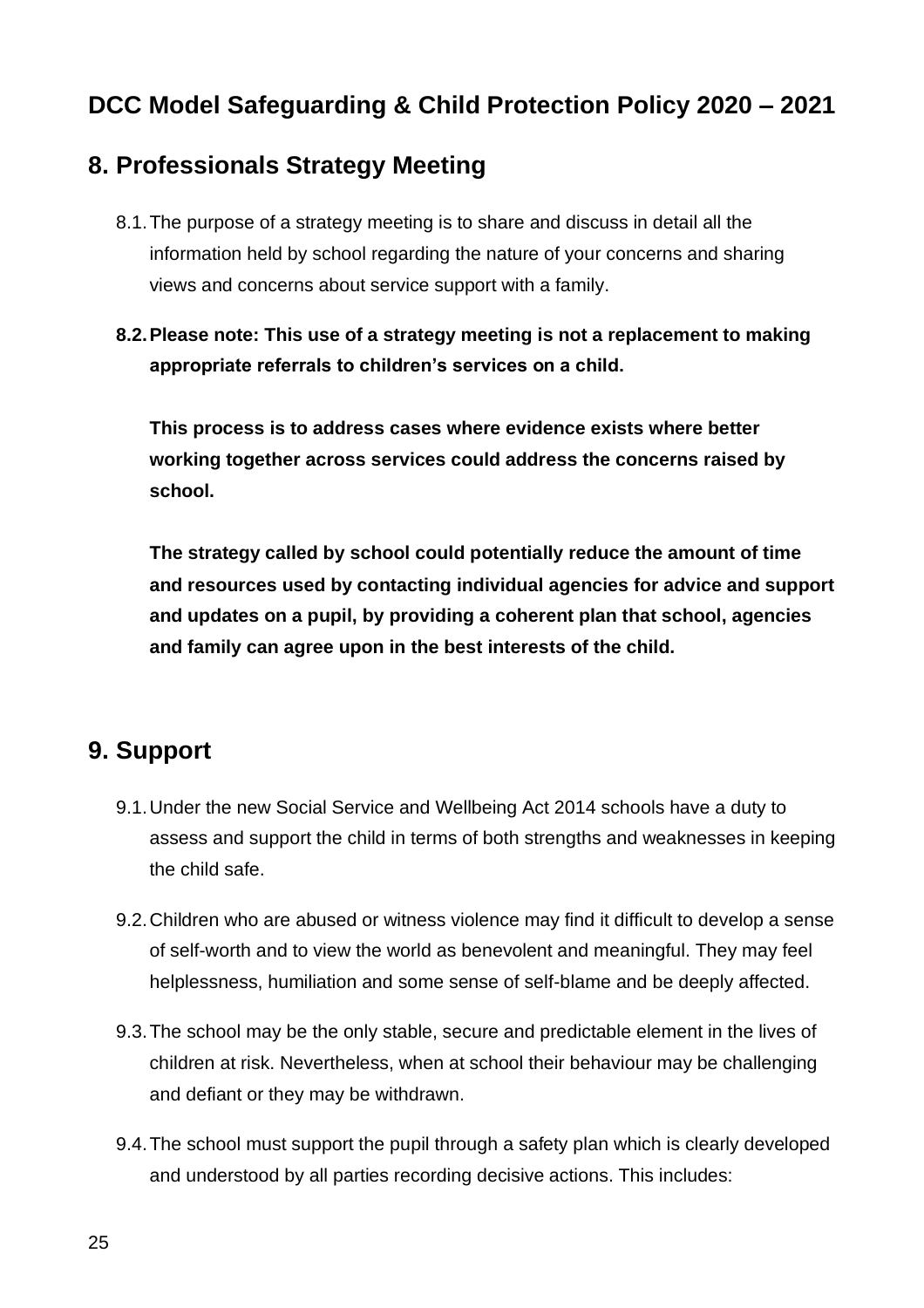- The content of the curriculum to encourage self-esteem and self-motivation with liaison and support from the appropriate commissioned services.
- The school ethos will promote a positive, supportive and secure environment and give pupils a sense of being valued
- The School's behaviour policy is aimed at supporting vulnerable pupils in school. All staff will agree on a consistent approach, which focuses on the behaviour of the child but does not damage the pupil's sense of self-worth.
- The school will endeavour to ensure that the pupil knows that some behaviour is unacceptable, but s/he is valued and not to be blamed for any abuse that has occurred
- The liaison with other relevant agencies. This could include, but is not limited to Social Services and other support agencies such as Child and Adolescent Mental Health Service, Educational Psychology Service, Behaviour Support Services, Education Welfare Service and Advocacy Service
- Keeping records and notifying Children's Services as soon as there is a concern
- 9.5.**When a pupil on the Child Protection register leaves the school, the school must transfer the child protection/safeguarding information file to the new school immediately and inform the Headteacher of the new school and the allocated Social Worker in Children's Services. Any safeguarding file on a child must be sent separately to the child school file to ensure confidentiality and mark the safeguarding file for the attention of the Head Teacher of the new school. The Wales Accord on the Sharing of Personal Information (WASPI) [link o](http://www.waspi.org/home)utlines organizational responsibilities in relation to the sharing of sensitive information.**

#### <span id="page-25-0"></span>**10. Children with Special / Additional Needs (ALN)**

10.1. Statistically, children with behavioural difficulties and disabilities are most vulnerable to abuse. School staff who deal with children with varying disabilities,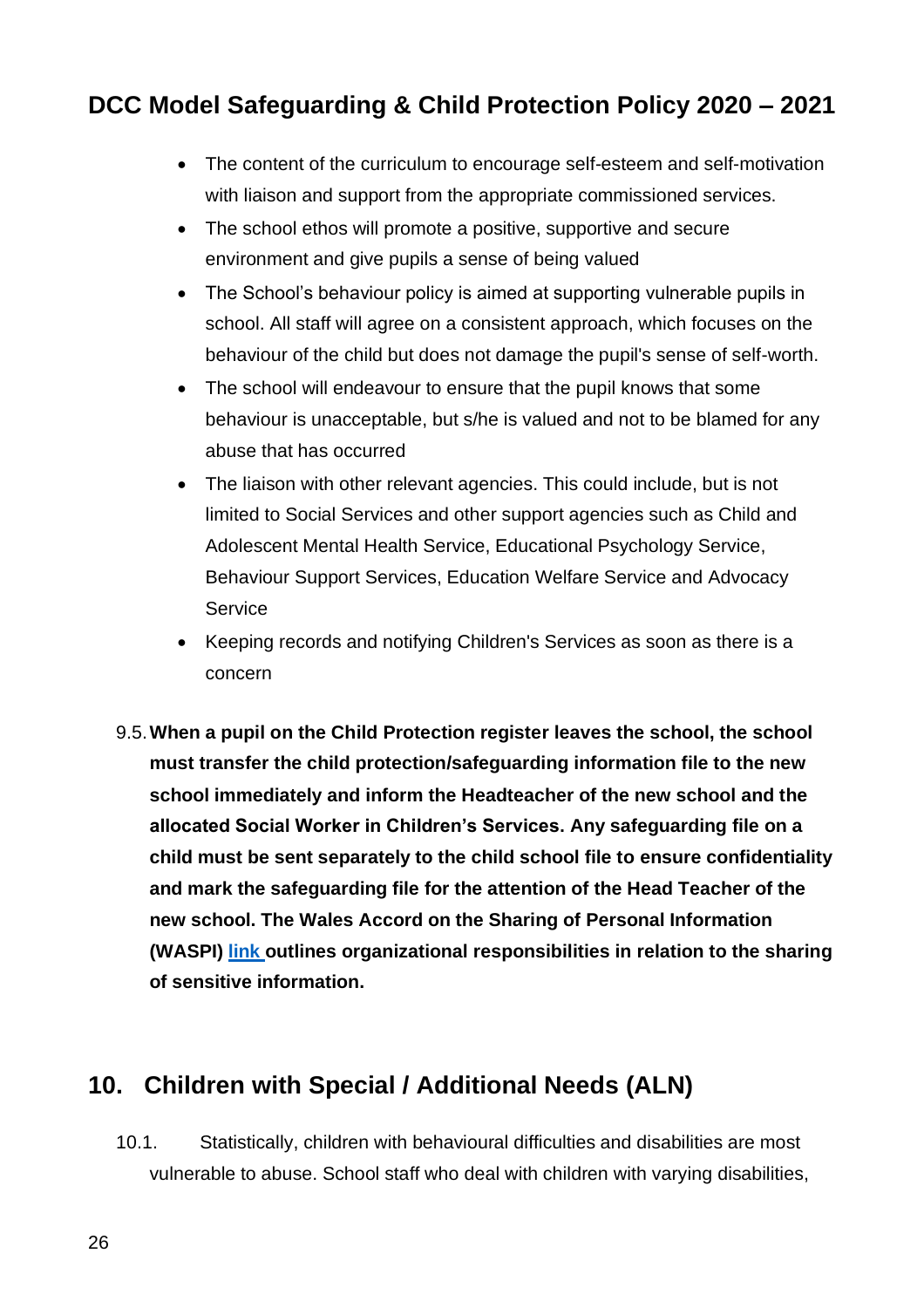sensory impairment and/or emotional and behaviour problems will be particularly sensitive to signs of abuse.

- 10.2. School staff need to have a high level of awareness with children who have ALN and promote a culture where children are able to make their wishes and feelings known in respect of their care and treatment.
- 10.3. Making sure all children with ALN know how to raise concerns if they are worried or angry about something and giving them access to a range of adults with whom they can communicate. Children with communication difficulties should have available to them at all times a means of being heard.
- 10.4. Children with ALN who are interviewed as part of any safeguarding investigation should be allowed to express their views as to who will be the appropriate adult in an interview situation. Advice must be sought from Children's Service Gateway in relation to the appropriate involvement of family or school staff in the attendance of any interview with the child or young person.

#### <span id="page-26-0"></span>**11. Supporting Staff**

- 11.1. Staff working in the school, who have become involved with a child who has suffered harm, or appears to be likely to suffer harm may find the situation upsetting and/or professionally and morally difficult. Staff will be supported - by providing an opportunity and the time to talk through their anxieties either with their supervisor who may consider further support from the school the Designated Safeguarding Lead who has access to and knowledge of support available in school and through the local authority.
- 11.2. Section 5 of this policy provides other examples of the support the school will provide.
- 11.3. The professional supervision / support of the Designated Safeguarding Lead is the responsibility of the school head teacher. The Local Authority has implemented a Support Framework guidance document jointly written with head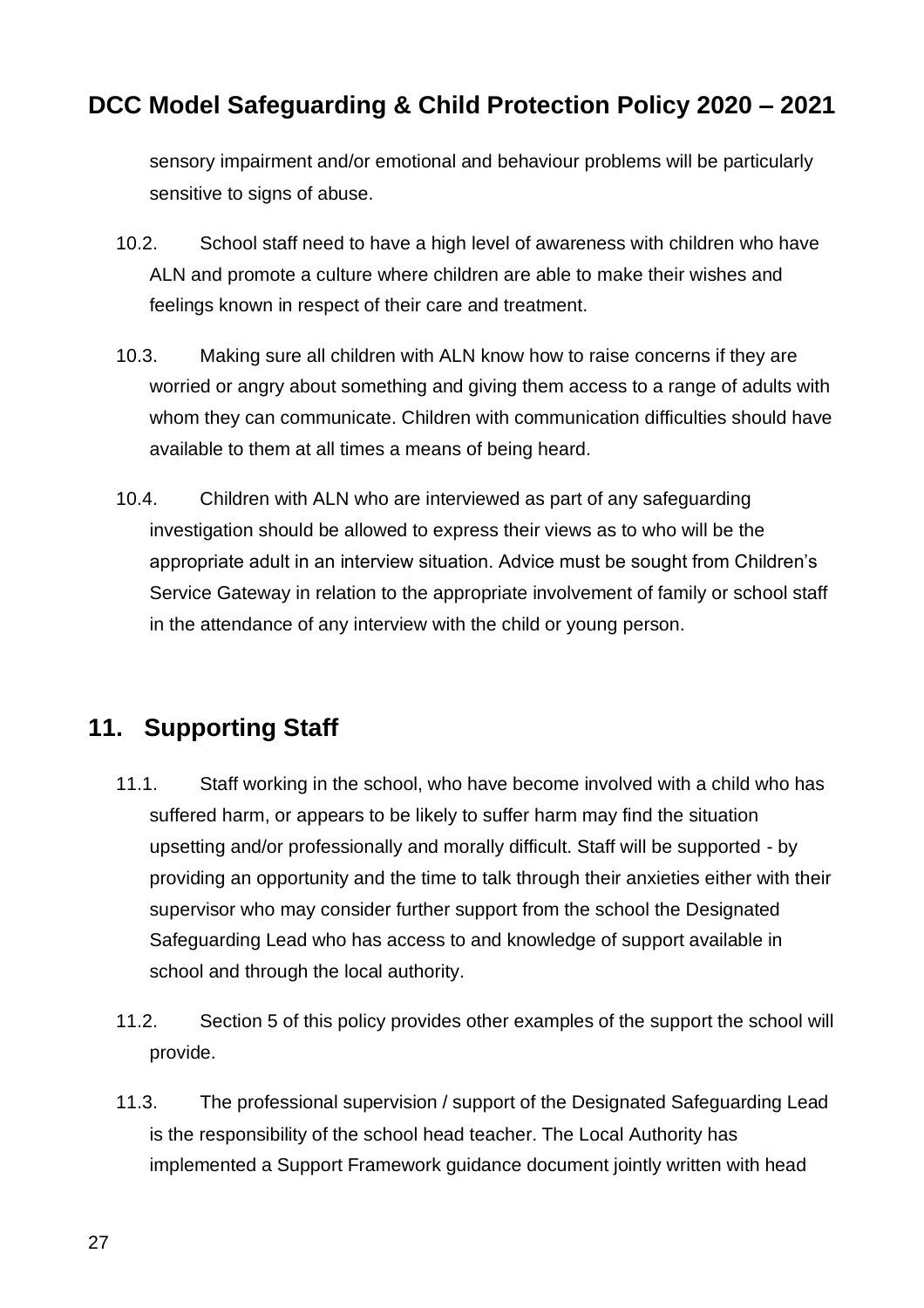teachers to assist schools in this key area of support to staff involved in safeguarding available on the Hwb Sharepoint.

#### <span id="page-27-0"></span>**12. Allegations made against Members of Staff**

- 12.1. The school will follow the Welsh Government Circular No: 009/2014 Safeguarding Children in Education - Handling allegations of abuse against teachers and other staff.
- 12.2. The Head Teacher and Designated Safeguarding Lead will ensure that they are fully aware of the relevant legislation and guidance in relation to procedures required when an allegation is made against a professional and in particular:
	- Welsh Government Guidance: Circular No: 009/2014 Safeguarding Children in Education - Handling allegations of abuse against teachers & other staff
	- Welsh Government Guidance: Circular No: 002/2020 Disciplinary and Dismissal Procedures for School Staff
	- Education Workforce Council (EWC) Code of Conduct.
- 12.3. The above guidance may be found on www.wales.gov.uk. The Head Teacher and Designated Safeguarding Lead will have their own individual copies of Circulars: 009/2014 and Circular: 002/2020 listed above and will have fully read and understood the guidance.
- 12.4. All staff must ensure that any allegation regarding an adult who is working with children is reported immediately to the Head Teacher or the Designated Safeguarding Lead, this will include all school staff, volunteers, governors, occasional workers or contractors and those staff who are not on the school site but come into contact with children i.e. those who transport children to/from school, school crossing patrols etc.
- 12.5. Allegations against members of staff should be brought immediately to the attention of the Head Teacher (or the Chair of Governors and the Head of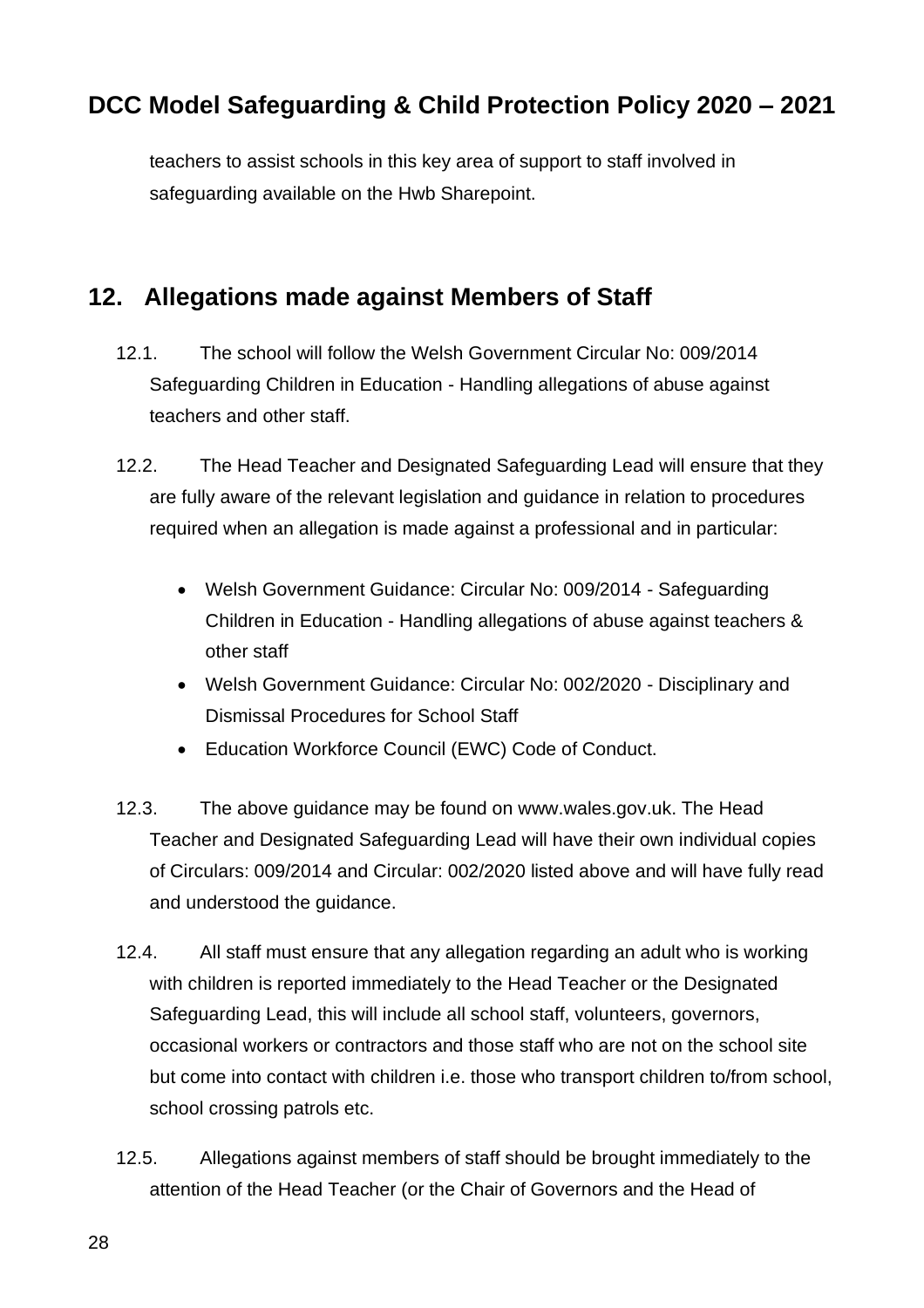Education). If the allegation is against the Head Teacher, then the Chair of Governors must be informed who in turn must immediately inform the Head of Education. For ease of reference this person will be known as the 'Case Manager'. (If the allegations against a member of staff are reported to the Designated Safeguarding Lead, then the Head Teacher must immediately be informed.)

- 12.6. The Head Teacher (or Chair of Governors in the case of a Head Teacher) as the Case Manager, has overall responsibility for any safeguarding allegation.
- 12.7. In the first instance the Case Manager should immediately discuss the allegation with the Local Authority Education Safeguarding Officer within Education who will also support the school with how to adhere to the Welsh Government guidance listed above. The Local Authority Education Safeguarding Officer should be informed of all allegations that come to a school's attention and appear to meet the criteria set out above so they can consult with the Local Authority Designated Officer/LADO within Children's Services and the police, as appropriate.
- 12.8. Governing Bodies are responsible for dealing with staff disciplinary matters in all maintained schools and should refer to Welsh Government Guidance: Circular No: 002/2020 - [Disciplinary and Dismissal Procedures for School Staff](https://gov.wales/disciplinary-and-dismissal-procedures-school-staff) and the [Safeguarding Children in Education: handling allegations of abuse against](https://gov.wales/sites/default/files/publications/2018-11/safeguarding-children-in-education-handling-allegations-of-abuse-against-teachers-and-other-staff.pdf)  [teachers and other staff.](https://gov.wales/sites/default/files/publications/2018-11/safeguarding-children-in-education-handling-allegations-of-abuse-against-teachers-and-other-staff.pdf)

#### <span id="page-28-0"></span>**13. Safer Recruitment**

- 13.1. The school will adhere to the Welsh Government Circular: 158/2015 Keeping Learners Safe/Chapter 5. All members of staff, volunteers and governors will be required to hold an up to date Disclosure and Barring Service (DBS) disclosure certificate. The school will maintain a record of all staff DBS disclosure dates and ensure that renewals are timely.
- 13.2. A written log of all daily supply staff, volunteers and contractors will be kept clearly listing where the DBS disclosure is available or a risk assessment will be formulated in lieu of an available DBS disclosure.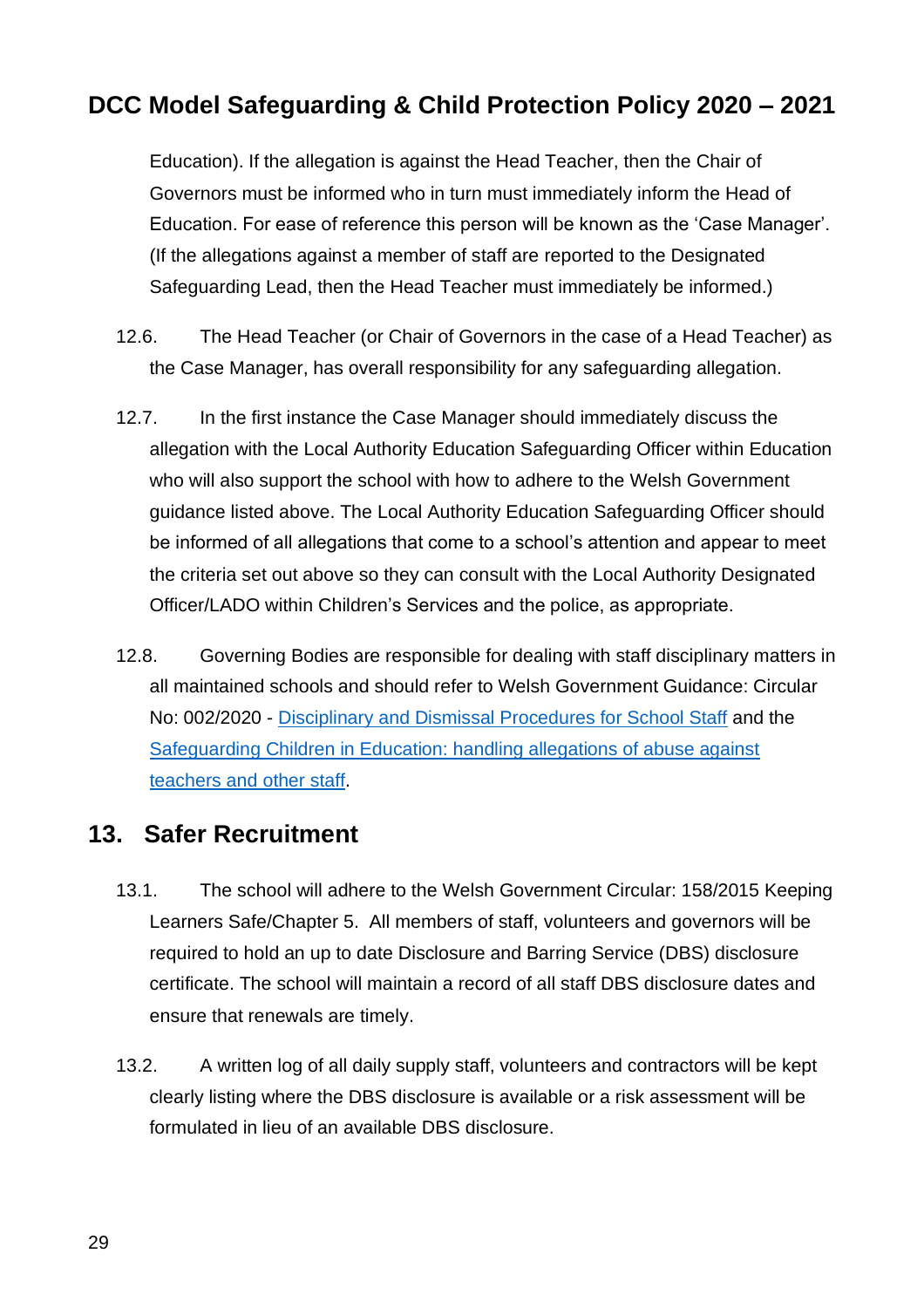- 13.3. The Head Teacher retains responsibility for ensuring that all persons attending the school site are appropriately risk assessed in circumstances where DBS disclosures are unavailable.
- 13.4. The school will also adhere to DCC safer recruitment practice with regard to receiving and checking references of people prior to appointment, person specifications, candidate information packs, job descriptions, interviews, and induction training.
- 13.5. The school will adhere to the Local Authority Recruitment Procedures and the Welsh Government Safer Recruitment Guidance.

#### <span id="page-29-0"></span>**14. School Site Security**

- 14.1. The school is a safe and secure place for pupils to learn and develop learning and social skills. The physical safety of pupils when on school site is of paramount importance. Access to the school site is strictly monitored and reviewed in line with the Local Authority guidance on the Health and Safety of school premises. This must include regular planned auditing of the school site.
- 14.2. A safeguarding school site audit must be undertaken annually and discussed and recorded formally through the governing body of the school. The school's Health and Safety Policy is available to review on request from the Head Teacher.
- 14.3. All daily visitors and users of the school site are required to sign in and out of school premises. They will clearly list the company for whom they work and the reason for the visit or use of the school site.
- 14.4. All users of the school premises beyond the school day be checked by the head teacher to ensure their suitability to be on site. The head teacher must do this either by viewing the users DBS disclosure or by carrying out a check with the agency to see or verify a current DBS exists for the staff.
- 14.5. If neither of the options above are available a risk assessment must be completed. This risk assessment must clearly list the control measures employed by the school to safeguard the children. This will include all activities outside school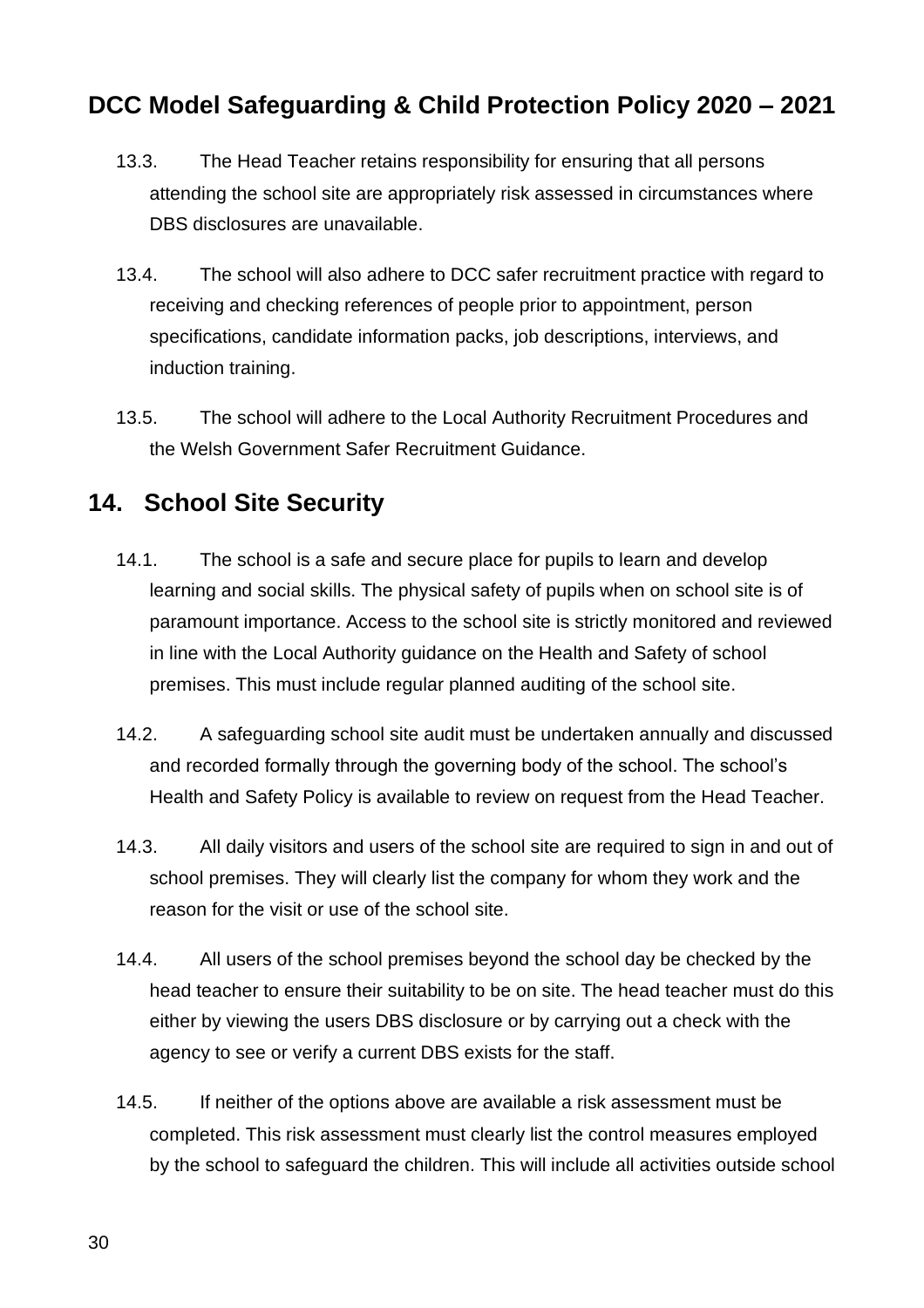hours including evening, weekends and holiday periods as agreed by the Head teacher. A daily contractors' list may be used as attached. Appendix G.

#### <span id="page-30-0"></span>**15. North Wales Safeguarding Board (NWSB)**

- 15.1. North Wales Safeguarding Board (NWSB) is a statutory body which coordinates, monitors and challenges its partner agencies in safeguarding children in North Wales. The objectives of the NWSB are to PROTECT children in its area who are experiencing or at risk of abuse, neglect or other kinds of harm and PREVENT children who are experiencing or at risk of experiencing abuse, neglect or other kind of harm.
- 15.2. Denbighshire Council is a statutory partner of this Board. Members of the Board are referred to as relevant partners under Part 7 of the Social Services and Well- being (Wales) Act 2014
- 15.3. Schools should be aware of the work of the Safeguarding Board. Each school should be updated through subscribing to the [NWSB's website](https://www.northwalessafeguardingboard.wales/wales-safeguarding-procedures-coming-soon/).
- 15.4. Schools are encouraged to attend events and training by the NWSB. On -line Training is also offered by NWSB.
- 15.5. Schools may need to be involved in the Child Practice Review process. Schools will work closely with Children Services and Education in such circumstances to ensure that requests for information and documentation is responded to timely. School may also need to attend Learning Events during a review process. School staff will receive support and guidance from Education and Children's Services in order to participate fully in these events.

#### <span id="page-30-1"></span>**16. Equality and Diversity**

16.1. The school is committed to ensuring that all children and young people gain maximum benefit from their education regardless of ethnic origin, sex, age, sexual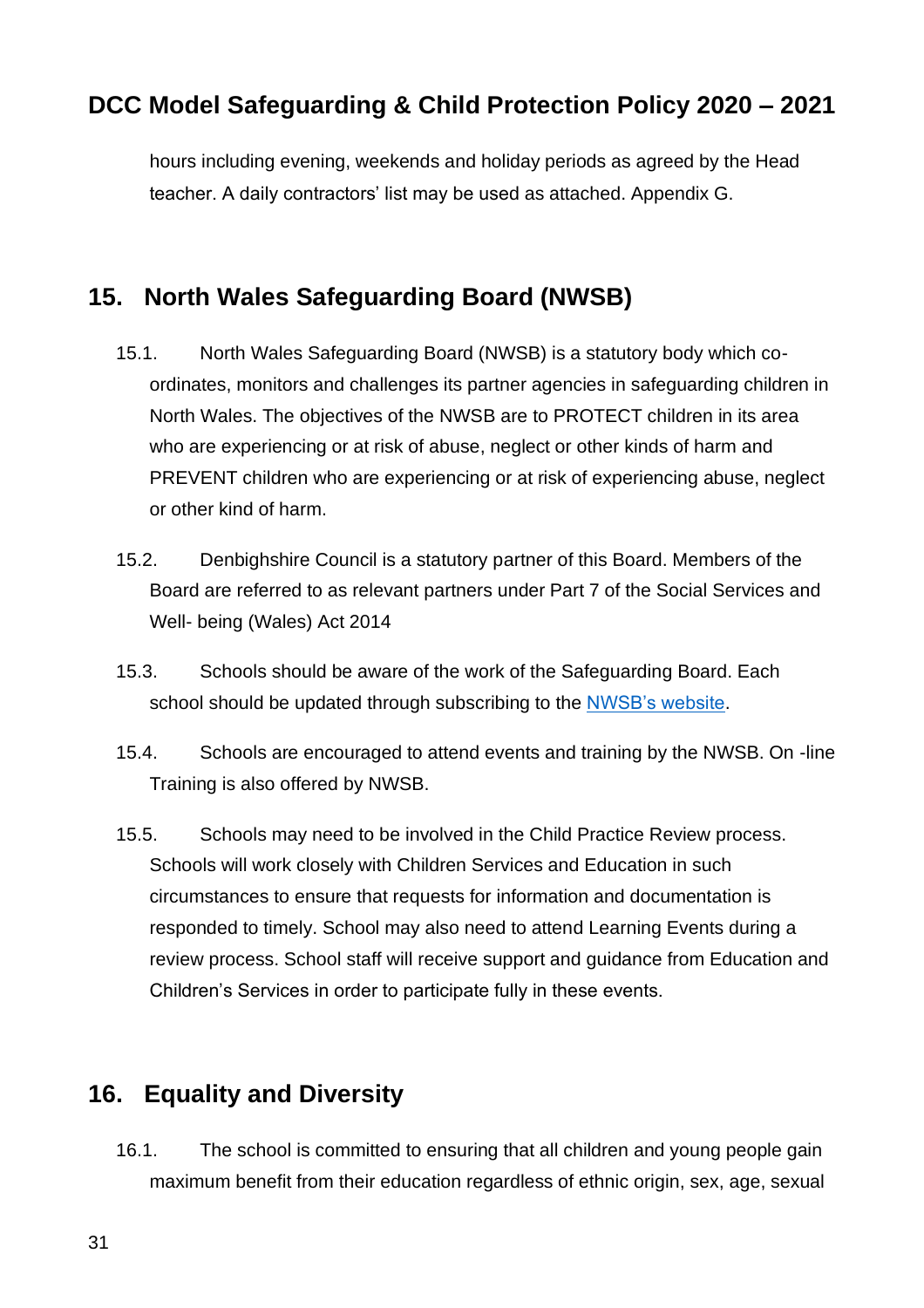orientation, disability, religious belief or non-belief, use of BSL or other languages, nationality, responsibility for dependents or any other reason which cannot be shown to be justified.

16.2. In order to make sensitive and well informed professional judgments about a child's needs and a parent's capacity to respond to their child's needs, it is important that school staff will be sensitive to differing family patterns, and lifestyles and to child rearing patterns that vary across different racial, ethnic and cultural groups.

# <span id="page-31-0"></span>**17. Confidentiality & Information Sharing**

- 17.1. The school recognises that all matters relating to child protection and safeguarding are confidential, however there is a balance between child protection and the right to privacy, as outlined below.
- 17.2. The Head Teacher and/or the Child Protection Officer will disclose any information about a pupil to other members of staff on a need-to-know basis only. There is a professional responsibility to share information with other agencies in order to safeguard children.
- 17.3. Staff will understand that they cannot promise a child to keep secrets, which might compromise the child's safety or wellbeing.
- 17.4. In order to make soundly based decisions there is a need to understand the general principles of sharing information identifiable to a child and/or young persons or their parents/carers. The safety and welfare of a child or young person must be the first consideration when making decisions about sharing information about them.
- 17.5. There must be a legal basis for sharing information and a legitimate purpose for doing so. When dealing with confidential information we will need to be satisfied that there is either:
	- a statutory obligation to disclose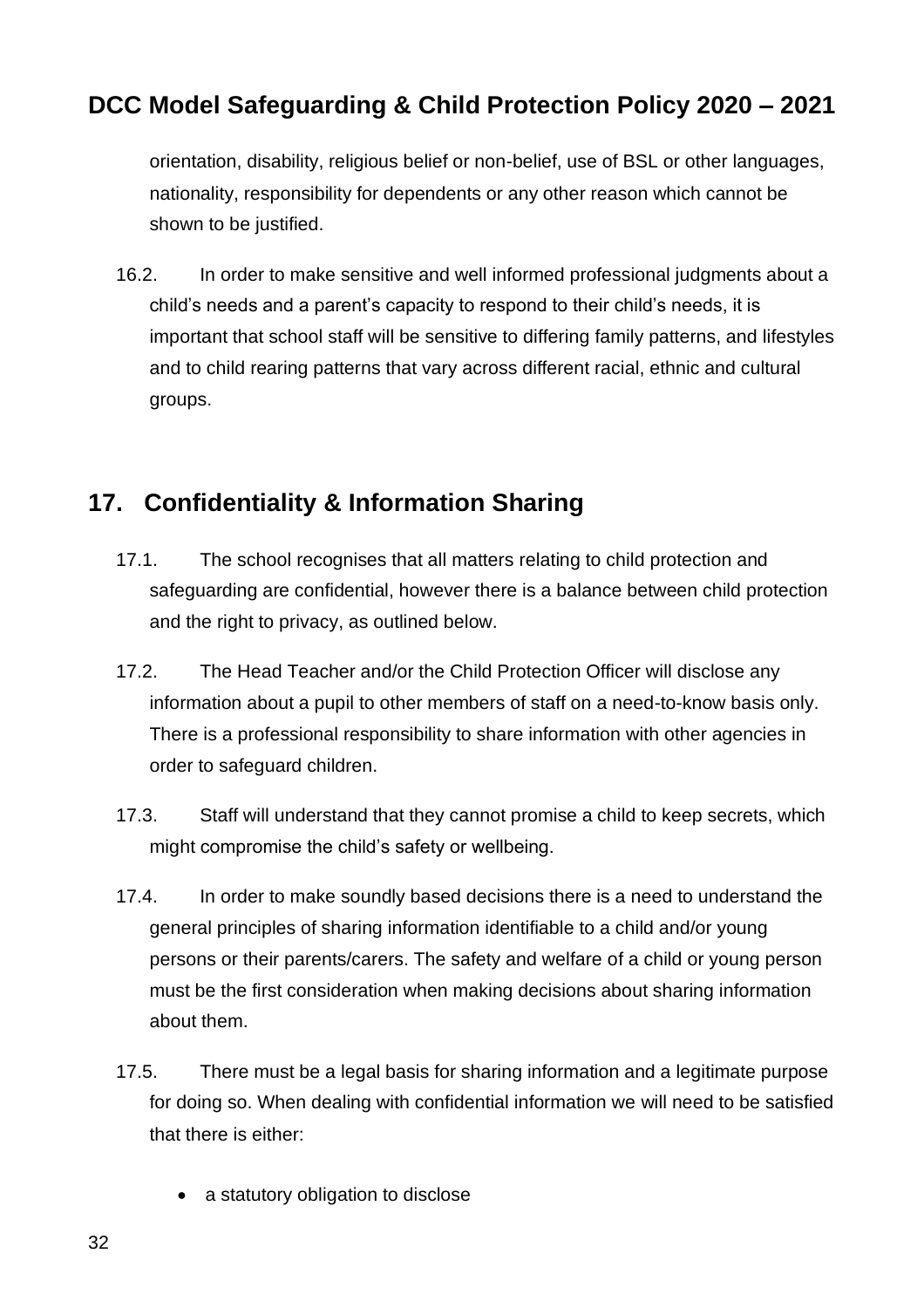- expressed or implied consent from the persons involved or
- an overriding public interest in disclosing information
- 17.6. The Data Protection Act is not a barrier to sharing information but provides a framework to ensure that personal information about living persons is shared appropriately.
- 17.7. Until the development of inter-agency information-sharing protocols all staff will seek advice from the Child Protection Officer and/or the Head Teacher with regard to the sharing of any information.
- 17.8. The Head Teacher and Child Protection Officer will be fully aware of the guidance surrounding the Data Protection Act and the guidance surrounding the sharing of information: [Wales Accord on the Sharing of Public Information](http://www.waspi.org/) (WASPI) framework
- 17.9. For ease of reference the [Seven Golden Rules for Information Sharing](https://www.gov.uk/government/uploads/system/uploads/attachment_data/file/417696/Archived-information_sharing_guidance_for_practitioners_and_managers.pdf) may be viewed at Appendix H.

NOTE: that the 7 golden rules are taken from the gov.uk web site and covers the information contained in the Welsh Government WASPI information.

# <span id="page-32-0"></span>**18. Related Polices (All policies must be followed alongside this Policy)**

- 18.1. It is a term of this policy that these documents are read and complied with.
- 18.2. It is also a term of this policy that risk assessments are documented and securely stored in relation to any activities or persons as required in the following policies.
- 18.3. Where appropriate please provide a link to the relevant information.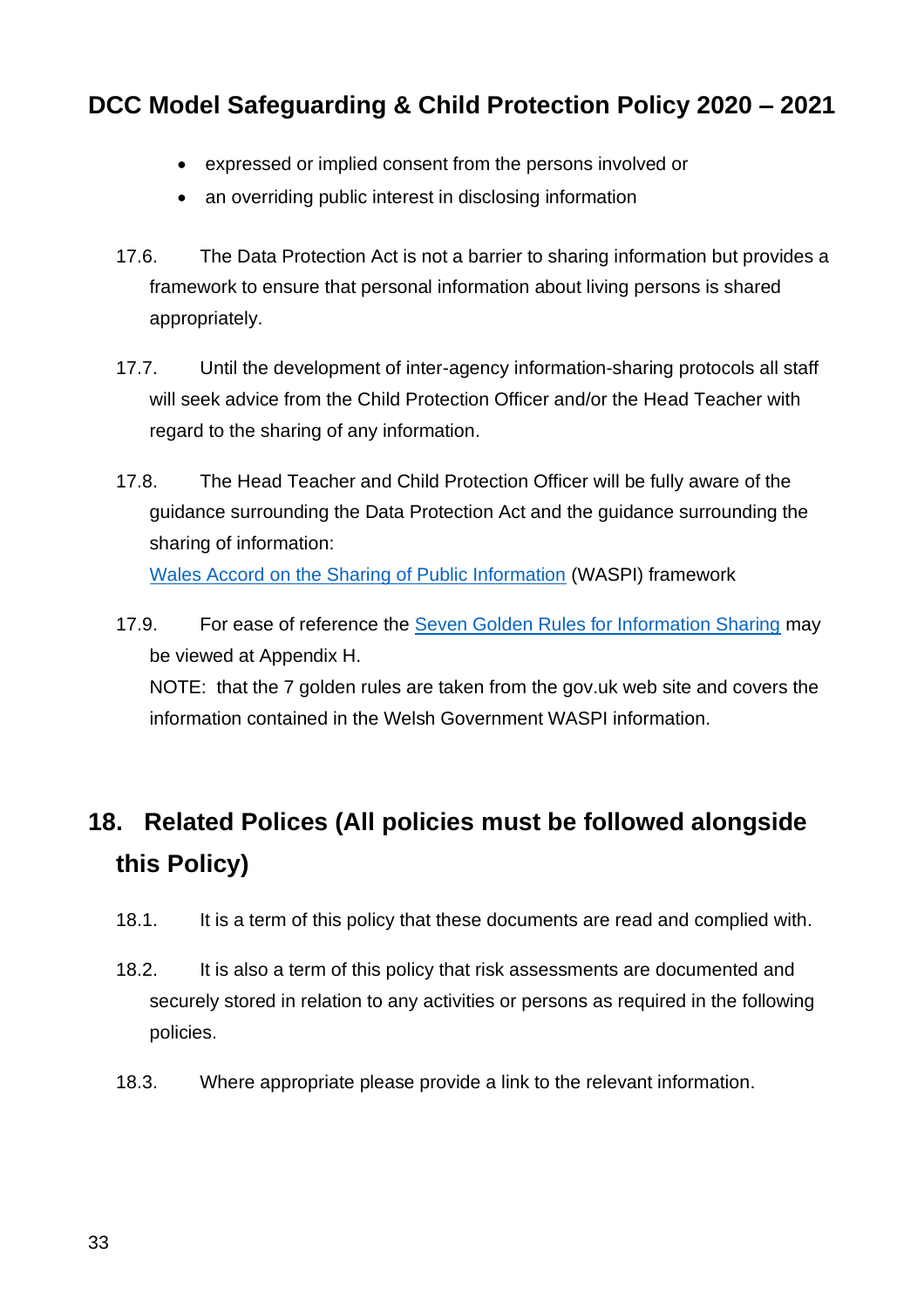#### <span id="page-33-0"></span>**18.4. School Policies**

- 18.4.1. NB. Schools will need to ensure they quote the full title of the school policies for this section. Advice and guidance on model policies is available in the first instance via the Education Safeguarding Officer.
	- Behaviour & Anti-Bullying
	- Permission for Creation of Digital or Media images
	- Photographing & Videoing
	- Contact with Pupils
	- Prevent Duty
	- Supervision of activity with Children not on the school site
	- Health & Safety
	- First Aid
	- Site Security
	- Attendance
	- Induction of volunteers
	- The Design of the curriculum
	- Internet safety
	- Equal Opportunities
	- Whistleblowing
	- School Equality Plan

#### <span id="page-33-1"></span>**18.5. Local Authority www.denbighshire.gov.uk**

DCC Web pages are currently under development so direct links are not available to a number of the policies below.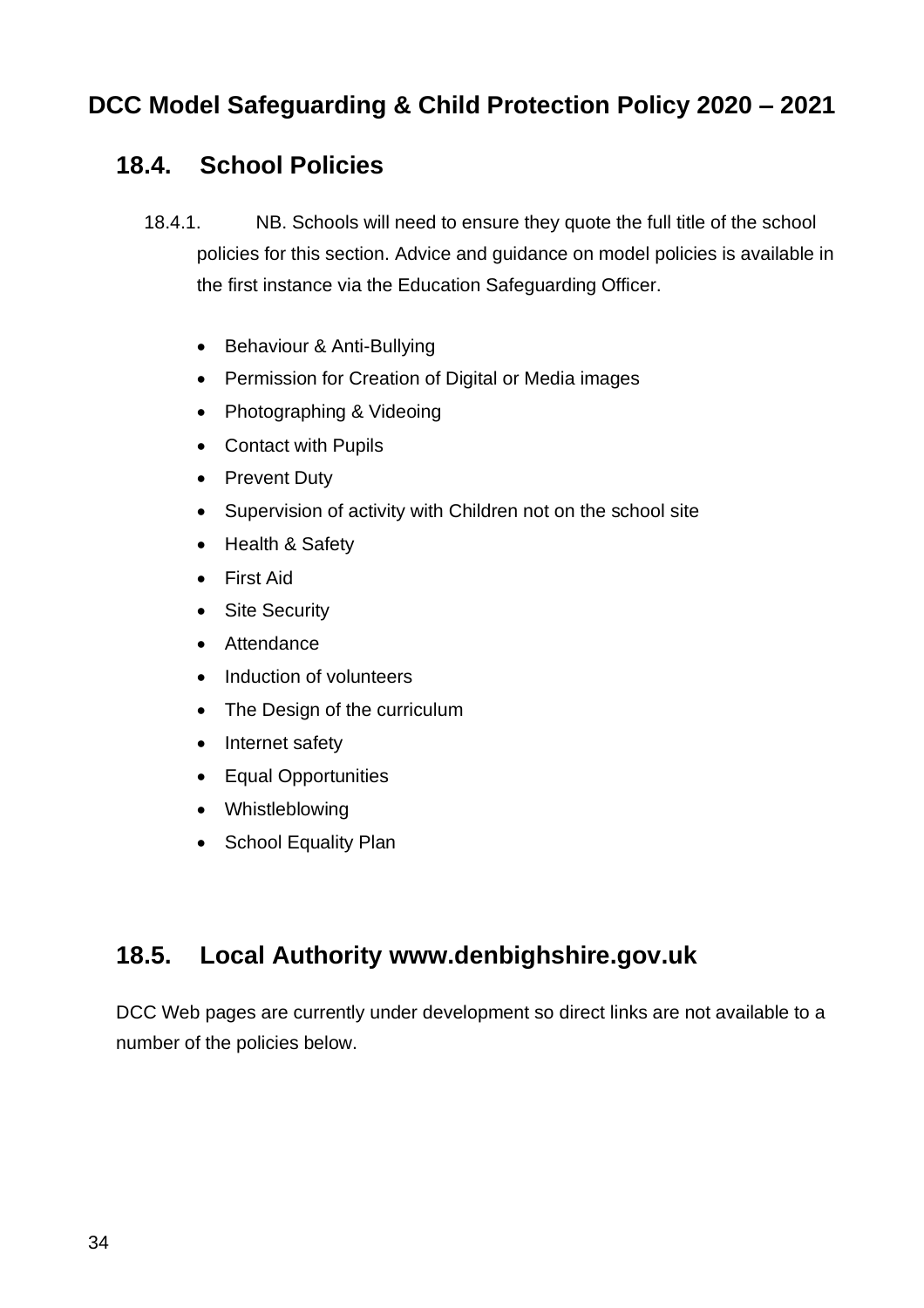| Please contact the relevant service for advice and guidance in the first instance.                                                                                  |                                                         |  |
|---------------------------------------------------------------------------------------------------------------------------------------------------------------------|---------------------------------------------------------|--|
| Physical<br>Intervention/Positive<br>Handling(Statutory)                                                                                                            | Please contact the Behaviour Support Service directly   |  |
| <b>Denbighshire County</b><br><b>Council Attendance</b><br>Policy                                                                                                   | On DCC Hwb Sharepoint                                   |  |
| <b>DCC Recruitment</b><br>and Selection<br>Procedure (which<br>includes safer<br>recruitment practices)<br>covering new<br>starters, contractors<br>and volunteers. | <b>Please contact HRDIRECT</b>                          |  |
| DCC E. Safety/Safe<br>Use of the Internet                                                                                                                           | Please contact the Education Safeguarding Officer       |  |
| DCC Whistle Blowing<br>Policy                                                                                                                                       | <b>DCC Whistle Blowing Policy</b>                       |  |
| <b>DCC Equality Plan</b>                                                                                                                                            | <b>School Strategic Equality Plan</b>                   |  |
| <b>Equal Opportunities</b>                                                                                                                                          | <b>DCC website Equality, Diversity and Human Rights</b> |  |

#### <span id="page-34-0"></span>**18.6. National – [Welsh Government website](http://gov.wales/)**

- Welsh Government Circular: 158/2015 Keeping Learners Safe
- Welsh Government Circular No: 009/2014 Safeguarding Children in Education Handling allegations of abuse against teachers and other staff.
- Welsh Government Circular: 002/2020 Disciplinary and Dismissal Procedures for School Based Staff
- Safeguarding Procedures 2019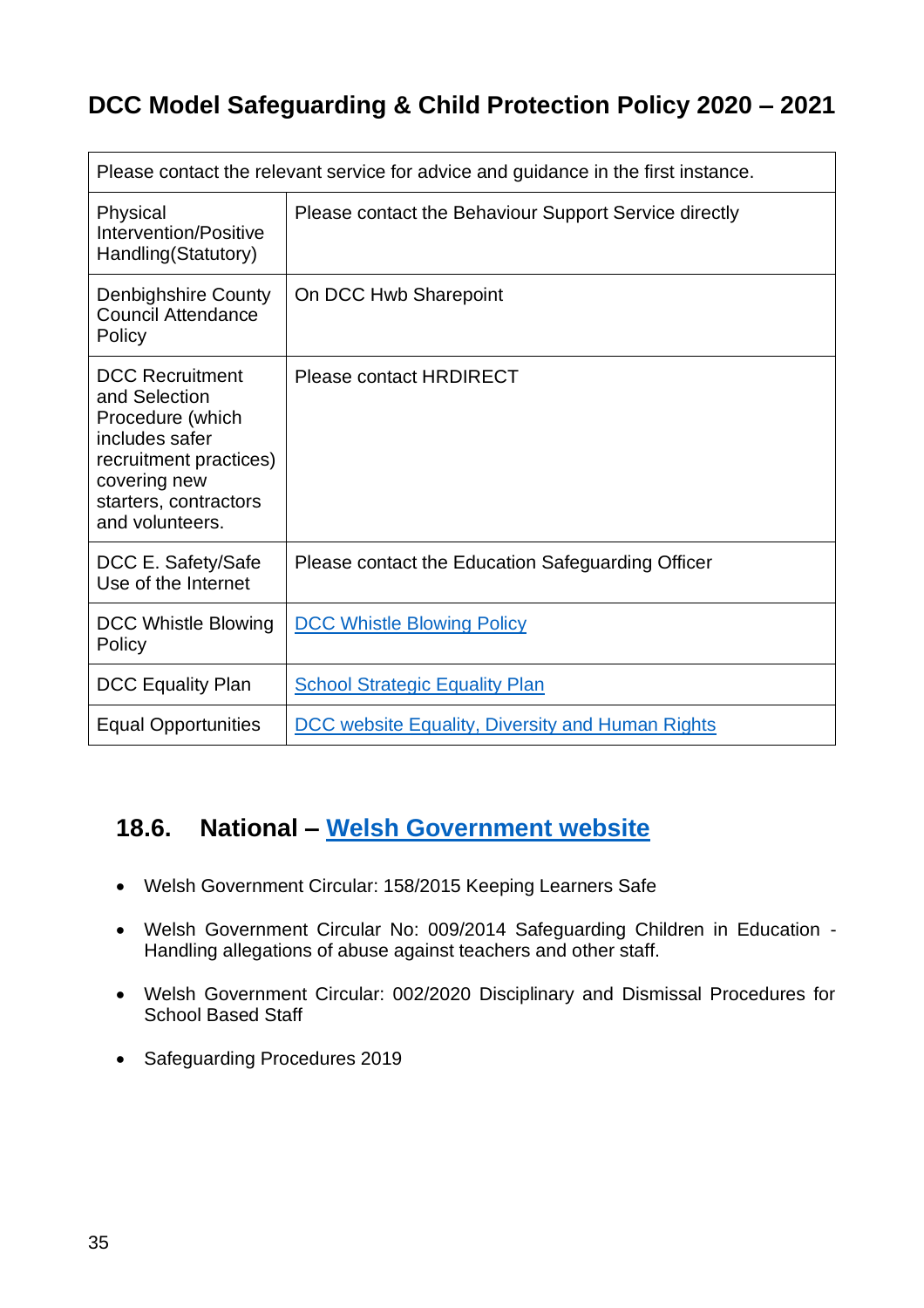#### <span id="page-35-0"></span>**19. Compliance with this Policy**

- 19.1.1. All staff must read and understand this policy, including the appendices and related policies which are commensurate with the individual roles and responsibilities. All staff must then print and sign their name in the table below.
- 19.1.2. Any new staff must comply with the same at the very earliest opportunity.

| Read and Understood Model Safeguarding & Child Protection Policy |          |           |      |
|------------------------------------------------------------------|----------|-----------|------|
| Name                                                             | Position | Signature | Date |
|                                                                  |          |           |      |
|                                                                  |          |           |      |
|                                                                  |          |           |      |
|                                                                  |          |           |      |
|                                                                  |          |           |      |
|                                                                  |          |           |      |
|                                                                  |          |           |      |
|                                                                  |          |           |      |
|                                                                  |          |           |      |
|                                                                  |          |           |      |
|                                                                  |          |           |      |
|                                                                  |          |           |      |
|                                                                  |          |           |      |
|                                                                  |          |           |      |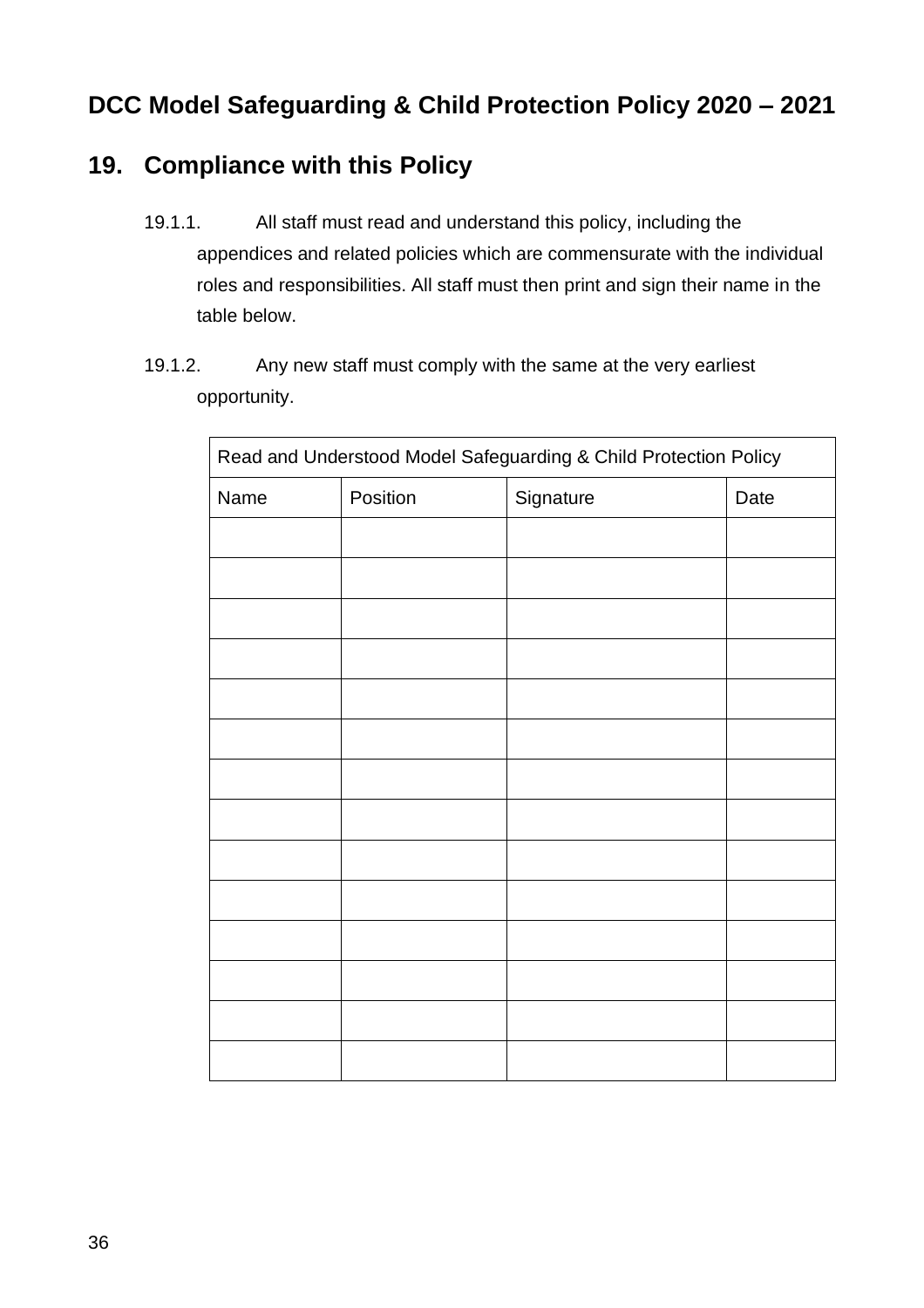# **20. Appendix A – Definitions of Safeguarding**

#### **20.1. Definition of Safeguarding**

- 20.1.1. **Safeguarding and Protecting is everybody's responsibility** (*Wales Safeguarding Procedures 2019*).
- 20.1.2. Safeguarding is protecting children from abuse, neglect or other kinds of harm, and educating those around them to recognise the signs and dangers. Safeguarding and promoting the well-being of all children attending a school is defined for the purposes of this policy as (*Section 175 of the Education Act 2002 and Section 3 of the Social Services and Well-being (Wales) Act 2014)*:
	- protecting children from risk of abuse, neglect or other kinds of harm;
	- preventing impairment of children's health or development;
	- Ensuring that children grow up in circumstances consistent with the provision of safe and effective care; and
	- Taking action to enable all children to achieve the best outcomes

# **20.2. Definition of Child Protection**

20.2.1. Child protection is a part of safeguarding and promoting welfare. This refers to the activity, which is undertaken to protect specific children who are suffering or are at risk of suffering significant harm as a result of abuse or neglect.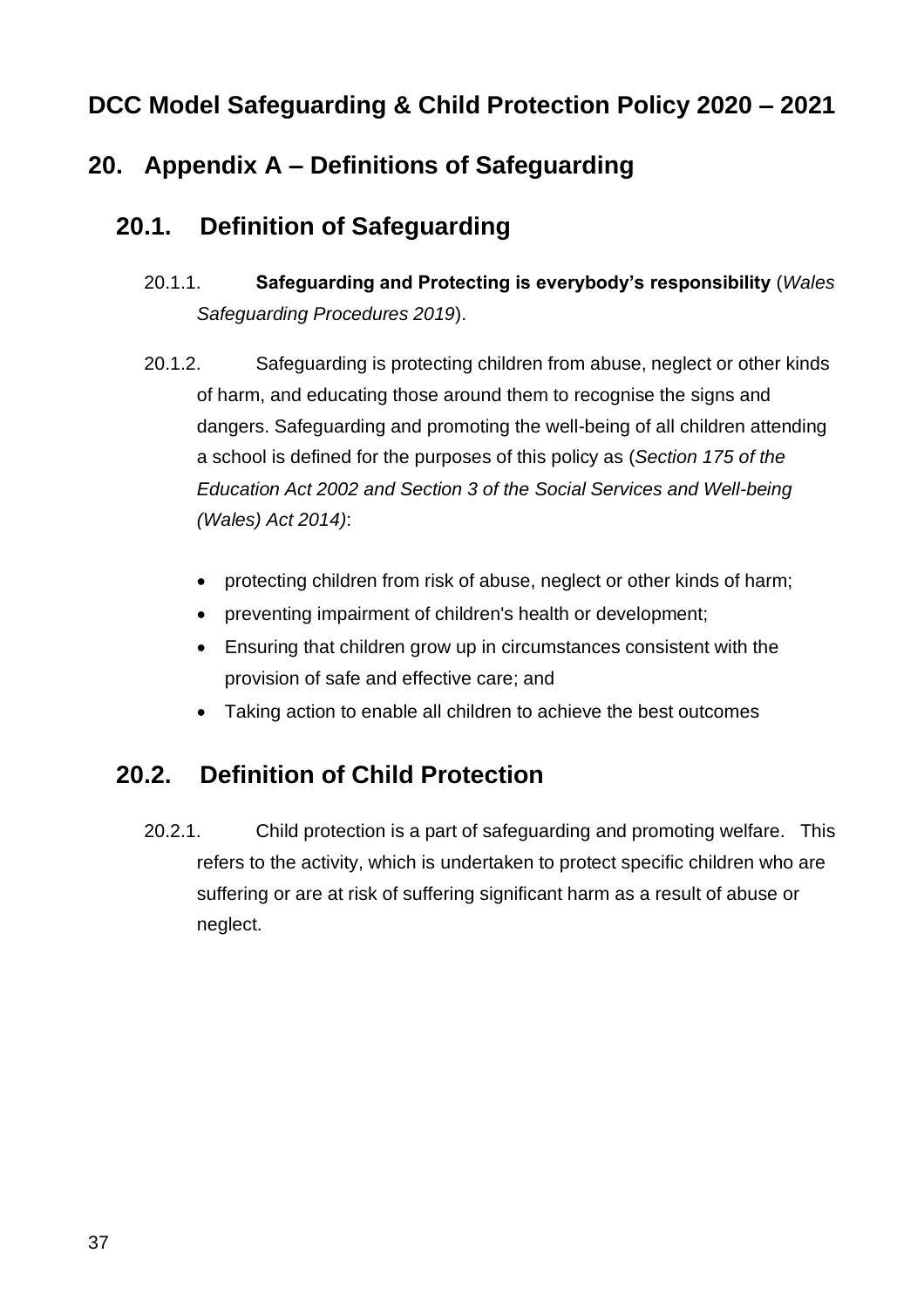# **21. Appendix B – Categories of Risk of Harm**

- 21.1. **The category, or combination of categories, used in registration will indicate to those consulting the register the primary presenting concerns at the time of registration**. (*Wales Safeguarding Procedures 2019*).
- 21.2. A child is abused or neglected when somebody inflicts harm, or fails to act to prevent harm. Children may be abused in a family or in an institution or community setting, by those known to them or more rarely by a stranger. A child or young person **up to the age of 18 years** can suffer abuse or neglect and require protection via an inter-agency child protection plan.

| Categories of Risk or Harm                         |                                                                                                                                                                                                                                                                                                                                                                                                                                                         |
|----------------------------------------------------|---------------------------------------------------------------------------------------------------------------------------------------------------------------------------------------------------------------------------------------------------------------------------------------------------------------------------------------------------------------------------------------------------------------------------------------------------------|
| <b>Physical Abuse</b>                              | May involve hitting, slapping, over or misuse of<br>medication, undue restraint, or inappropriate sanctions                                                                                                                                                                                                                                                                                                                                             |
| <b>Emotional and</b><br><b>Psychological Abuse</b> | Threats of harm or abandonment, coercive control,<br>humiliation, verbal or racial abuse, isolation or<br>withdrawal from services or supportive networks,<br>witnessing abuse of others                                                                                                                                                                                                                                                                |
| <b>Sexual Abuse</b>                                | Forcing or enticing a child or young person to take part<br>in sexual activities, whether or not the child is aware of<br>what is happening, including: physical contact,<br>including penetrative or non - penetrative acts: non -<br>contact activities such as involving children looking at.<br>or in the production of pornographic material or<br>watching sexual activities or encouraging children to<br>behave in sexually inappropriate ways, |
| <b>Financial</b>                                   | This category will be less prevalent for a child but<br>indicators could be                                                                                                                                                                                                                                                                                                                                                                             |
|                                                    | Not meeting their needs for care and support which are<br>provided through direct payments or:                                                                                                                                                                                                                                                                                                                                                          |
|                                                    | Complaints personal property is missing.                                                                                                                                                                                                                                                                                                                                                                                                                |
| <b>Neglect</b>                                     | Failure to meet basic physical, emotional, or<br>psychological needs which is likely to result in<br>impairment of health or development.                                                                                                                                                                                                                                                                                                               |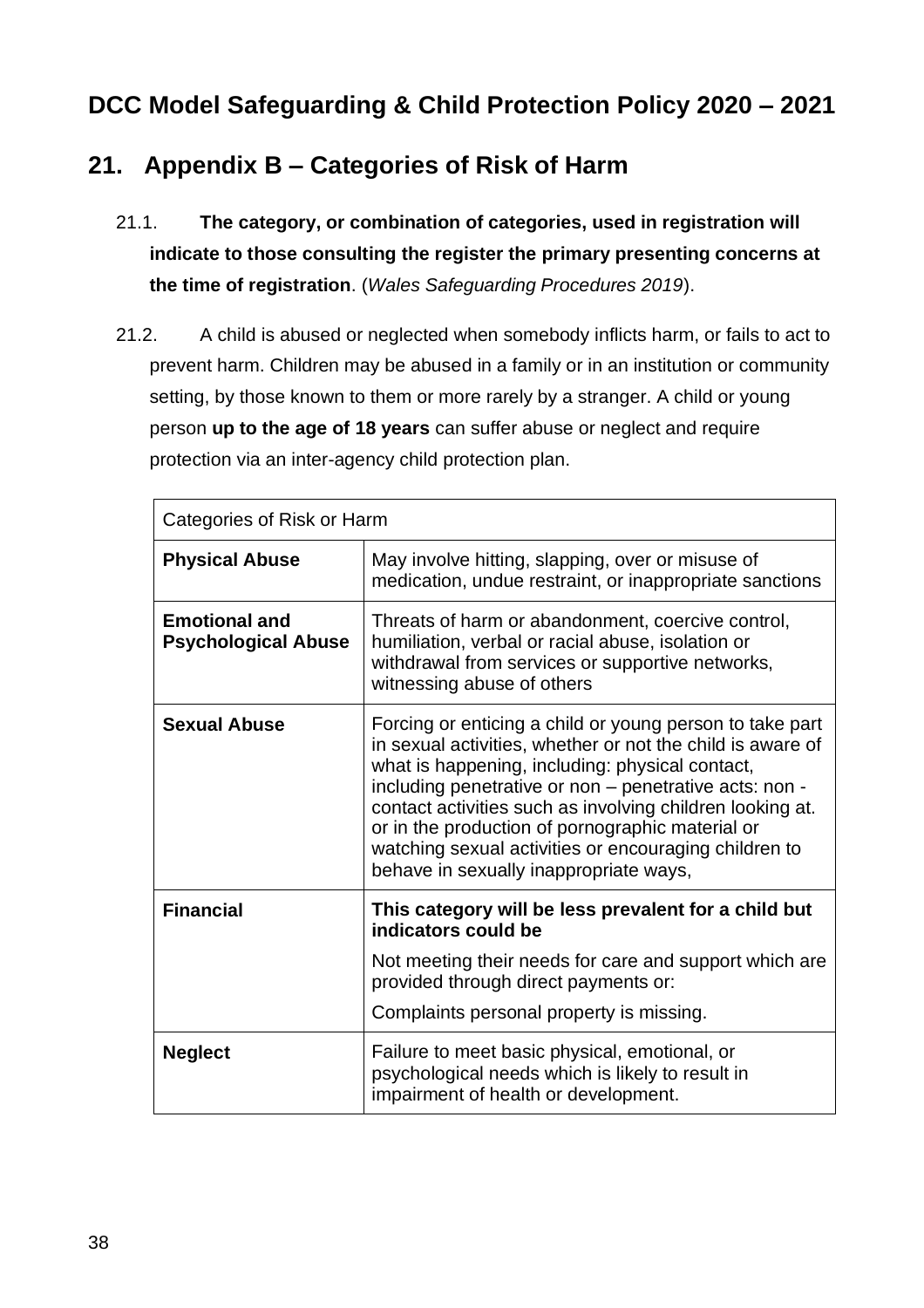## **22. Appendix C – Indicators of Harm**

#### **22.1. Physical Abuse**

22.1.1. Physical abuse may involve hitting, shaking, throwing, poisoning, burning or scalding, drowning, suffocating, or otherwise causing physical harm to a child. Physical harm may also be caused when a parent or carer fabricates the symptoms of, or deliberately induces, illness in a child.

### **22.2. Physical Abuse - Indicators in the Child**

#### 22.2.1. **Bruising**

It is often possible to differentiate between accidental and inflicted bruises. The following must be considered as non-accidental unless there is evidence or an adequate explanation provided:

- Bruising in or around the mouth
- Two simultaneous bruised eyes, without bruising to the forehead (rarely accidental, though a single bruised eye can be accidental or abusive)
- Repeated or multiple bruising on the head or on sites unlikely to be injured accidentally, for example the back, mouth, cheek, ear, stomach, chest, under the arm, neck, genital and rectal areas
- Variation in colour possibly indicating injuries caused at different times
- The outline of an object used, e.g. belt marks, hand prints or a hair brush
- Linear bruising at any site, particularly on the buttocks, back or face
- Bruising or tears around, or behind, the earlobe/s indicating injury by pulling or twisting
- Bruising around the face
- Grasp marks to the upper arms, forearms or leg
- Petechial haemorrhages (pinpoint blood spots under the skin), commonly associated with slapping, smothering/suffocation, strangling and squeezing.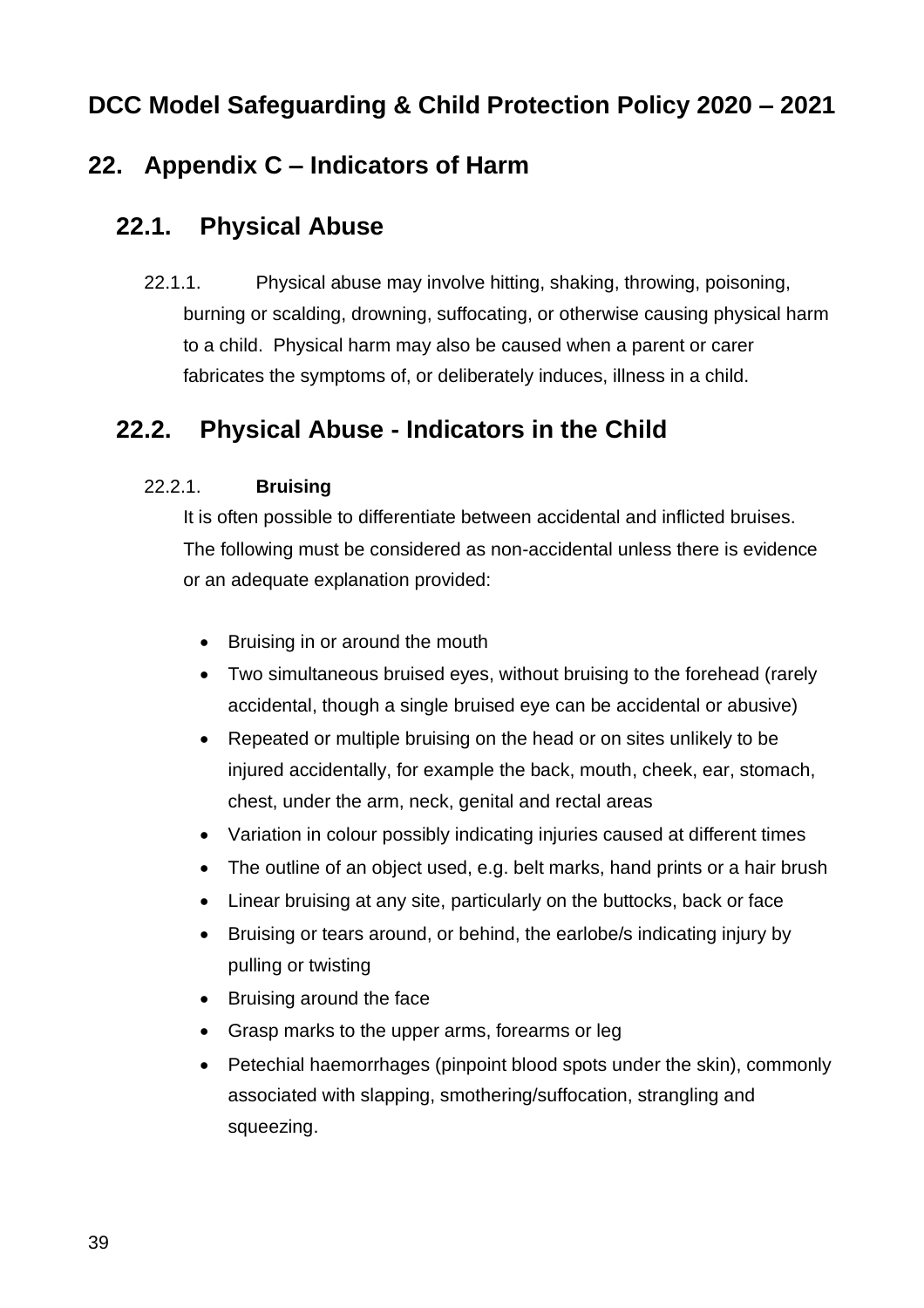#### 22.2.2. **Fractures**

Fractures may cause pain, swelling and discolouration over a bone or joint. It is unlikely that a child will have had a fracture without the carers being aware of the child's distress. If the child is not using a limb, has pain on movement and/or swelling of the limb, there may be a fracture. There are grounds for concern if:

- The history provided is vague, non-existent or inconsistent
- There are associated old fractures
- Medical attention is sought after a period of delay when the fracture has caused symptoms such as swelling, pain or loss of movement
- Rib fractures are only caused in major trauma such as in a road traffic accident, a severe shaking injury or a direct injury such as a kick.
- 22.2.3. Skull fractures are uncommon in ordinary falls, i.e. from three feet or less. The injury is usually witnessed, the child will cry, and if there is a fracture, there is likely to be swelling on the skull developing over 2 to 3 hours. All fractures of the skull should be taken seriously.

#### 22.2.4. **Mouth Injuries**

Tears to the frenulum (tissue attaching upper lip to gum) often indicates forcefeeding of a baby or a child with a disability. There is often finger bruising to the cheeks and around the mouth. Rarely, there may also be grazing on the palate.

#### 22.2.5. **Poisoning**

Ingestion of tablets or domestic poisoning in children under 5 is usually due to the carelessness of a parent or carer, but it may be self-harm even in young children.

#### 22.2.6. **Fabricated or Induced Illness**

Professionals may be concerned at the possibility of a child suffering [significant](http://www.proceduresonline.com/herts_scb/keywords/significant_harm.html)  [harm](http://www.proceduresonline.com/herts_scb/keywords/significant_harm.html) as a result of having illness fabricated or induced by their carer. Possible concerns are: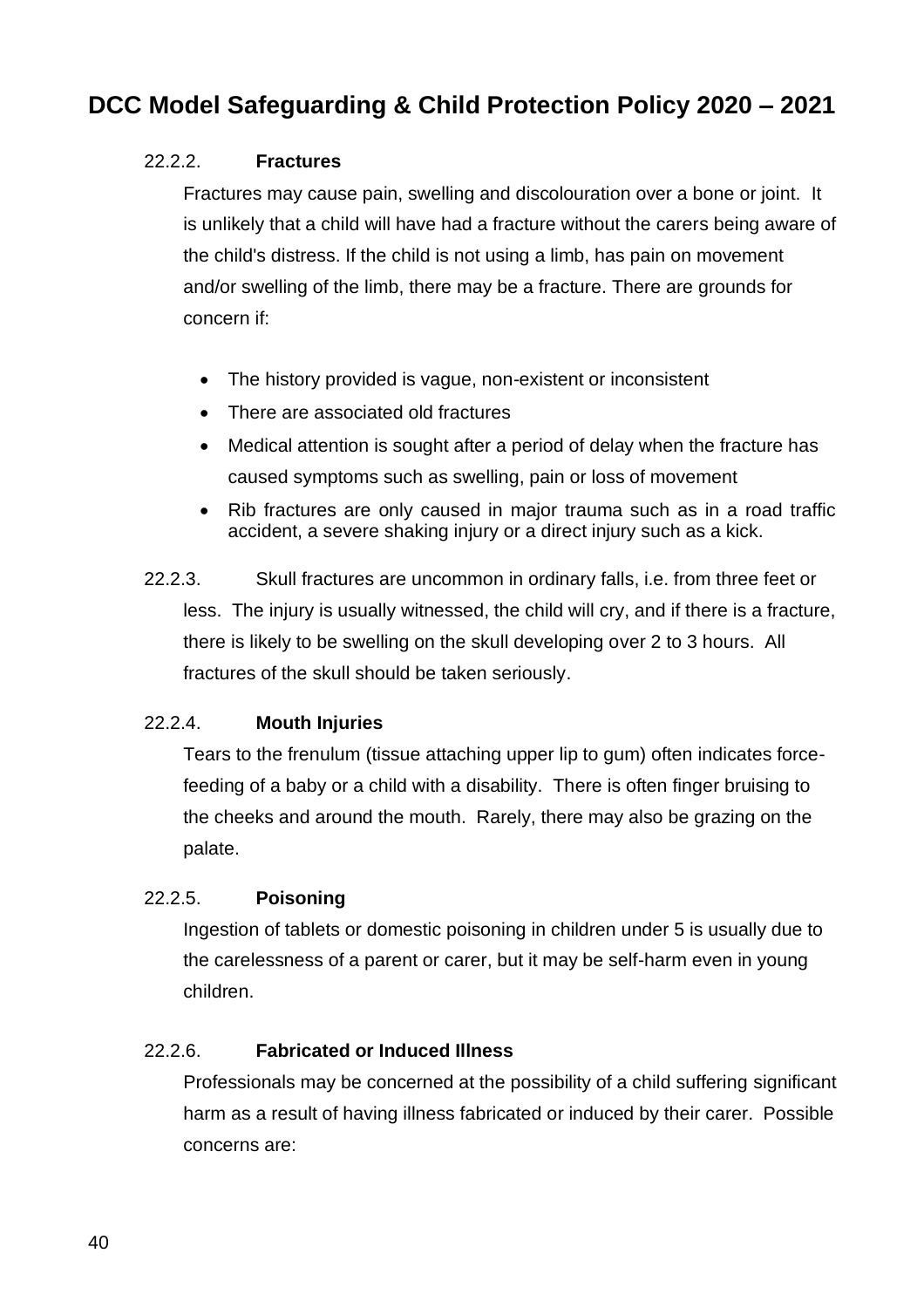- Discrepancies between reported and observed medical conditions, such as the incidence of fits
- Attendance at various hospitals, in different geographical areas
- Development of feeding/eating disorders, as a result of unpleasant feeding interactions
- The child developing abnormal attitudes to their own health
- Non-organic failure to thrive a child does not put on weight and grow and there is no underlying medical cause
- Speech, language or motor developmental delays
- Dislike of close physical contact
- Attachment disorders
- Low self-esteem
- Poor quality or no relationships with peers because social interactions are restricted
- Poor attendance at school and under-achievement

#### 22.2.7. **Bite Marks**

Bite marks can leave clear impressions of the teeth when seen shortly after the injury has been inflicted. The shape then becomes a more defused ring bruise or oval or crescent shaped. Those over 3cm in diameter are more likely to have been caused by an adult or older child. A medical/dental opinion, preferably within the first 24 hours, should be sought where there is any doubt over the origin of the bite.

#### 22.2.8. **Burns and Scalds**

It can be difficult to distinguish between accidental and non-accidental burns and scalds. Scalds are the most common intentional burn injury recorded. Any burn with a clear outline may be suspicious, e.g. circular burns from cigarettes, linear burns from hot metal rods or electrical fire elements, burns of uniform depth over a large area, scalds that have a line indicating immersion or poured liquid. Old scars indicating previous burns/scalds, which did not have appropriate treatment or adequate explanation. Scalds to the buttocks of a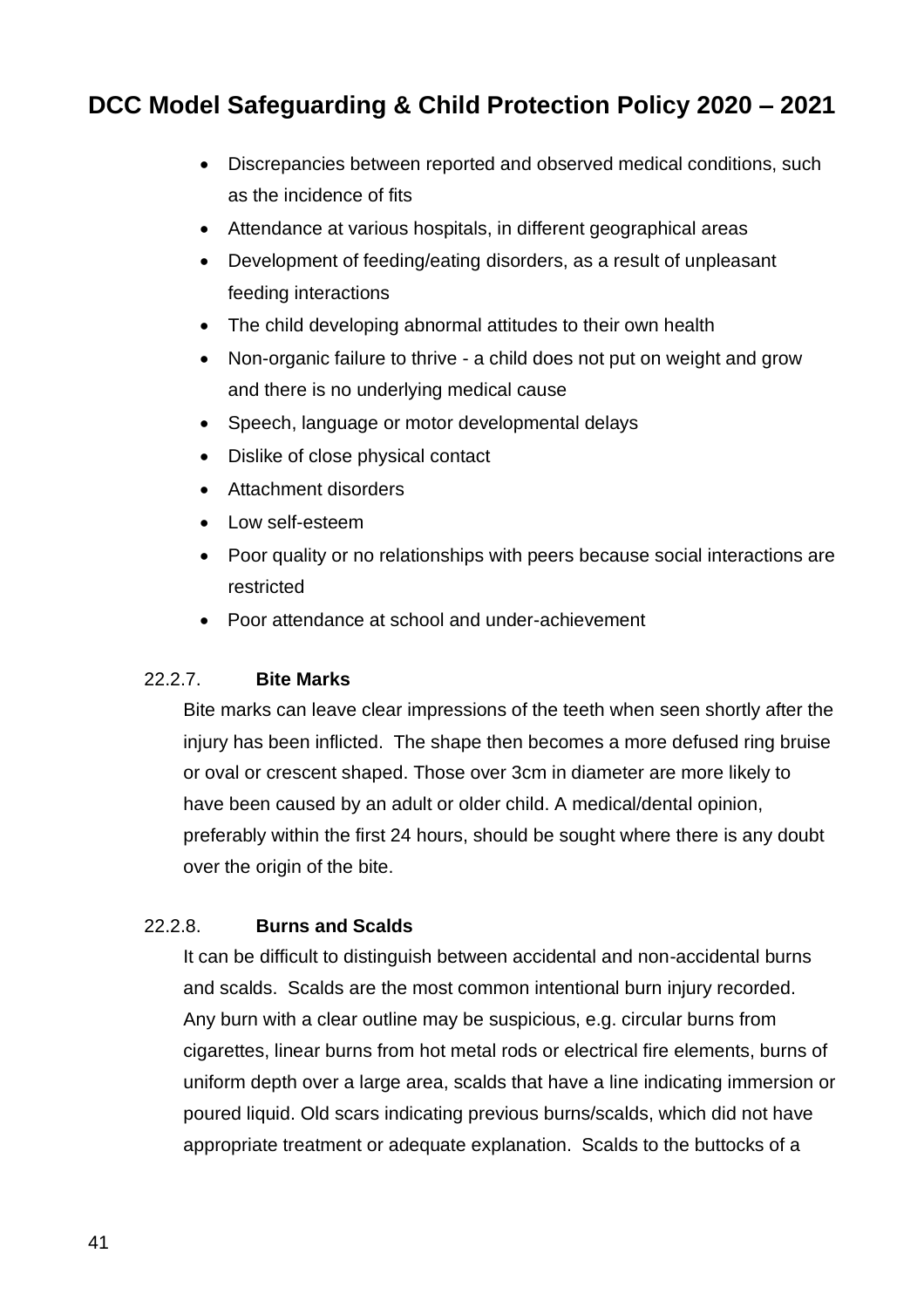child, particularly in the absence of burns to the feet, are indicative of dipping into a hot liquid or bath.

- 22.2.9. The following points are also worth remembering:
	- A responsible adult checks the temperature of the bath before the child gets in.
	- A child is unlikely to sit down voluntarily in a hot bath and cannot accidentally scald its bottom without also scalding his or her feet.
	- A child getting into too hot water of his or her own accord will struggle to get out and there will be splash marks

#### 22.2.10. **Scars**

A large number of scars or scars of different sizes or ages, or on different parts of the body, or unusually shaped, may suggest abuse.

#### **22.3. Physical Abuse - Emotional/Behavioural presentation**

- Refusal to discuss injuries
- Admission of punishment which appears excessive
- Fear of parents being contacted and fear of returning home
- Withdrawal from physical contact
- Arms and legs kept covered in hot weather
- Fear of medical help
- Aggression towards others
- Frequently absent from school
- An explanation which is inconsistent with an injury
- Several different explanations provided for an injury

#### **22.4. Physical Abuse - Indicators in the Parent**

- May have injuries themselves that suggest domestic violence
- Not seeking medical help/unexplained delay in seeking treatment
- Reluctant to give information or mention previous injuries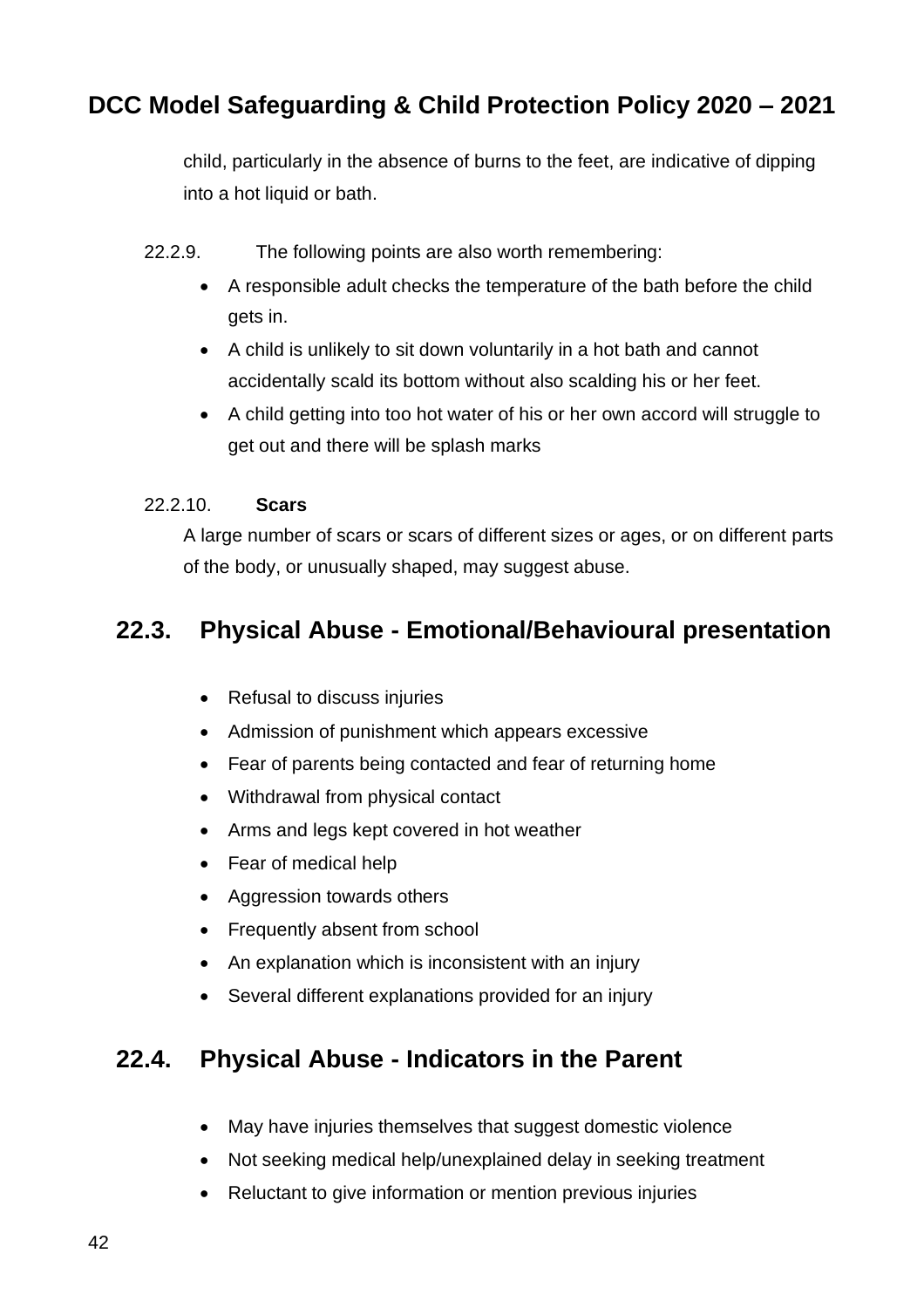- Absent without good reason when their child is presented for treatment
- Disinterested or undisturbed by accident or injury
- Aggressive towards child or others
- Unauthorised attempts to administer medication
- Tries to draw the child into their own illness
- Past history of childhood abuse, self-harm, false allegations of physical or sexual assault
- Parent/carer may be over-involved in participating in medical tests, taking temperatures and measuring bodily fluids
- Observed to be intensely involved with their children, never taking a much-needed break, nor allowing anyone else to undertake their child's care
- May appear unusually concerned about the results of investigations which may indicate physical illness in the child
- Wider parenting difficulties may (or may not) be associated with this form of abuse
- Parent/carer has convictions for violent crimes

# **22.5. Physical Abuse - Indicators in the family/environment**

- Marginalised or isolated by the community
- History of mental health, alcohol or drug misuse or domestic violence
- History of unexplained death, illness or multiple surgery in parents and/or siblings
- Past history of childhood abuse, self-harm, false allegations of physical or sexual assault or a culture of physical chastisement

### **22.6. Emotional Abuse**

22.6.1. Emotional abuse is the persistent emotional maltreatment of a child such as to cause severe and persistent adverse effects on the child's emotional development. It may involve conveying to children that they are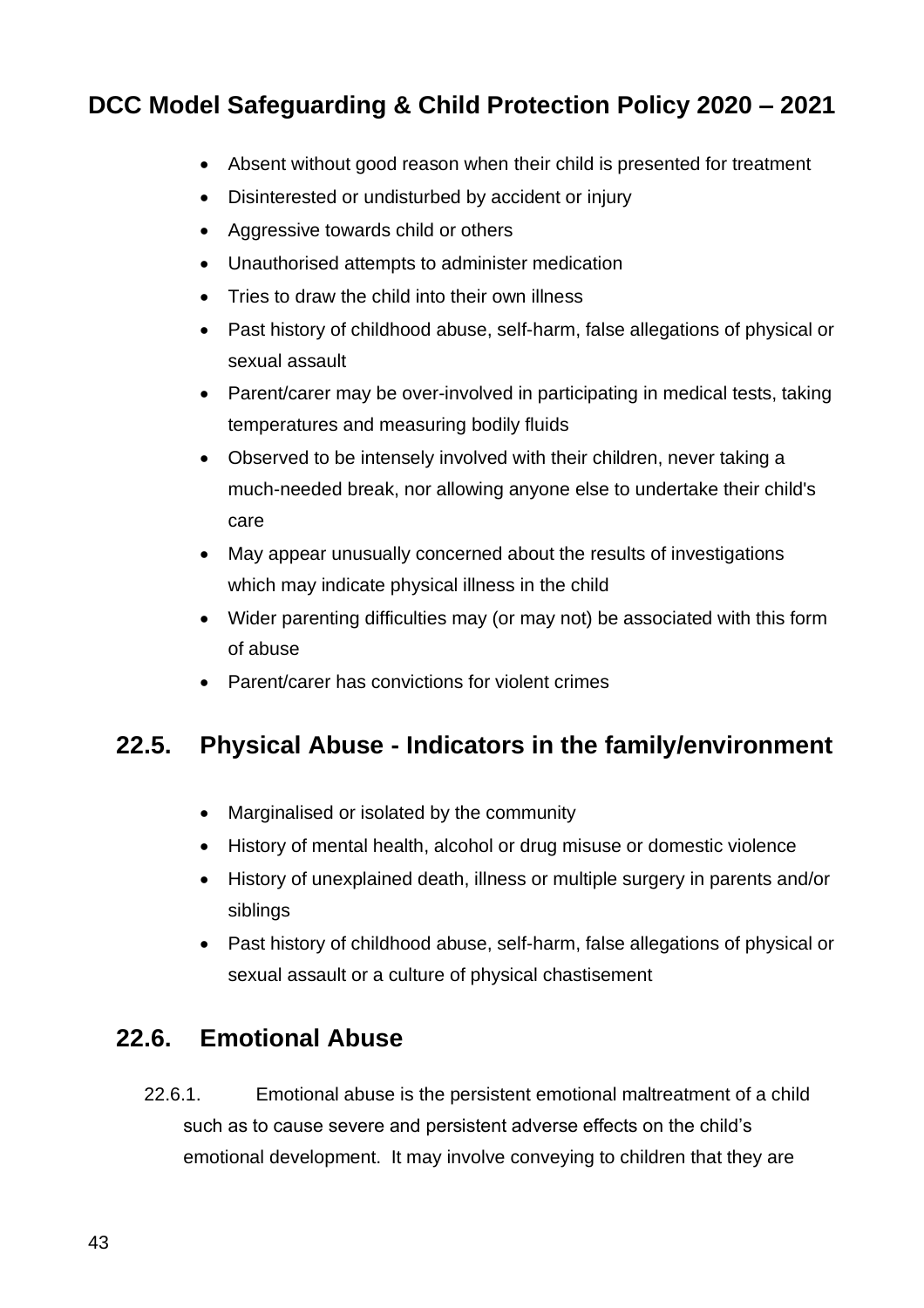worthless or unloved, inadequate, or valued only insofar as they meet the needs of another person.

22.6.2. It may include not giving the child opportunities to express their views, deliberately silencing them or 'making fun' of what they say or how they communicate. It may feature age or developmentally inappropriate expectations being imposed on children. These may include interactions that are beyond the child's developmental capability, as well as overprotection and limitation of exploration and learning, or preventing the child participating in normal social interaction. It may involve seeing or hearing the ill-treatment of another. It may involve serious bullying (including cyber-bullying), causing children frequently to feel frightened or in danger, or the exploitation or corruption of children. Some level of emotional abuse is involved in all types of maltreatment of a child, though it may occur alone.

## **22.7. Emotional Abuse - Indicators in the Child**

- Developmental delay
- Abnormal attachment between a child and parent/carer, e.g. anxious, indiscriminate or no attachment
- Aggressive behaviour towards others
- Child scapegoated within the family
- Frozen watchfulness, particularly in pre-school children
- Low self-esteem and lack of confidence
- Withdrawn or seen as a 'loner' difficulty relating to others
- Over-reaction to mistakes
- Fear of new situations
- Inappropriate emotional responses to painful situations
- Neurotic behaviour (e.g. rocking, hair twisting, thumb sucking)
- Self-harm
- Fear of parents being contacted
- Extremes of passivity or aggression
- Drug/solvent abuse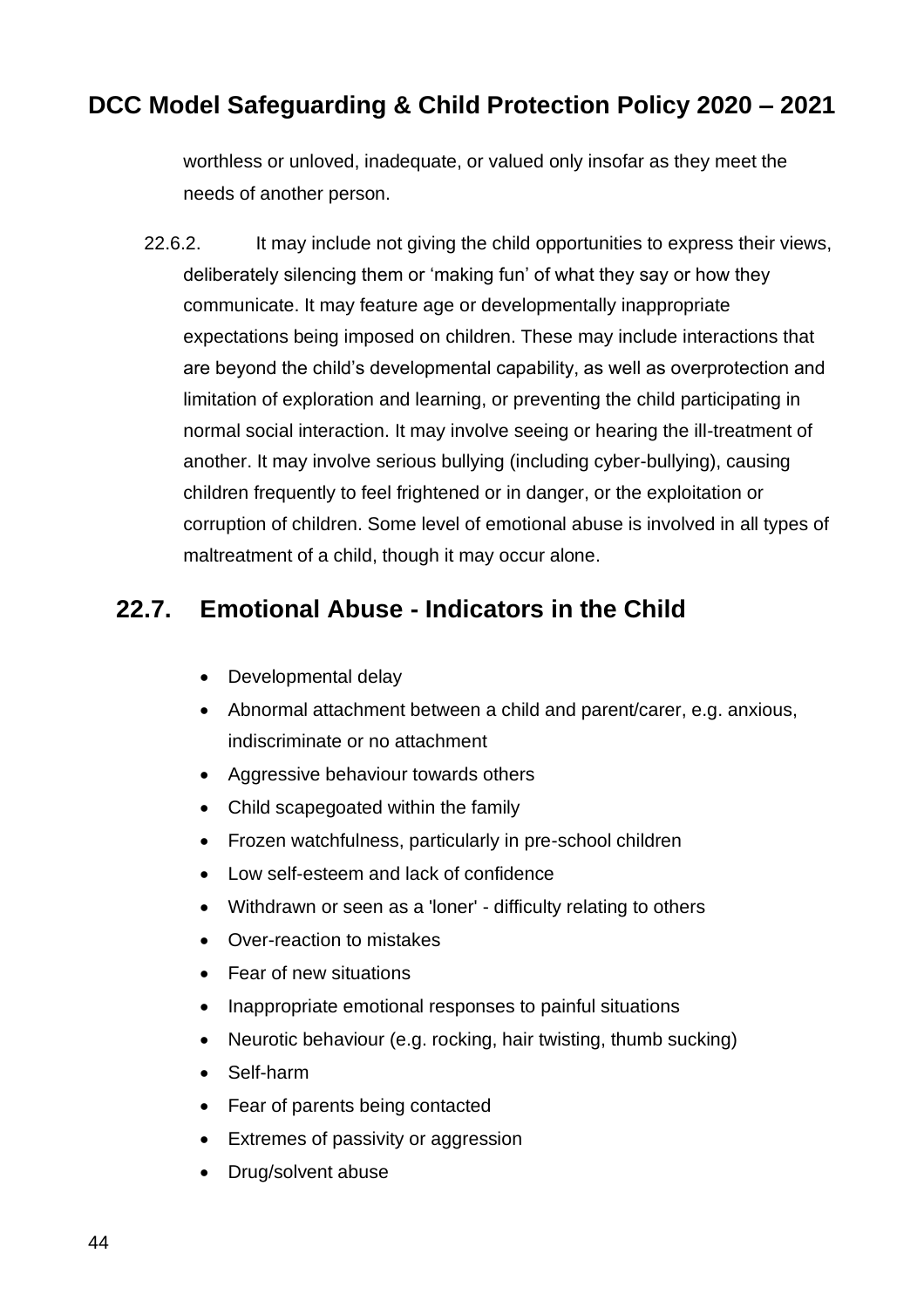- Chronic running away
- Compulsive stealing
- Low self-esteem
- Air of detachment 'don't care' attitude
- Social isolation does not join in and has few friends
- Depression, withdrawal
- Behavioural problems, e.g. aggression, attention seeking, hyperactivity, poor attention
- Low self-esteem, lack of confidence, fearful, distressed, anxious
- Poor peer relationships including withdrawn or isolated behaviour

### **22.8. Emotional Abuse - Indicators in the Adult**

- Domestic abuse, adult mental health problems and parental substance misuse may be features in families where children are exposed to abuse.
- Abnormal attachment to child, e.g. overly anxious or disinterest in the child
- Scapegoats one child in the family
- Imposes inappropriate expectations on the child, e.g. prevents the child's developmental exploration or learning, or normal social interaction through overprotection.
- Wider parenting difficulties may (or may not) be associated with this form of abuse

#### **22.9. Emotional Abuse - Indicators in the Family/Environment**

- Lack of support from family or social network.
- Marginalised or isolated by the community.
- History of mental health, alcohol or drug misuse or domestic violence.
- History of unexplained death, illness or multiple surgery in parents and/or siblings of the family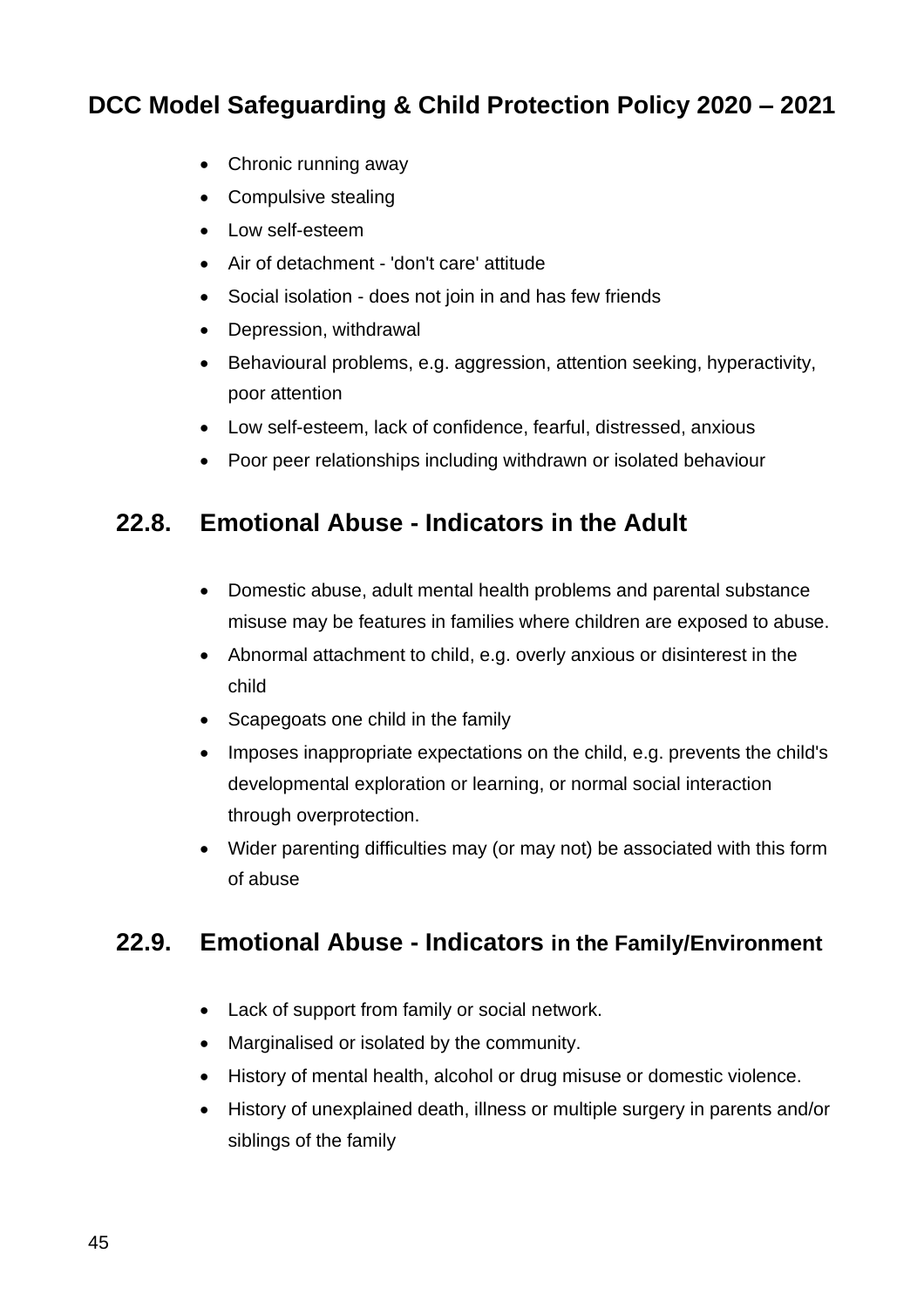• Past history of childhood abuse, self-harm, somatising disorder or false allegations of physical or sexual assault or a culture of physical chastisement

#### **22.10. Neglect**

- 22.10.1. Neglect is the persistent failure to meet a child's basic physical and/or psychological needs, likely to result in the serious impairment of the child's health or development. Neglect may occur during pregnancy as a result of maternal substance abuse. Once a child is born, neglect may involve a parent or carer failing to:
	- Provide adequate food, clothing and shelter (including exclusion from home or abandonment);
	- Protect a child from physical and emotional harm or danger;
	- Ensure adequate supervision (including the use of inadequate caregivers); or
	- Ensure access to appropriate medical care or treatment
	- May also include neglect of, or unresponsiveness to, a child's basic emotional needs.

#### **22.11. Neglect - Indicators in the Child - Physical Presentation**

- Failure to thrive or, in older children, short stature
- Underweight
- Frequent hunger
- Dirty, unkempt condition
- Inadequately clothed, clothing in a poor state of repair
- Red/purple mottled skin, particularly on the hands and feet, seen in the winter due to cold
- Swollen limbs with sores that are slow to heal, usually associated with cold injury
- Abnormal voracious appetite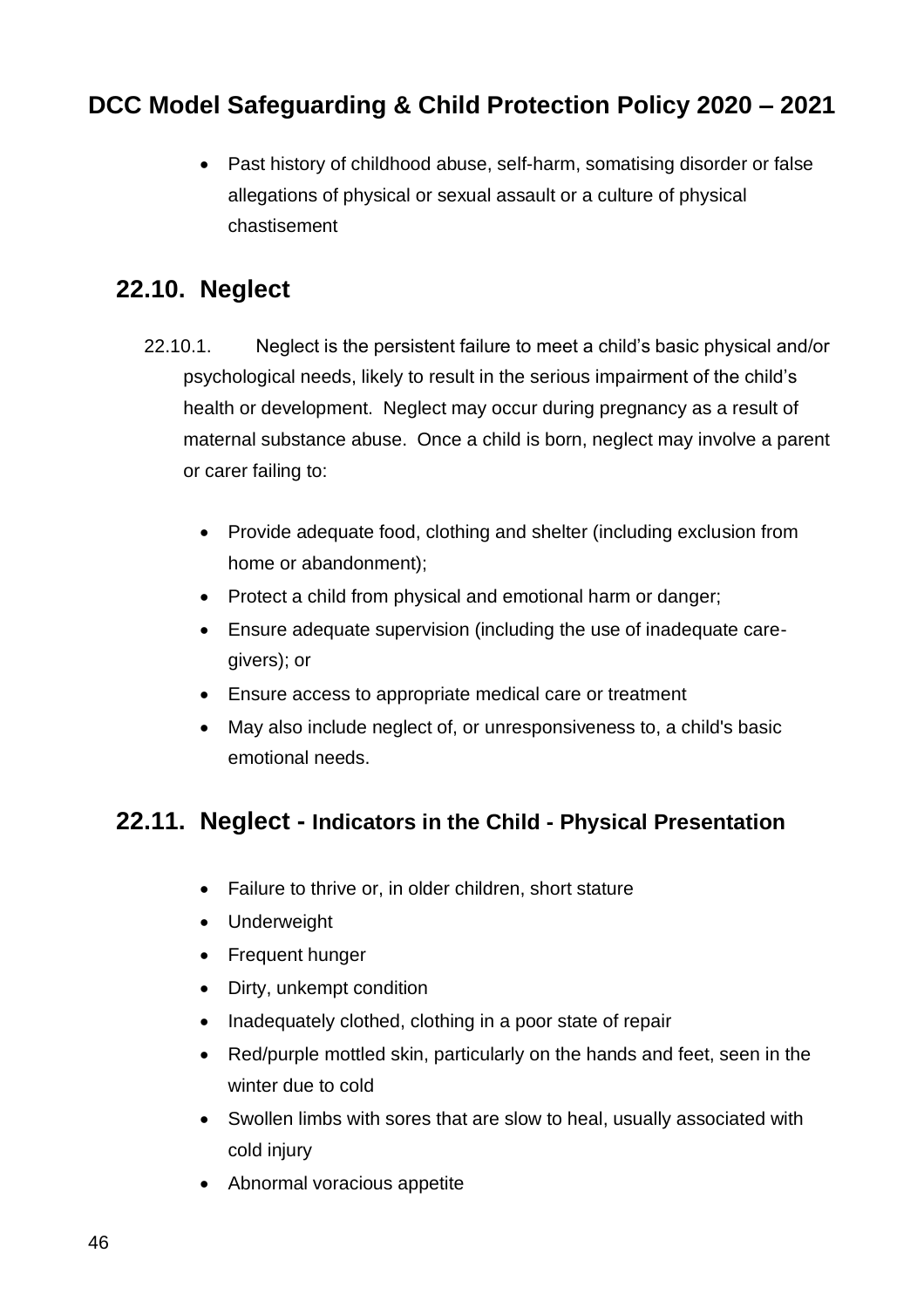- Dry, sparse hair
- Recurrent/untreated infections or skin conditions, e.g. eczema or persistent head lice, scabies, diarrhoea
- Unmanaged/untreated health or medical conditions, including poor dental health
- Frequent accidents or injuries

#### **22.12. Neglect - Indicators in the Child - Development**

- General delay, especially speech and language delay
- Inadequate social skills and poor socialisation

# **22.13. Neglect - Indicators in the Child - Emotional/Behavioural Presentation**

- Attachment disorders
- Absence of normal social responsiveness
- Indiscriminate behaviour in relationships with adults
- Emotionally needy
- Compulsive stealing
- Constant tiredness
- Frequently absent or late at school
- Poor self-esteem
- Destructive tendencies
- Thrives away from home environment
- Aggressive and impulsive behaviour
- Disturbed peer relationships
- Self-harming behaviour

#### **22.14. Neglect - Indicators in the Parent**

• Dirty, unkempt presentation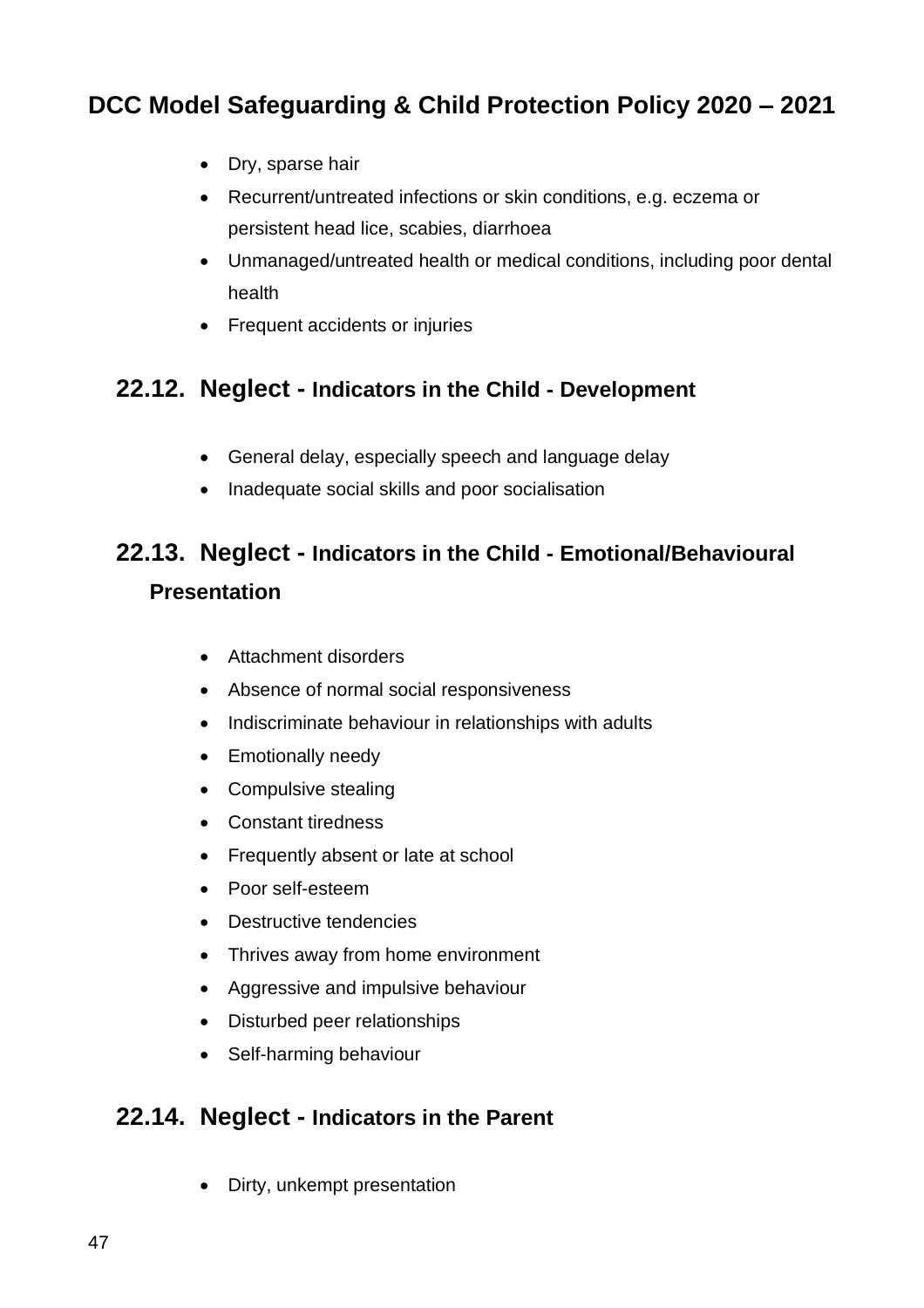- Inadequately clothed
- Inadequate social skills and poor socialisation
- Abnormal attachment to the child, e.g. anxious
- Low self-esteem and lack of confidence
- Failure to meet the basic essential needs, e.g. adequate food, clothes, warmth, hygiene
- Failure to meet the child's health and medical needs, e.g. poor dental health, failure to attend or keep appointments with health visitor, GP or hospital, lack of GP registration, failure to seek or comply with appropriate medical treatment, failure to address parental substance misuse during pregnancy
- Child left with adults who are intoxicated or violent
- Child abandoned or left alone for excessive periods
- Wider parenting difficulties may (or may not) be associated with this form of abuse

#### **22.15. Neglect - Indicators in the Family/Environment**

- History of neglect in the family
- Family marginalised or isolated by the community.
- Family has history of mental health, alcohol or drug misuse or domestic violence.
- History of unexplained death, illness or multiple surgery in parents and/or siblings. Family has a past history of childhood abuse, self-harm, somatising disorder or false allegations of physical or sexual assault or a culture of physical chastisement.
- Dangerous or hazardous home environment including failure to use home safety equipment; risk from animals
- Poor state of home environment e.g. unhygienic facilities, lack of appropriate sleeping arrangements, inadequate ventilation (including passive smoking) and lack of adequate heating
- Lack of opportunities for child to play and learn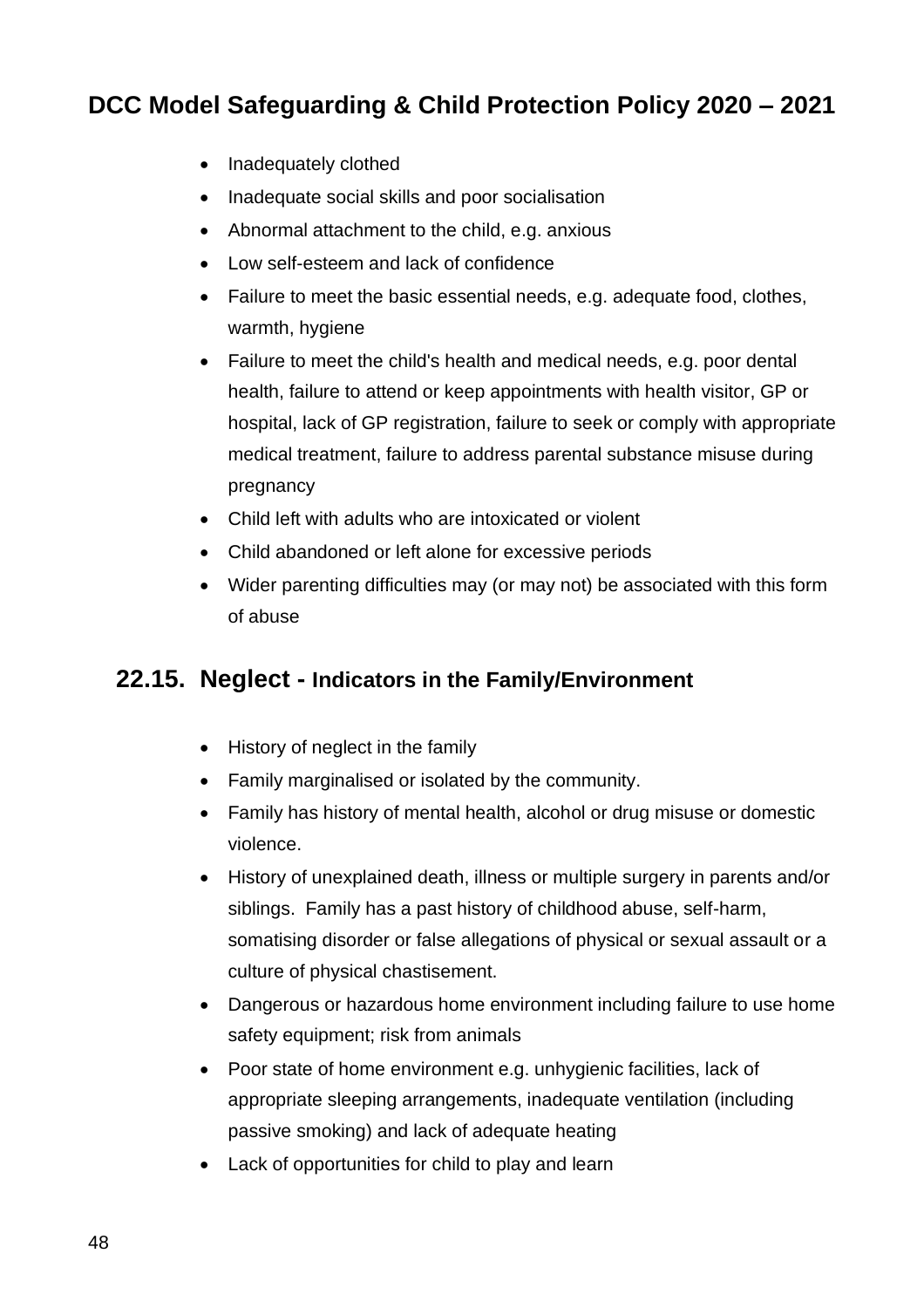#### **22.16. Sexual Abuse**

- 22.16.1. Sexual abuse involves forcing or enticing a child or young person to take part in sexual activities, not necessarily involving a high level of violence, whether or not the child is aware of what is happening.
- 22.16.2. Activities may involve physical contact, including assault by penetration (for example, rape or oral sex) or non-penetrative acts such as masturbation, kissing, rubbing and touching outside of clothing.
- 22.16.3. They may also include non-contact activities, such as involving children in looking at, or in the production of, sexual images, watching sexual activities, encouraging children to behave in sexually inappropriate ways, or grooming a child in preparation for abuse (including via the internet).
- 22.16.4. Sexual abuse is not solely perpetrated by adult males. Women can also commit acts of sexual abuse, as can other children

# **22.17. Sexual Abuse - Indicators in the Child - Physical presentation**

- Urinary infections, bleeding or soreness in the genital or anal areas
- Recurrent pain on passing urine or faeces
- Blood on underclothes
- Sexually transmitted infections
- Vaginal soreness or bleeding
- Pregnancy in a younger girl where the identity of the father is not disclosed and/or there is secrecy or vagueness about the identity of the father
- Physical symptoms such as injuries to the genital or anal area, bruising to buttocks, abdomen and thighs, sexually transmitted disease, presence of semen on vagina, anus, external genitalia or clothing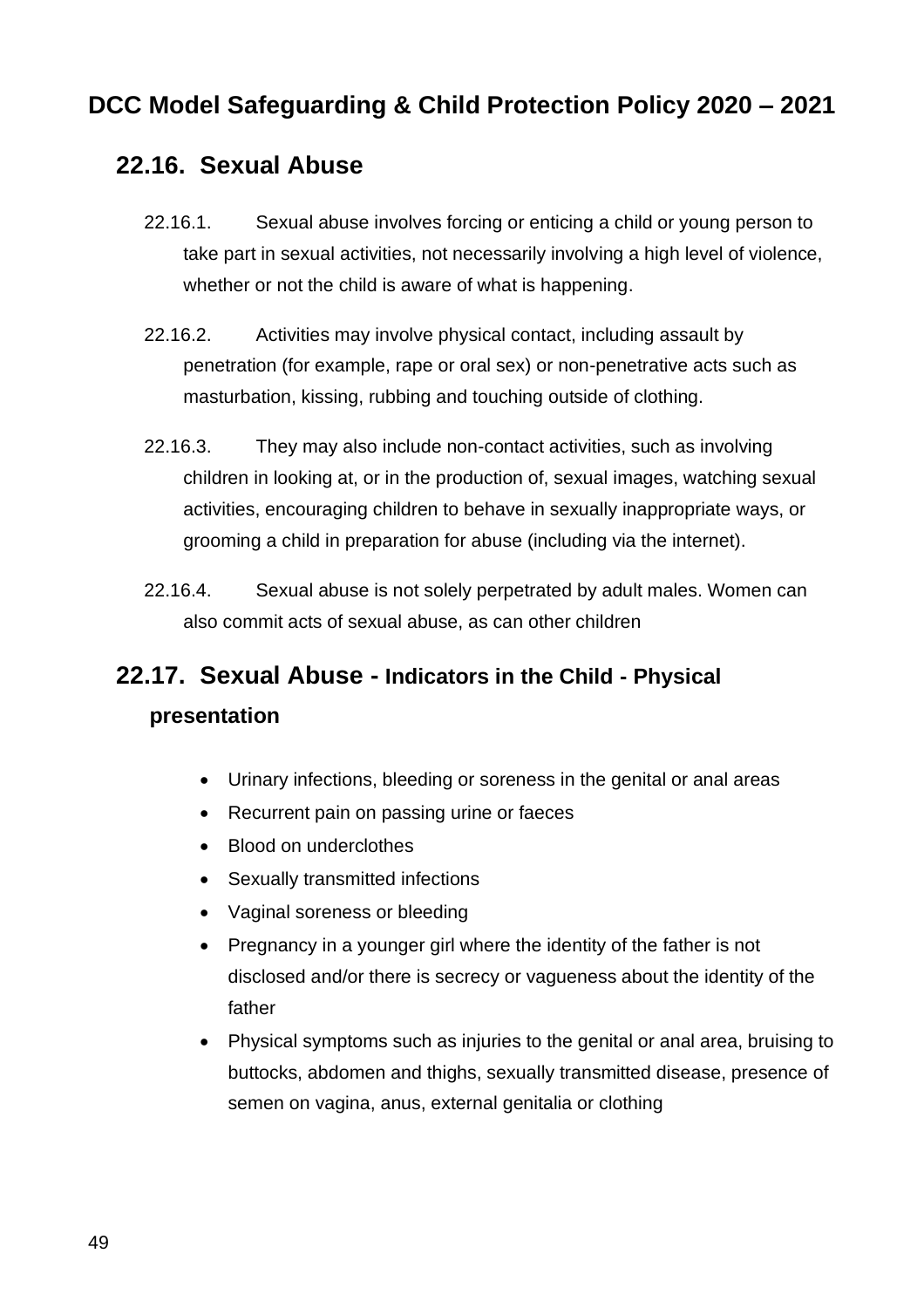#### **22.18. Sexual Abuse - Indicators in the Child -**

#### **Emotional/Behavioural Presentation**

- Makes a disclosure.
- Demonstrates sexual knowledge or behaviour inappropriate to age/stage of development, or that is unusually explicit
- Inexplicable changes in behaviour, such as becoming aggressive or withdrawn
- Self-harm, e.g. eating disorders, self-mutilation and suicide attempts
- Poor self-image, self-harm, self-hatred
- Reluctant to undress for PE
- Running away from home
- Poor attention or concentration (in a world of their own)
- Sudden changes in school work habits, become a truant
- Withdrawal, isolation or excessive worrying
- Inappropriate sexualised conduct
- Sexually exploited or indiscriminate choice of sexual partners
- Wetting or other regressive behaviours, e.g. thumb sucking
- Draws sexually explicit pictures
- Depression

#### **22.19. Sexual Abuse - Indicators in the Parents**

- Comments made by the parent/carer about the child.
- Lack of sexual boundaries
- Wider parenting difficulties or vulnerabilities
- Grooming behaviour
- Parent is a sex offender

#### **22.20. Sexual Abuse - Indicators in the Family/Environment**

• Marginalised or isolated by the community.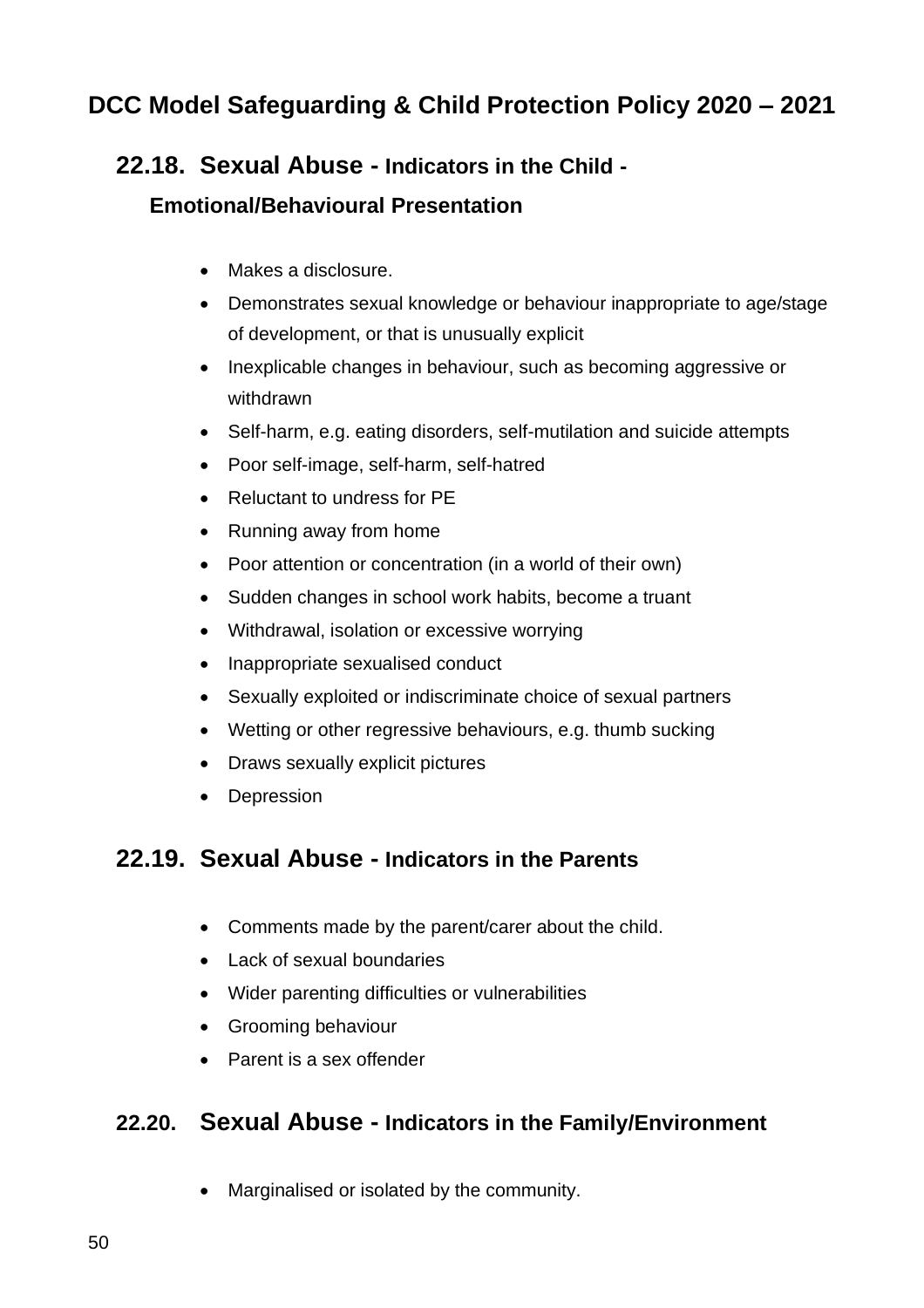- History of mental health, alcohol or drug misuse or domestic violence.
- History of unexplained death, illness or multiple surgery in parents and/or siblings of the family
- Past history of childhood abuse, self-harm, somatising disorder or false allegations of physical or sexual assault or a culture of physical chastisement
- Family member is a sex offender

This list is not exhaustive. For a fuller and deeper understanding of indicators of harm, refer to the All Wales Child Protection Procedures 2008 with regard to:

| Identifying the risk of harm to an unborn child                                      | Page 170 |
|--------------------------------------------------------------------------------------|----------|
| Abuse of children with disability                                                    | Page 173 |
| Sexual exploitation of children                                                      | Page 174 |
| Children who display sexually harmful behaviour                                      | Page 178 |
| A Child Perpetrator                                                                  | Page 179 |
| Unaccompanied Asylum Seeking Children                                                | Page 182 |
| Safeguarding and Promoting the Welfare of Sexually Active Young<br>People – Protocol | Page 216 |
| Protection of Children from Abuse via Information Technology                         | Page 226 |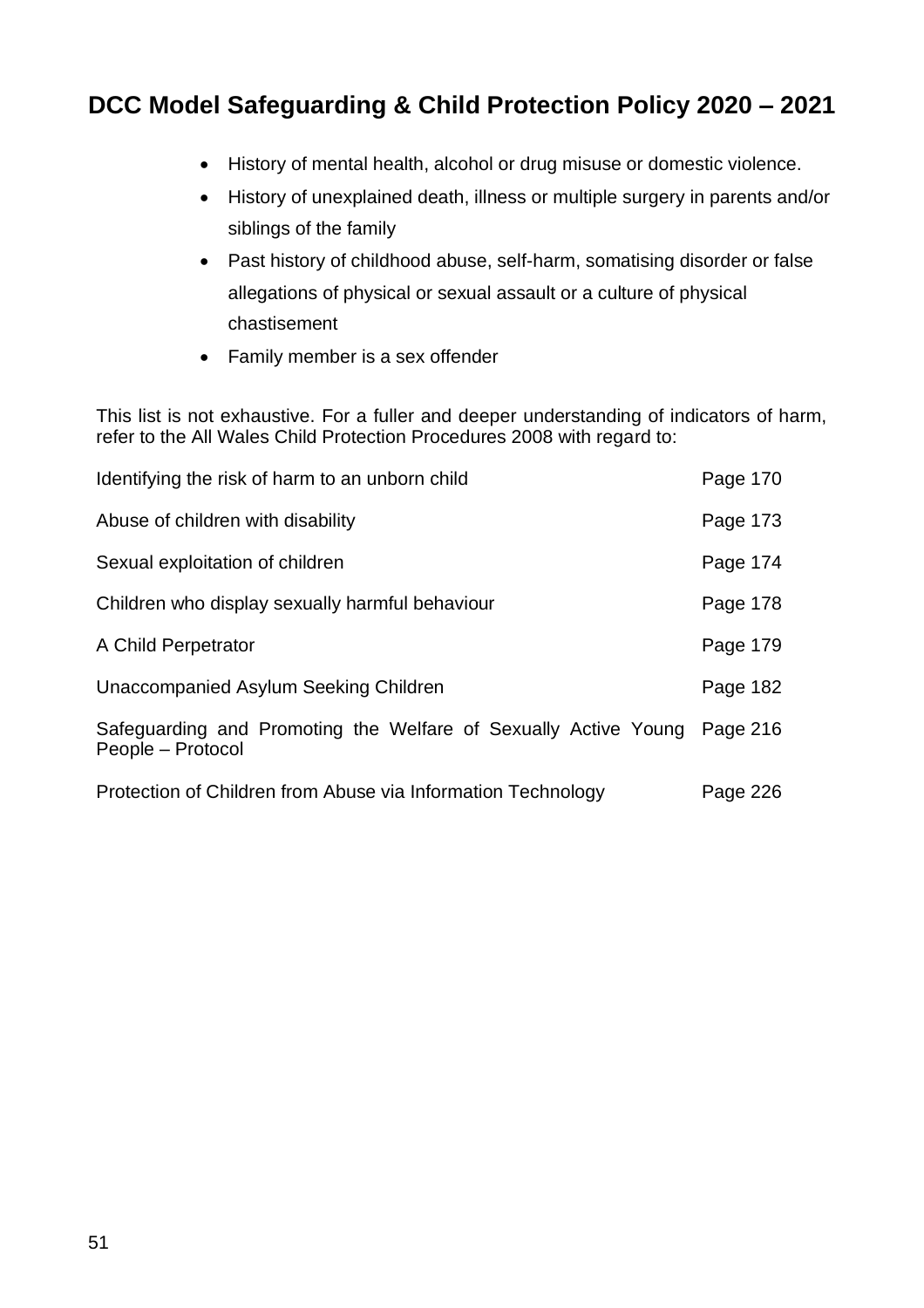#### **23. Appendix D – When a Child Discloses about Another Child**

#### **23.1. Wales Safeguarding Procedures 2019**

- 23.1.1. What to do if a Child tells you that they or another young person is being abused?
	- Show the child that you have heard what they are saying, and that you take their allegations seriously
	- Encourage the child to talk, but do not prompt or ask leading questions. Don't interrupt when the child is recalling significant events. Don't make the child repeat their account
	- Explain what actions you must take, in a way that is appropriate to the age and understanding of the child
	- Do not promise to keep what you have been told secret or confidential, as you have a responsibility to disclose information to those who need to know. Reporting concerns is not a betrayal of trust
	- Write down as soon as you can and no later than 24 hours what you have been told, using exact words, if possible
	- Record and Report your concerns to the Designated Safeguarding Lead. Do not delay
	- Ask the Designated Safeguarding Lead what action they intend to take and record the response. If you are not satisfied with the action taken, consult with Social Services
	- Do not worry that you may be mistaken. You will always be taken seriously by social services. It is better to have discussed it with somebody with the experience and responsibility to make an assessment
	- Do not confront the alleged abuser (may be a young person themselves)
	- Make a written note (See separate sheet) including what you did and the response that you received e. g. from the Designated Safeguarding Lead and record any follow up considerations, decisions and actions that you may take
	- Review any action taken **RECORD, REPORT AND REVIEW**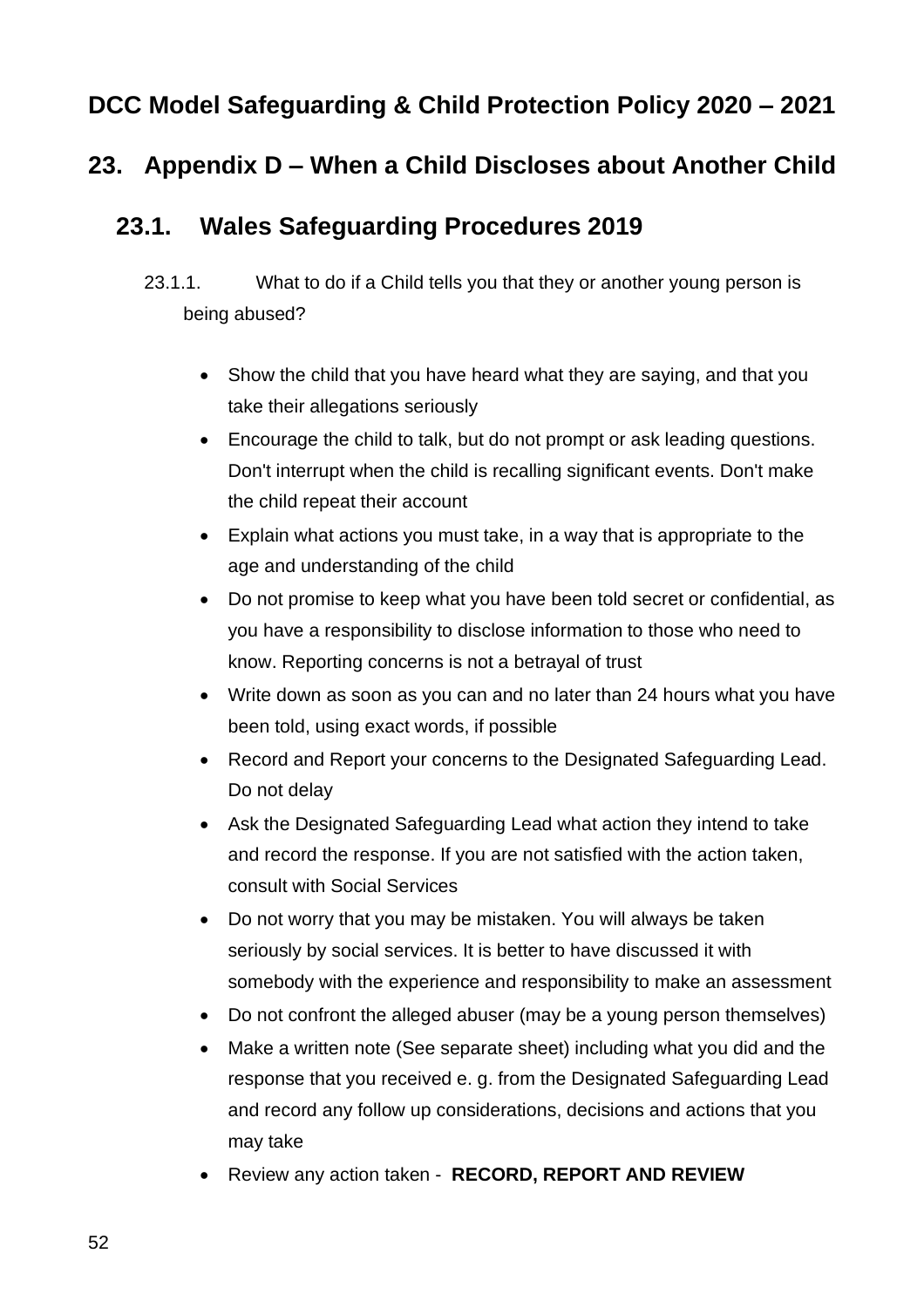23.1.2. Factual observations to include child's comments verbatim:

#### **23.2. Child's Comments**

23.2.1. What did they actually say, quote their words, do not put asterisk instead of swear words or difficult words. Use actual words if you can remember or state that they were similar words used and that you are being approximate

#### **23.3. Situation and Task**

23.3.1. Where was the incident, what was the child supposed to be doing, was this usual task/situation for the child to be in, was this something that the child would not have experienced before. Were clear instructions given?

#### **23.4. Others Present**

23.4.1. How many other children were present, were any involved, what was their contribution to the incident?

#### **23.5. Environmental Factors**

23.5.1. Was there anything about the child's physical surroundings that affected their behaviour?

#### **23.6. Other Adults Present**

23.6.1. Do you need to cross-reference your account of the incident with anyone else's?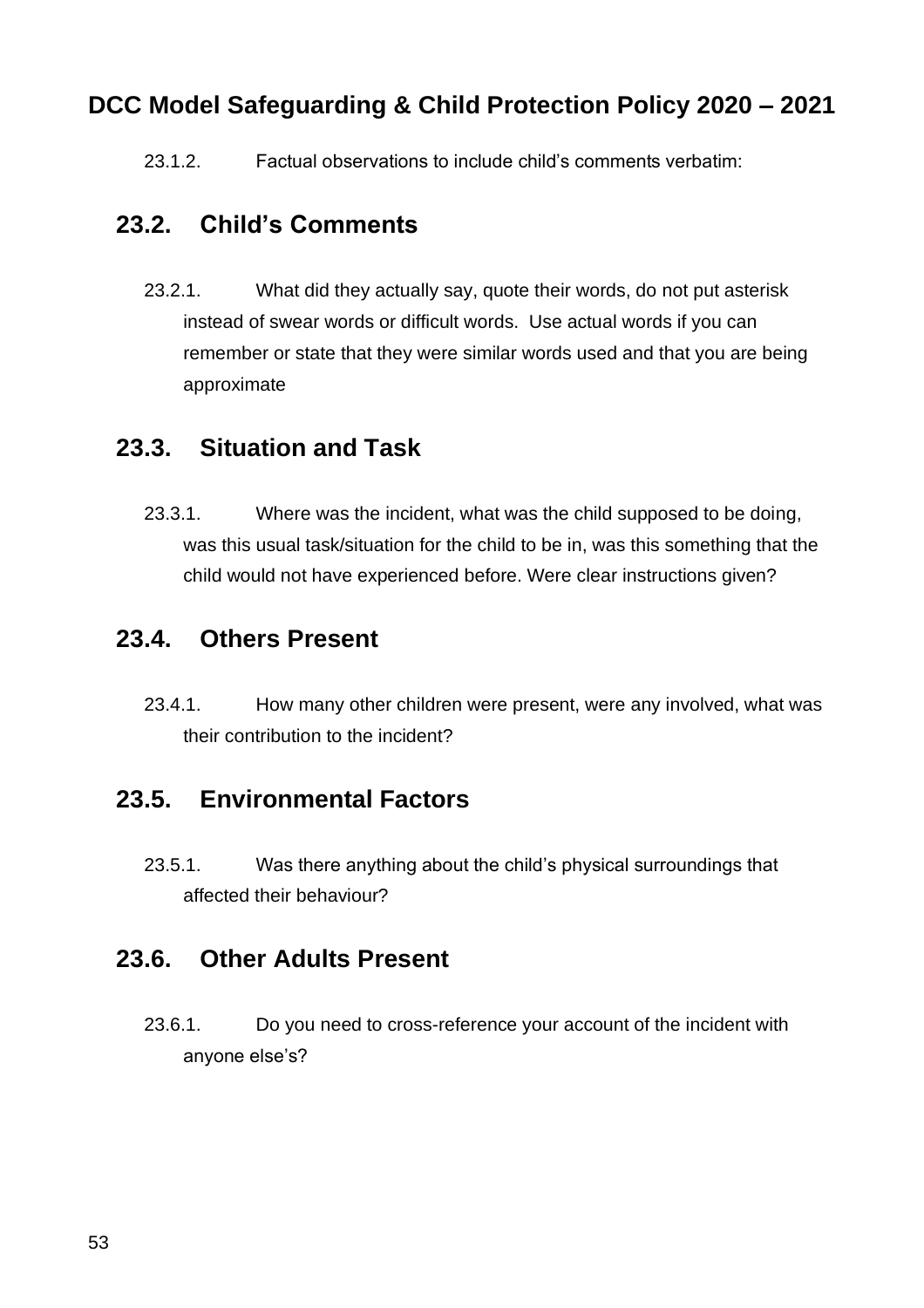### **23.7. Adult's Comments**

23.7.1. What words were actually spoken to the child at the end of the incident/event?

#### **23.8. Written Record**

- 23.8.1. Record the Time, Day and Place of the incident, any disclosure and the time that the notes were made. Recordings must be:
	- **Timely**

As soon as possible and within the same working day and if a child protection concern or referral as soon as practicably possible.

• **Factual**

Do not record your opinion - imagine that you are a video camera watching the incident, and write a narrative that is descriptive but not over complicated.

### **23.9. Event/Incident Conclusion**

- 23.9.1. How did the matter end, what was the child's behaviour like at the end of and after the incident? Describe your follow up actions e.g. informed the Designated Safeguarding Lead and provide this person with my notes of the incident. Where appropriate, provide a rationale for your decision.
- 23.9.2. **Note:** Not all items above will be relevant for all recordings, just be mindful of the headings and record information that is available, do not feel compelled to 'tick every box'

# **24. Appendix E – Steps to take where a child is to be spoken with to ascertain whether a child protection concern exists**

24.1. Subject to any expressions of opinion by the Welsh Government in revised guidance, Designated Safeguarding Lead are advised to take the following steps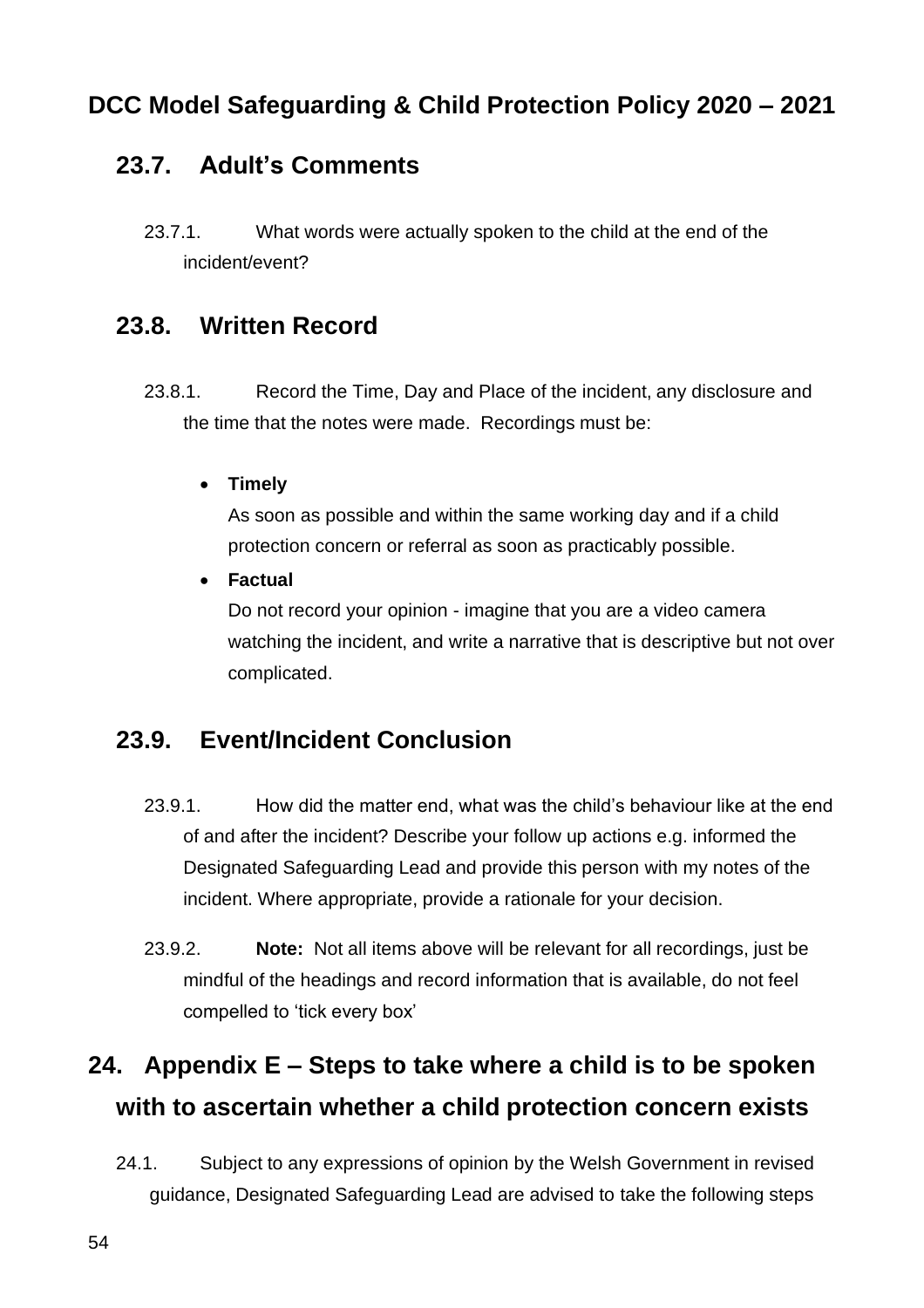where a child is to be spoken to in order to ascertain whether a child protection concern exists:

- The child should be offered the opportunity to have support from an adult of their choice at the meeting ("The Accompanying Adult" or "AA"), whether it is a member of school staff or a parent or other relative.
- The child's wish should normally be respected if it is practicable to comply with it (or unless the adult named is involved in some way in the concern being investigated). If it is not feasible to have that adult present, the child should be invited to nominate another adult. If the child does not feel able to make a choice, the Designated Safeguarding Lead should suggest someone appropriate.
- As stated above, the AA should be told of the purpose of the meeting in advance and be given a chance to discuss matters with the pupil. The AA should make it clear that he/she is there to support and advise the pupil, but should not promise that discussions between the pupil and him/her will be kept confidential, as there may be situations in which the AA is told matters that must be made known to the CPS, social services or the police.
- The AA should be made aware that he/she should not hesitate to intervene on behalf of the pupil if any aspect of the meeting is considered inappropriate.
- The AA should speak to the pupil after the meeting to seek to provide reassurance and support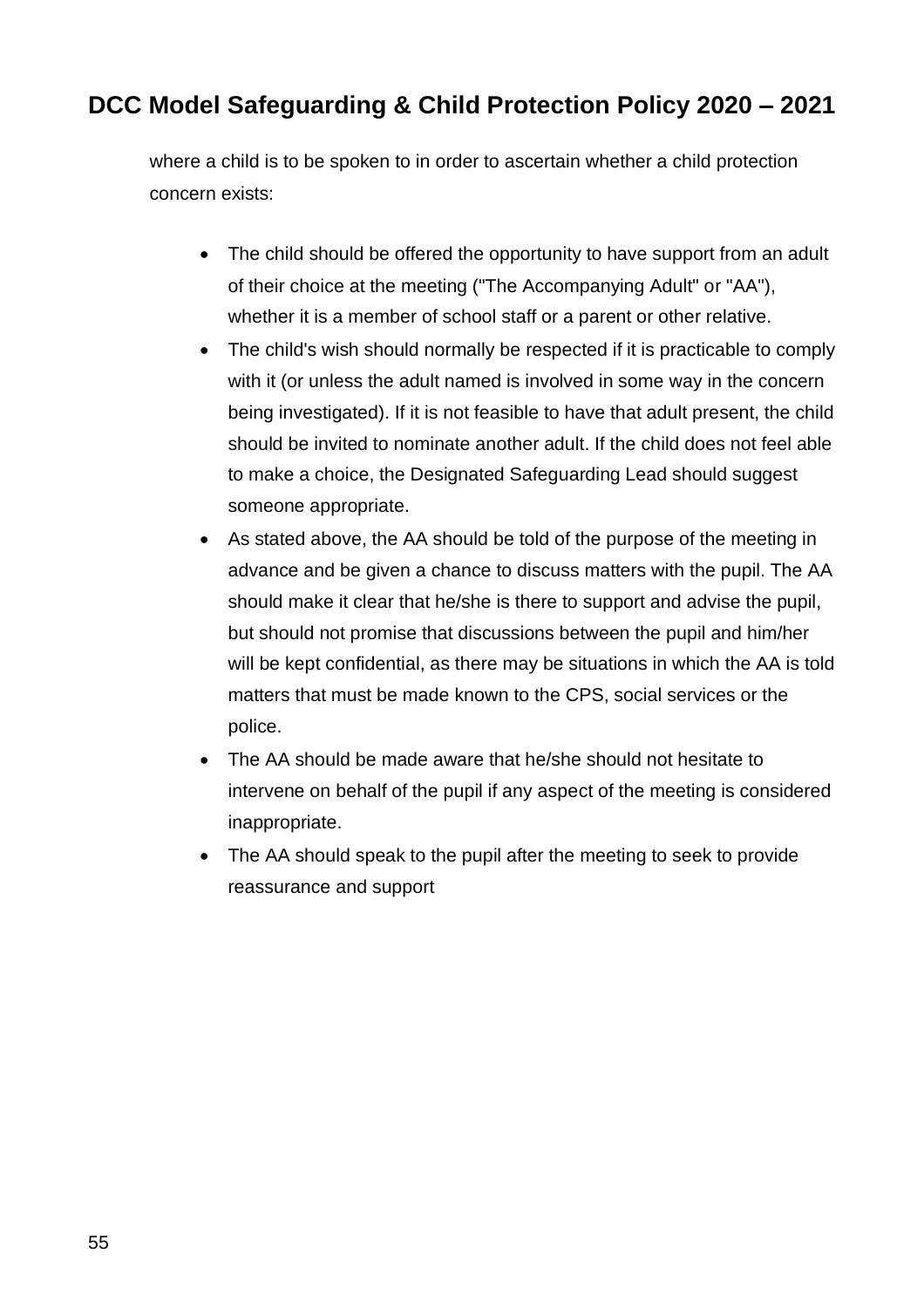# **25. Appendix F – Steps to Take when Meeting with a Young Person to Ascertain Whether the Harmful Sexual Behaviour (HSB) Protocol Applies or a Sexual Relationship Presents a Risk of Harm to Them**

- 25.1. Subject to any expressions of opinion by the Welsh Government in revised guidance, Designated Safeguarding Lead are advised to take the following steps when speaking to a young person in a safeguarding and child protection context:
	- Consideration needs to be given as to whether the meeting is appropriate under the applicable guidance and what its objective is.
	- Consideration needs to be given to whether the pupil is likely to be vulnerable and any particular support needs identified.
	- The number and identity of adults present at the meeting should be considered, and consideration given to whether their presence is necessary
	- Consideration should be given to ensuring that the location of the meeting ensures sufficient privacy and confidentiality.
	- Before the meeting starts, the pupil and any Accompanying Adult should be informed of the purpose of the meeting and the pupil given an opportunity to speak to an Accompanying Adult before the meeting starts. The pupil should be told that he/she can speak to the Accompanying Adult at any time.
	- The pupil should be asked about matters in a sensitive way and invited to give an account. They should not be put under any pressure to do so.
	- If at any stage it becomes clear that a formal referral to social services or the police needs to be made, the meeting must stop.
	- Advice may need to be given to the pupil about how to conduct themselves in the future. Such advice should be given in a sensitive nonjudgmental way.
	- The meeting should conclude with reassurance being given to the pupil.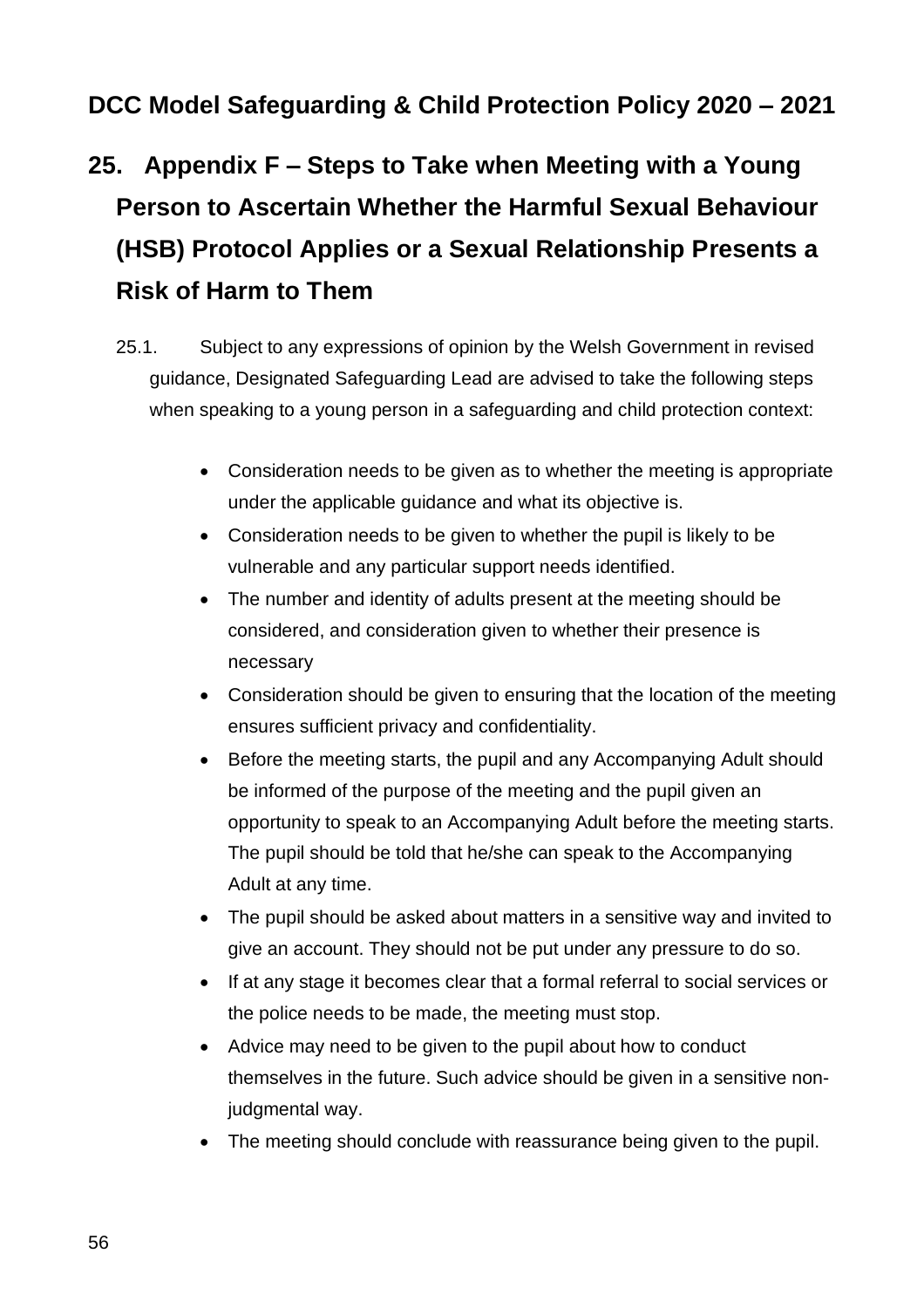25.2. A full record should be made by the Designated Safeguarding Lead of the meeting.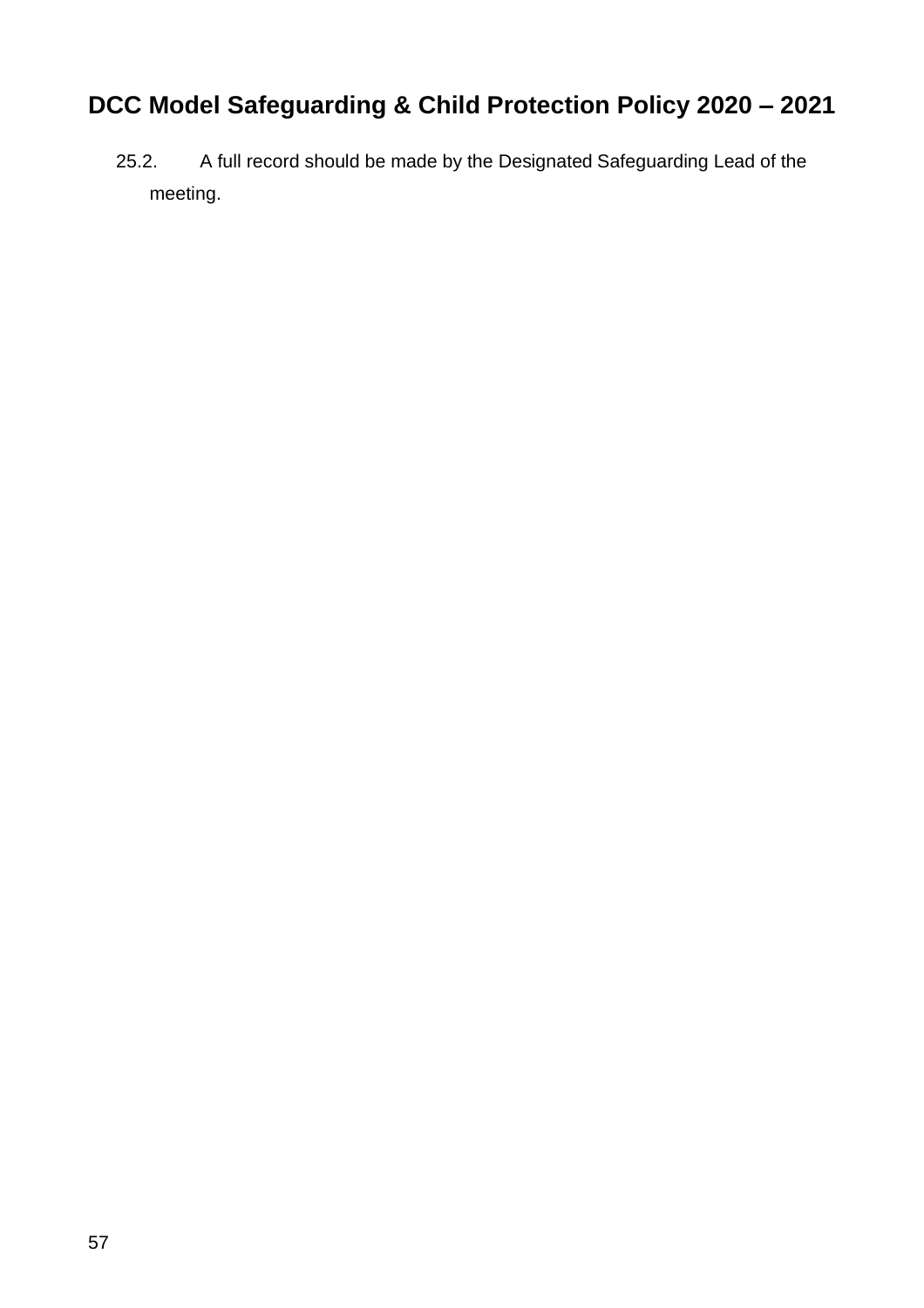### **26. Appendix G - Daily Contractor/Visitor Log**

26.1. Safeguarding Information given to all Contractors and names of contractors obtained.

| School Logo          |                |                    |             |         |                     |                         |                                          |  |
|----------------------|----------------|--------------------|-------------|---------|---------------------|-------------------------|------------------------------------------|--|
| Daily Contractor Log |                |                    |             |         |                     |                         |                                          |  |
| <b>Date</b>          | <b>Time In</b> | <b>Time</b><br>Out | <b>Name</b> | Company | Reason<br>for Visit | <b>CP Info</b><br>given | <b>Risk Assessment</b>                   |  |
|                      |                |                    |             |         |                     |                         | Valid DBS<br><b>No</b>                   |  |
|                      |                |                    |             |         |                     |                         | Accompanied<br>on site                   |  |
|                      |                |                    |             |         |                     |                         | Not in areas<br>where lone<br>pupils are |  |
|                      |                |                    |             |         |                     |                         | Valid DBS<br><b>No</b>                   |  |
|                      |                |                    |             |         |                     |                         | Accompanied<br>on site                   |  |
|                      |                |                    |             |         |                     |                         | Not in areas<br>where lone<br>pupils are |  |
|                      |                |                    |             |         |                     |                         | Valid DBS<br><b>No</b>                   |  |
|                      |                |                    |             |         |                     |                         | Accompanied<br>on site                   |  |
|                      |                |                    |             |         |                     |                         | Not in areas<br>where lone<br>pupils are |  |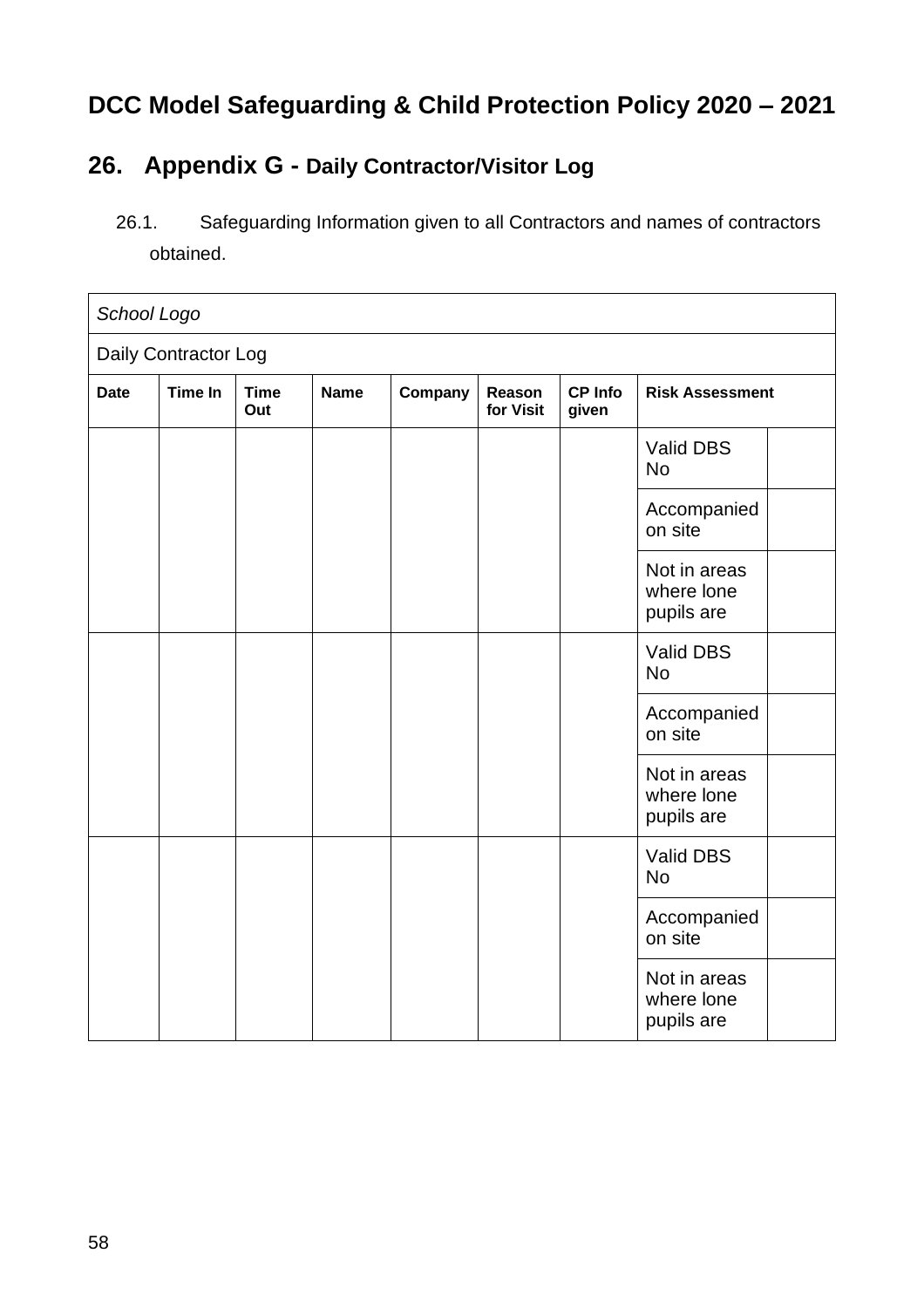#### **27. Appendix H – Information Sharing**

## **27.1. Information Sharing**

- 27.2. 7 Golden Rules for Information Sharing
	- 1. Remember that the Data Protection Act is not a barrier to sharing information but provides a framework to ensure that personal information about living persons is shared appropriately.
	- 2. Be open and honest with the person (and/or their family, where appropriate) from the outset about why, what, how and with whom information will or could be shared, and seek their agreement unless it is unsafe or inappropriate to do so.
	- 3. Seek advice if you are in any doubt, without disclosing the identity of the person where possible.
	- 4. Share with consent where appropriate and where possible respect the wishes of those who do not consent to share confidential information. You may still share the information without consent if in your judgement that lack of consent can be overridden in the public interest. You will need to base your judgement on the facts of the case.
	- 5. Consider safety and well-being: Base your information-sharing decisions on considerations of the safety and well-being of the person and others who may be affected by their actions.
	- 6. Necessary, proportionate, relevant, accurate, timely and secure: Ensure that information you share is necessary for the purpose for which you are sharing it, is shared only with those people who need to have it, is accurate and up to date, is shared in a timely fashion and is shared securely.
	- 7. Keep a record of your decision and the reasons for it whether it is to share information or not. If you decide to share then record what you have shared, with whom and for what purpose.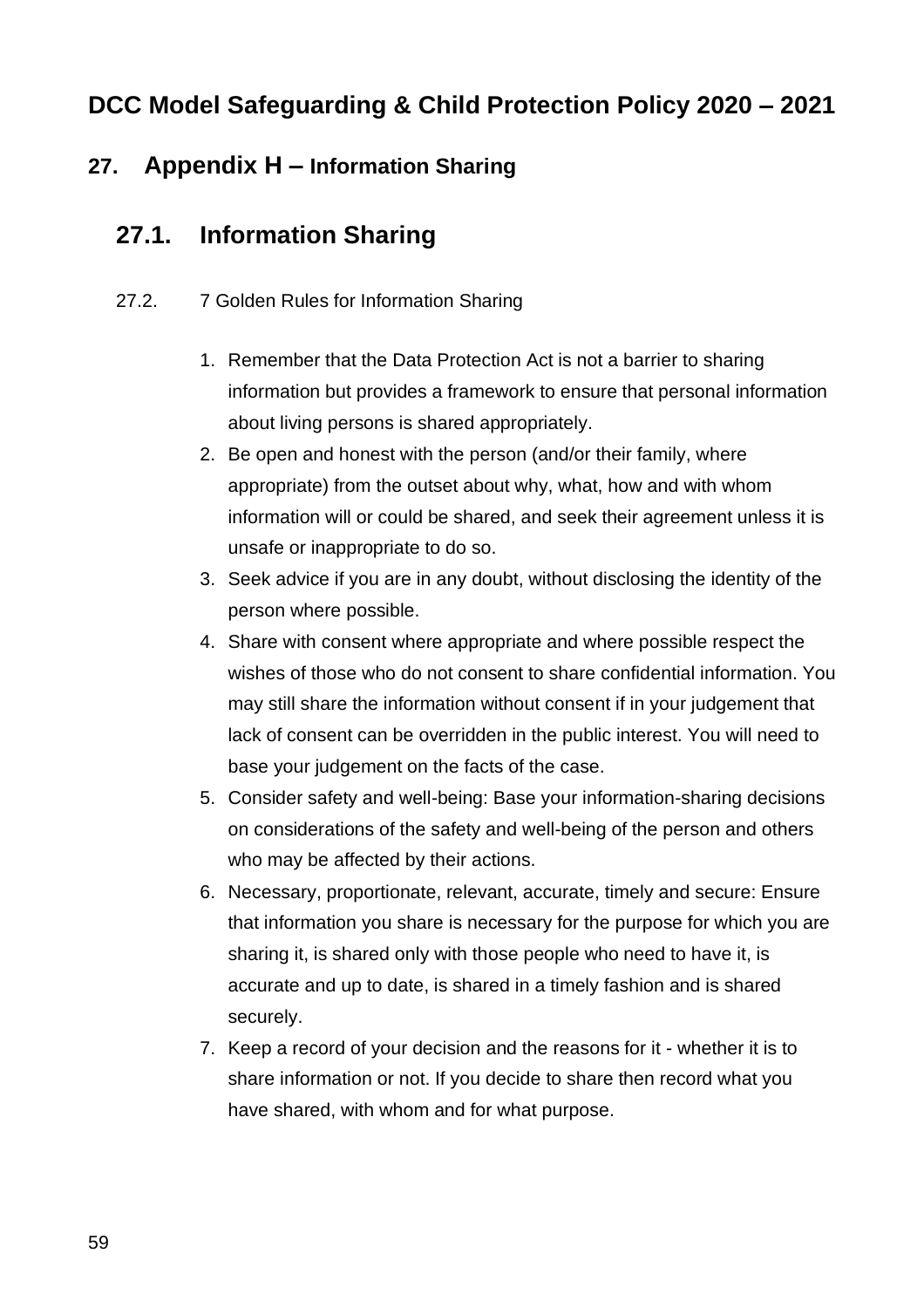#### **28. Appendix I – Process for all Education Service Staff**

# **28.1. Safeguarding – Reporting Safeguarding Concerns, Process to be followed by all Education Service Staff**

28.1.1. **Section** 1: When you are concerned about a 'child' whilst you are working in a Denbighshire School staff must report their concern immediately to the School Designated Safeguarding Lead for advice and possible action and referral to Children Services.

All staff should keep up to date with who the Designated Safeguarding Lead is in the schools you support.

Your concerns should also be reported to your Team Leader/Manager where action is taken to refer a case (communication should be recorded via e-mail).

28.1.2. **Section 2**: When central staff become aware of a concern about a child out of school i.e. home visit, joint agency working, external provider working these concerns must be reported immediately to your Team Leader/Manager without delay. In the absence of your Team Leader/Manager you must report your concerns to one of the following officers

| <b>Safeguarding Personnel</b>                         | <b>Contact Details</b>                                                  |
|-------------------------------------------------------|-------------------------------------------------------------------------|
| <b>Education Services</b><br>Safeguarding Officer:    | Mr Wayne Wheatley<br>wayne.wheatley@denbighshire.gov.uk<br>01824 708064 |
| Behaviour Support Service /<br><b>PRU Headteacher</b> | Nicola Roberts<br>nicola.roberts@denbighshire.gov.uk<br>01824 708064    |
| <b>Education Managers</b>                             | Mari Gaskell<br>mari.gaskell@denbighshire.gov.uk<br>01824 708064        |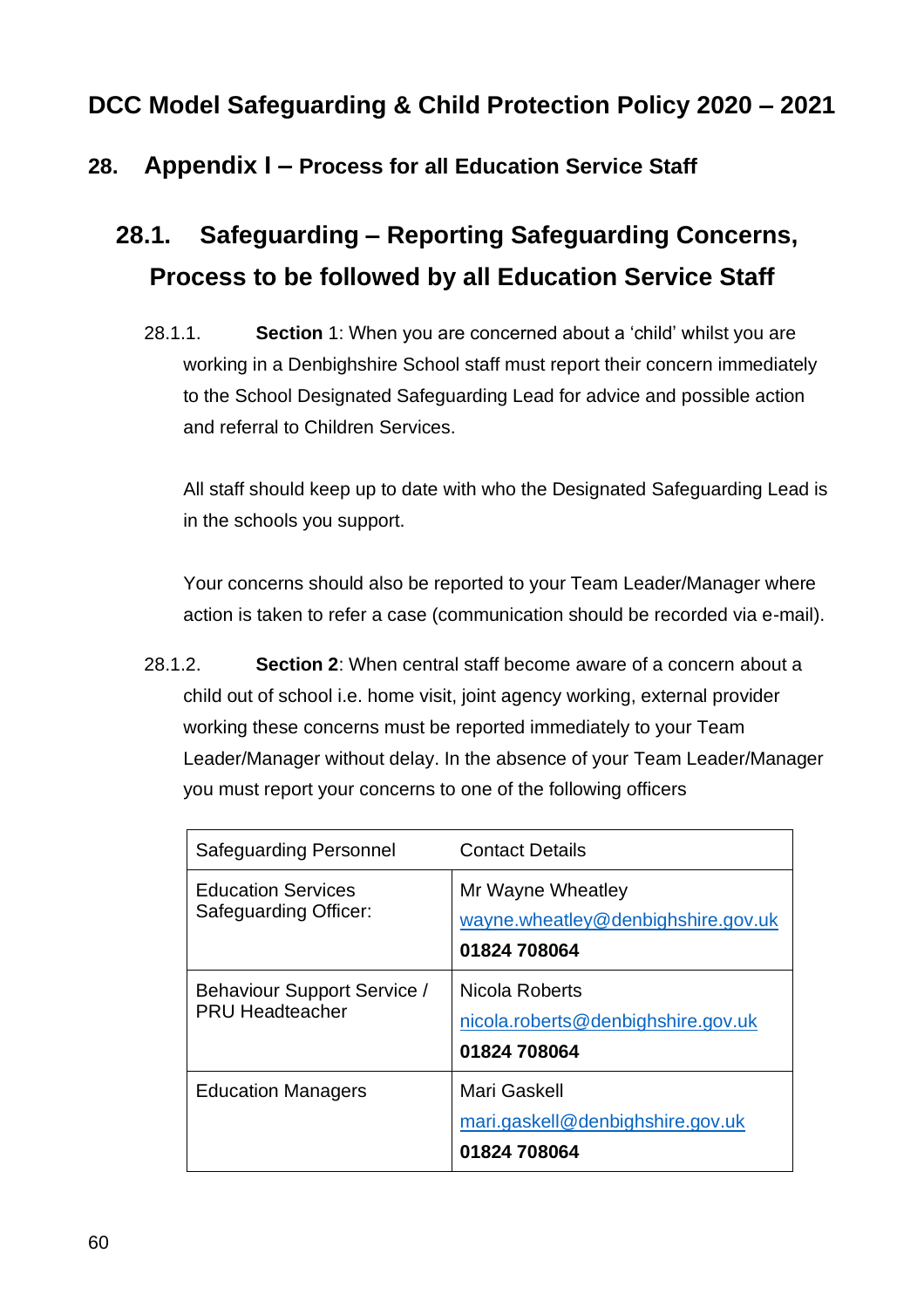#### **29. Appendix J – Education Safeguarding Training Strategy**

**Denbighshire County Council**

#### **Education Safeguarding Training Strategy**

Strategy for the provision of Training, Support and Advice by the Education Safeguarding Officer to Schools and Education Services

September 2020 – July 2021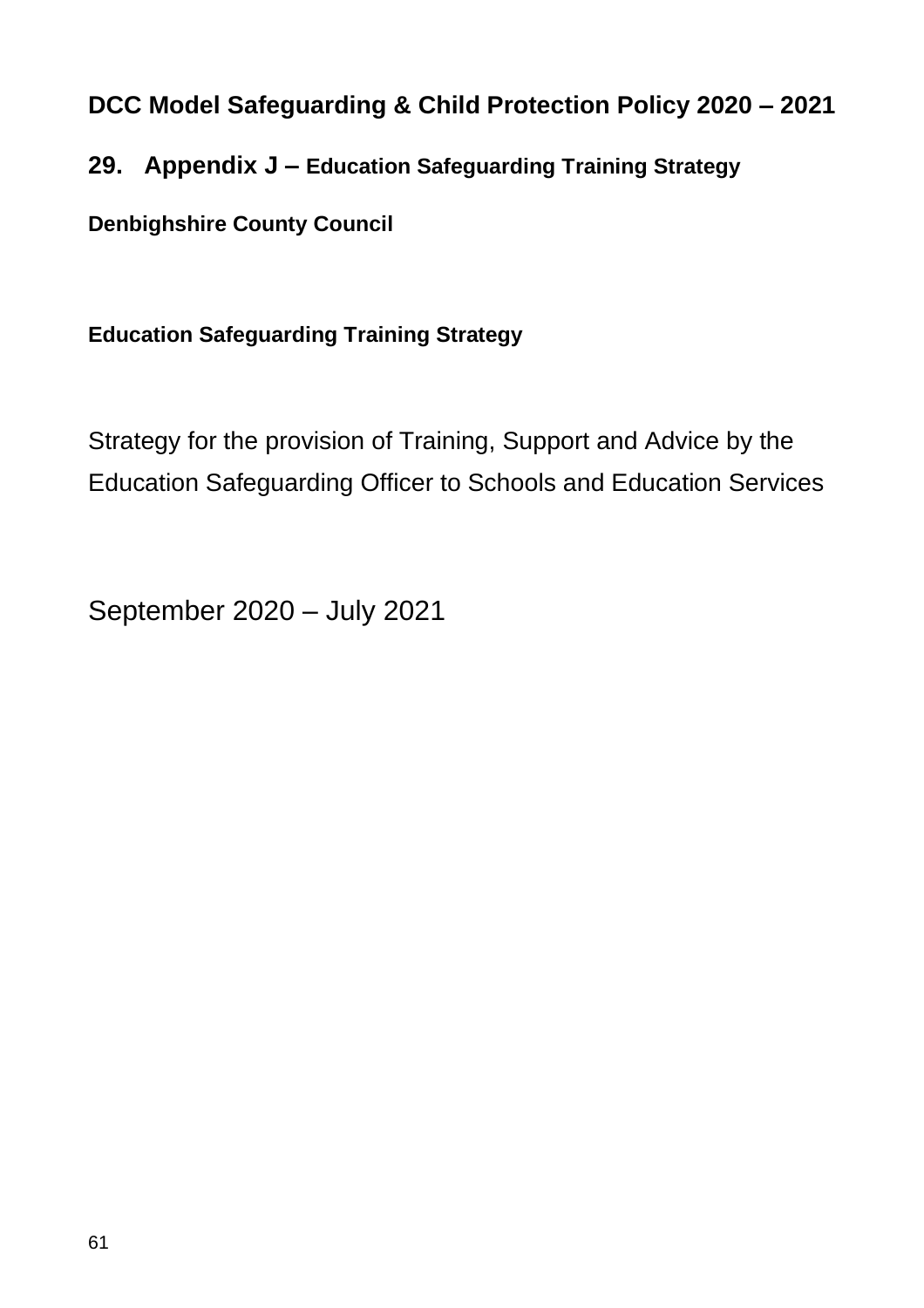# **Contents**

#### **1. Introduction**

#### **2. National Context and Guidance**

- Training
- Advice and Support
- Evaluation and Effectiveness

### **3. Training**

- Provision of Training for School Staff
- Provision of training for Education Service Staff
- Advice and Support
- Evaluation and Effectiveness

#### **4. Future Planning**

- Training
- Advice and Support
- Evaluation and Effectiveness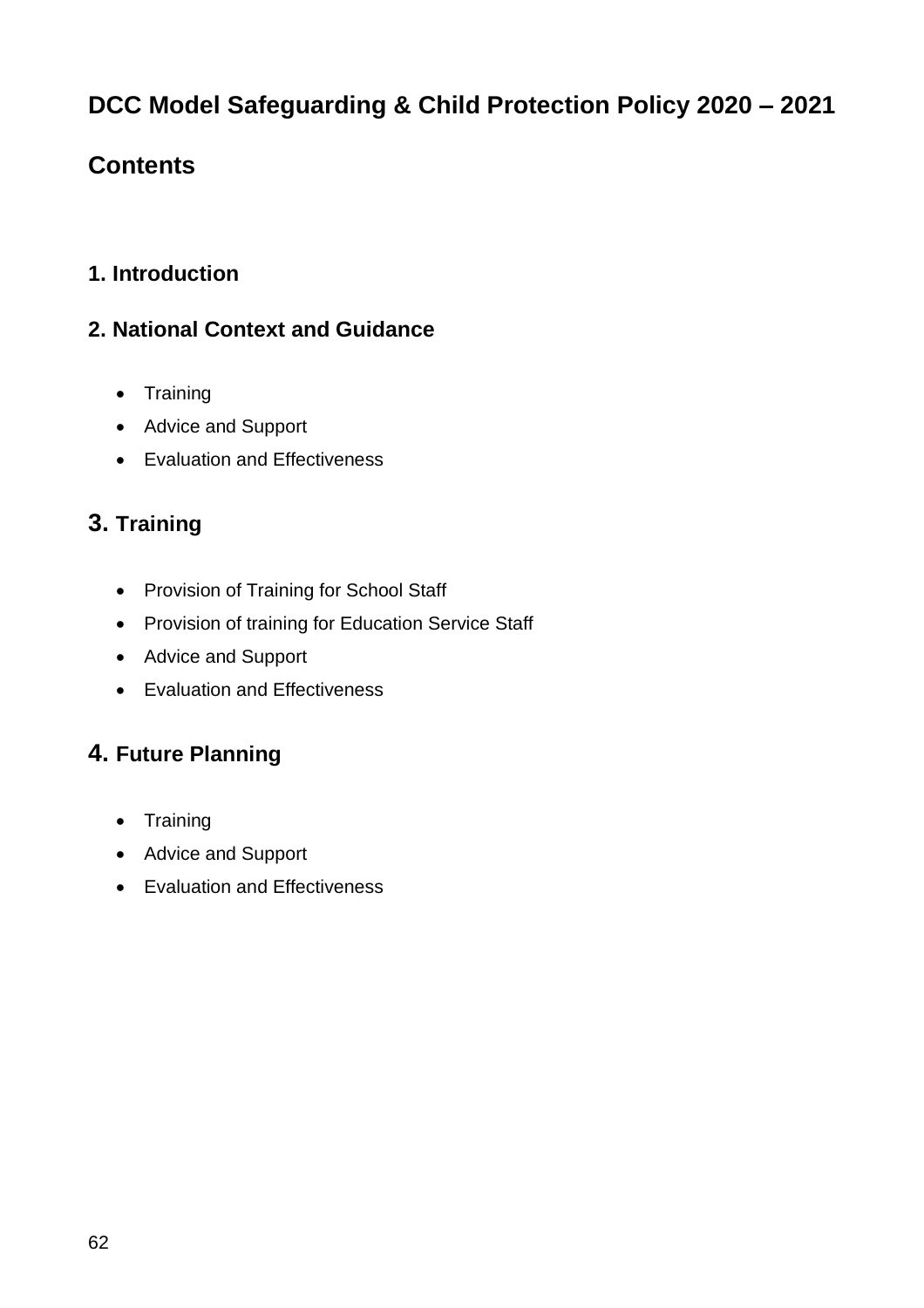#### **1. Introduction**

The purpose of this strategy is to provide the framework for safeguarding training, support and advice services for schools and education services in Denbighshire. This is determined by the legal framework and statutory guidance, the North Wales Safeguarding Board business plan objectives and in accordance with the terms of reference of the NWSB.

The Safeguarding Children, and Safer Recruitment practice states that the Local Authority has a duty to provide support which ensures that schools are aware of their responsibilities for safeguarding children, monitor their performance, make available appropriate training, model policies and procedures, provide advice and support, and facilitate links and cooperation with other agencies statutory and non- statutory services.

In Denbighshire this support is provided by the Education Safeguarding Officer employed by Education and Children Services with a primary focus to keep children safe by contributing to:

Creating and maintaining a safe learning environment for children and young people

Identifying where there are child welfare concerns and taking action to address them, where appropriate, in partnership with other agencies, and

The development of children's understanding, awareness and resilience through the curriculum.

#### **2. National Context and Guidance**

### **Training**

The Education Act 2002 section 175 for maintained school's states

"Local Education Authorities and the governing bodies of maintained schools and FE colleges to make arrangements to ensure that their functions are carried out with a view to safeguarding and promoting the welfare of children"

Keeping Learners Safe 158/ 2015: exercise its powers under section 175 of the Education Act 2002.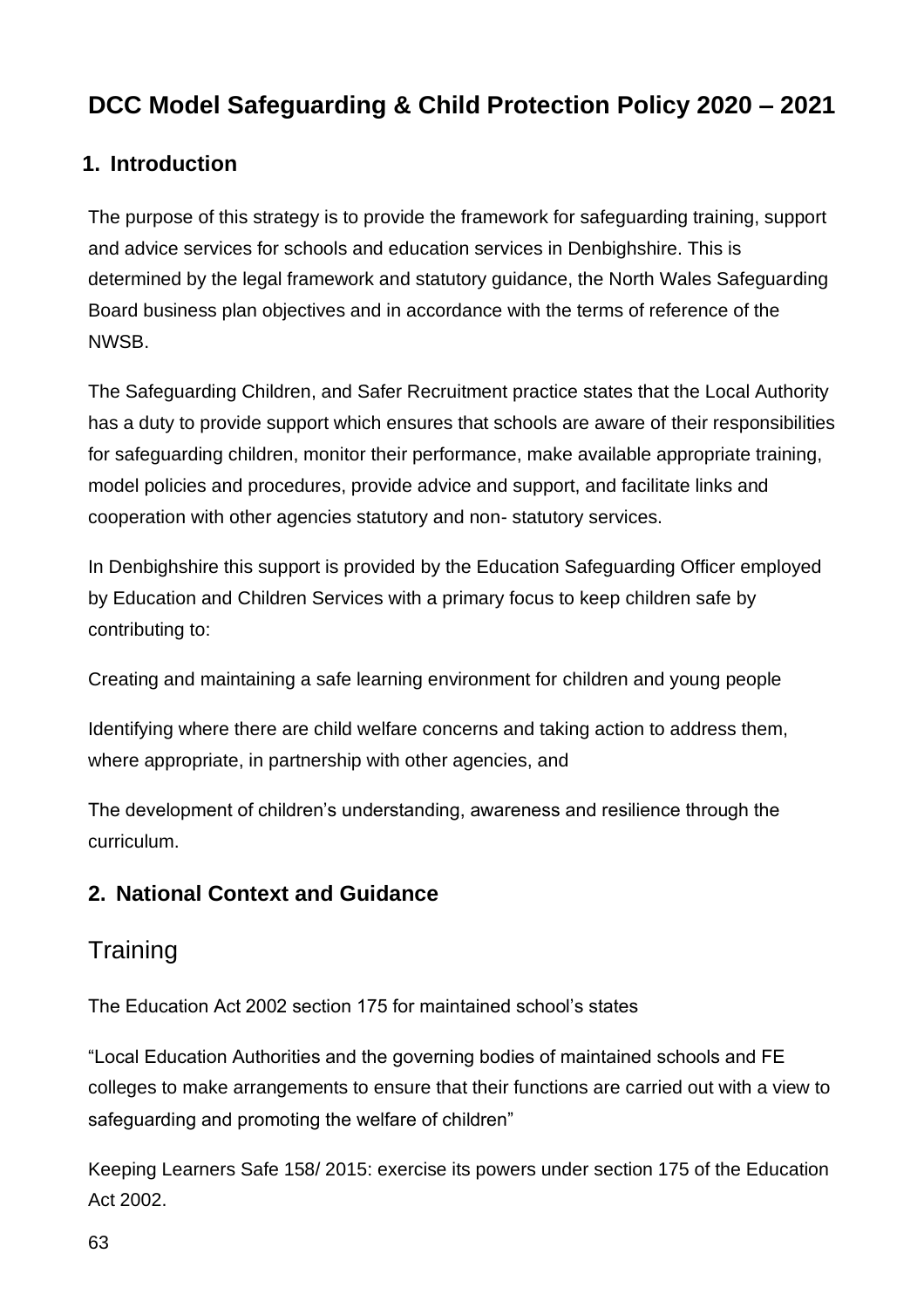"Everyone in the education service shares an objective to help keep children and young people safe by contributing to:

Providing a safe environment for children and young people to learn in education settings, and

Identifying children and young people who are suffering or likely to suffer significant harm taking appropriate action with the aim of making sure they are kept safe both at home and in an education setting"

To equip staff to fulfil the above requirements the guidance sets out the training expectations on school staff. All staff who work with children in schools and governors of schools, should undertake training on safeguarding children that will enable them to fulfil their responsibilities in respect of safeguarding children effectively and that suitable refresher training to keep staff knowledge and skills up to date is also available. These staff should receive refresher training every year.

This Safeguarding training must go beyond staff attendance at training sessions arranged by schools in the future to a position which enables education and schools in Denbighshire to assess their staff through comprehensive training programmes that offer evaluation of staff understanding. This training will ensure both education and schools meet their duties to safeguard and promote the welfare of children. (Section 175) of the Education Act 2002

Schools also contribute through the curriculum by developing children's understanding and awareness and resilience. Estyn inspect against the extent to which schools fulfil their safeguarding responsibilities. In schools how effectively the safeguarding of learners is promoted, is a limiting grade on overall effectiveness. Creating a safe learning environment means having effective arrangements in place to address a range of issues.

These include the care and safeguarding arrangements, pupil health and safety, bullying, school security, tackling drugs and substance misuse and having in place the opportunity for children to discuss their concerns with well trained staff who understand the safeguarding agenda.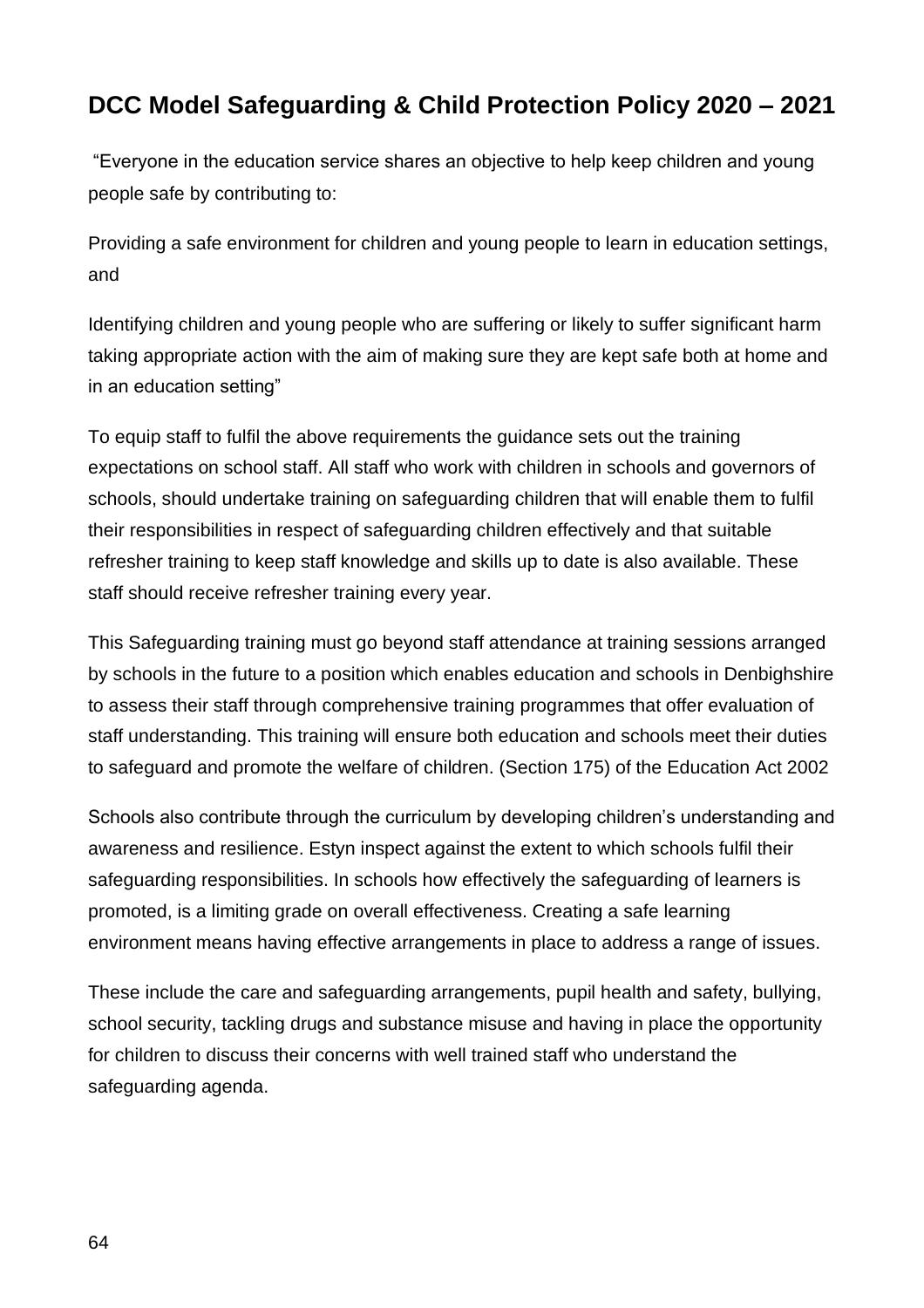# Advice and Support

Keeping Learners Safe 158/ 2015 Keeping Learners Safe Welsh Government guidance (158 /2015) current circular states that the Local Authority should ensure provision of:

- Model policies and Procedures
- Advice and support on safeguarding
- Facilitate links and co-operation between agencies
- Advice and support for designated staff dealing with individual cases
- Staff who can act by making "professional judgements" to resolve any difficulties
- Support for those with designated lead for "safeguarding" and to encourage and foster a good understanding and working relationship between them, children services social workers, and staff in other agencies involved in safeguarding children to develop effective partnership working

#### Evaluation and Effectiveness

Keeping learners safe 158/2015 states: -

"The local authority should monitor the compliance of maintained schools with this guidance, in particular in regard to the existence and operation of appropriate policies and procedures and the training of staff, including the senior person with designated responsibility for safeguarding. Bring any deficiencies to the attention of the governing body of the school and advise the action needed to remedy them "

"Work to ensure that organisations working or in contact with children, operate recruitment and human resources practices that take account of the need to safeguard and promote the welfare of children "

#### **3. Training**

#### **Whole School Staff Training**

On- line

Two options are available to schools from September 2020 these are: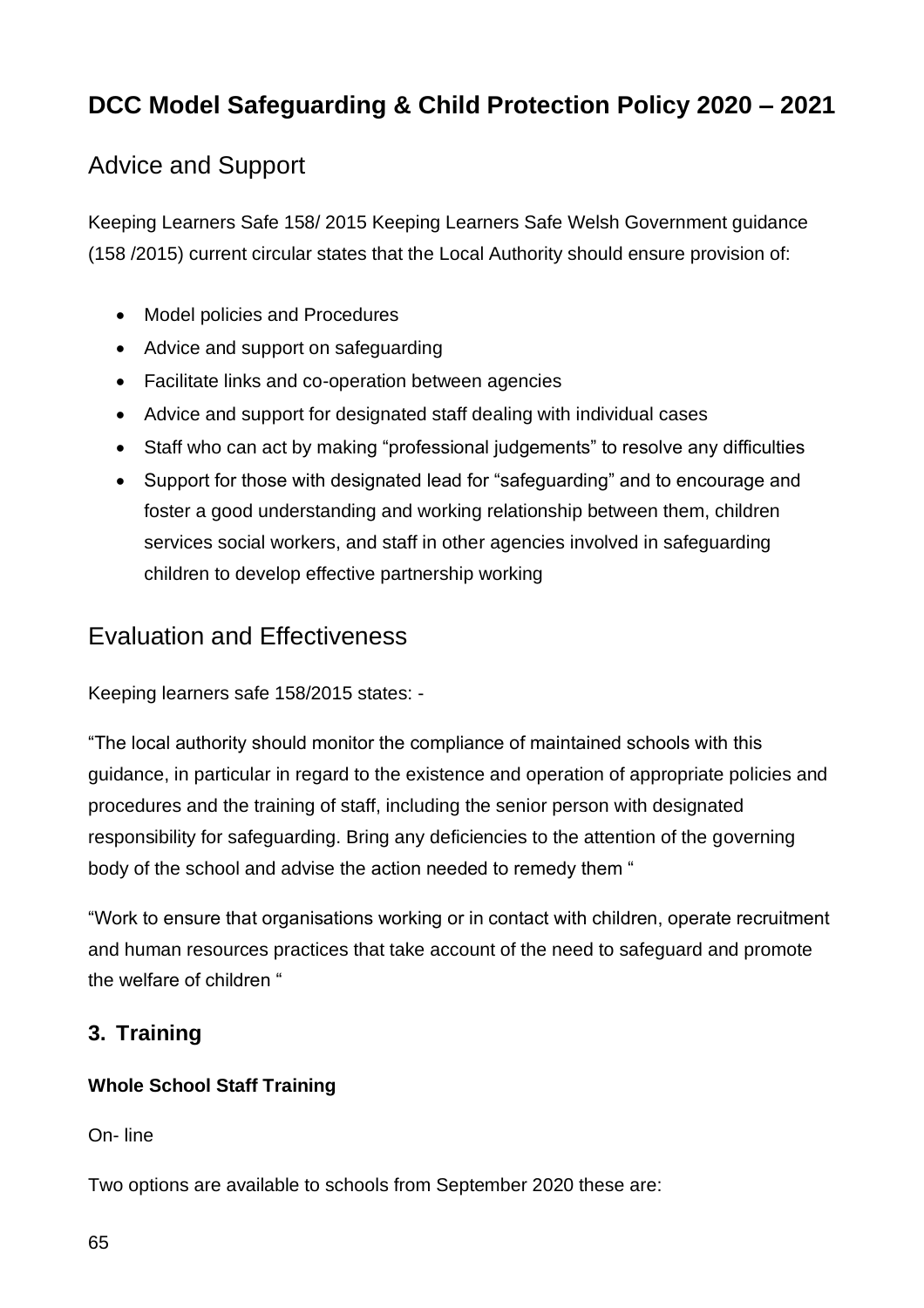- E- Learning Training (Educare Ltd) Please contact the Administrator in your school
- HWB Welsh Government (on- line) Safeguarding training modules:
	- o [Keeping Learners Safe Module 1](https://hwb.gov.wales/repository/discovery/resource/65cf3917-fe44-4f34-9dfd-ff7eba11e6f6/en)
	- o [Keeping Learners Safe Module 2](https://hwb.gov.wales/repository/discovery/resource/0b7409c9-3dce-4d43-80ea-36ee57c28535/en)
	- o [Keeping Learners Safe Module 3](https://hwb.wales.gov.uk/resources/resource/9e82bdf6-02bb-4230-a113-8ab0f864e046)

Schools will have the choice to implement which ever e- learning programme they choose of the two recommended by Denbighshire County Council. This training must be implemented across the whole school staff group on an annual basis.

The training programmes are modula based learning which provides an assessment of the staff members understanding and score assessment at the completion of the training.

All staff must attain over a 75% pass mark on both the Educare and HWB programmes to successfully complete the training. This information forms part of the evaluation the school management team will be able to access and action where further training needs of individual staff are identified.

Staff who do not attain the pass / grading may be required to:

- Complete the training programmer for a second time.
- Complete particular modules only.
- Require specific training provided by school on the training programmer i.e. 1 to 1 support / group training needs.
- Referral to HR where the individual staff member is unable to pass the statutory training requirement for the post.

Provision of Safeguarding Training for School Staff and Governors: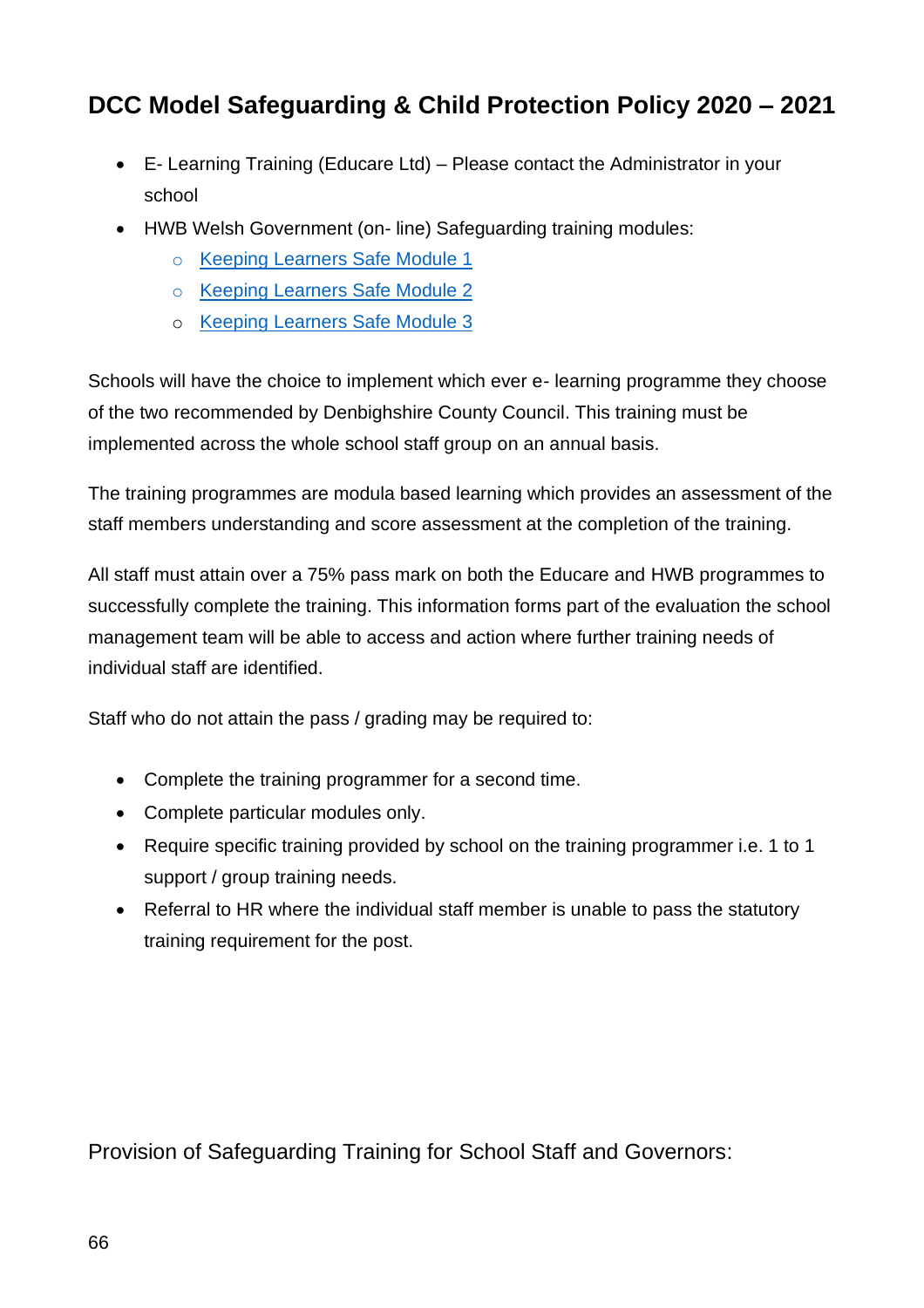| Course:                                                                                              | Target<br>Group:                                                         | <b>Method of Provision:</b>                                                                                                              | Provided by:                                                                         | Frequency<br>Required and<br>/or duration                                                          |
|------------------------------------------------------------------------------------------------------|--------------------------------------------------------------------------|------------------------------------------------------------------------------------------------------------------------------------------|--------------------------------------------------------------------------------------|----------------------------------------------------------------------------------------------------|
| <b>Basic</b><br>Safeguarding<br>Awareness<br>training and<br>Responsibilities of<br>individual staff | Whole staff<br>group<br>New staff &<br>Volunteers                        | Educate $-$ On line<br>learning programme<br>or<br>Hwb Welsh<br>Government<br>programme which<br>includes assessment<br>& certification  | Educare<br>Hwb Welsh<br>Government<br>Approved<br>External<br>provider to<br>schools | Annually<br>At Induction<br>of new staff<br>and<br>volunteers                                      |
| <b>Specific Training</b><br>for Designated<br>Safeguarding<br>Leads &<br><b>Headteachers</b>         | Designated<br>Safeguarding<br>Leads                                      | <b>DSL On-Line Teams</b><br>Training<br><b>Barnardos</b>                                                                                 | <b>Barnardos</b><br>Training or<br>approved<br>provider                              | Annual and<br>at induction<br>of new post<br>holders via<br>open access<br>to on -line<br>training |
| <b>School Governor</b><br>with specific<br>responsibility for<br>Safeguarding                        | Specific<br>Governors<br>Whole<br>Governing<br><b>Body</b><br>(Optional) | <b>Hwb Welsh</b><br>Government<br>e-learning<br>programme to include<br>assessment and<br>certificate<br>Bespoke training /<br>workshops | Educare<br>or Hwb<br>Local<br>Authority                                              | Bi- annually<br>At induction<br>of new staff<br>or volunteers<br>As required                       |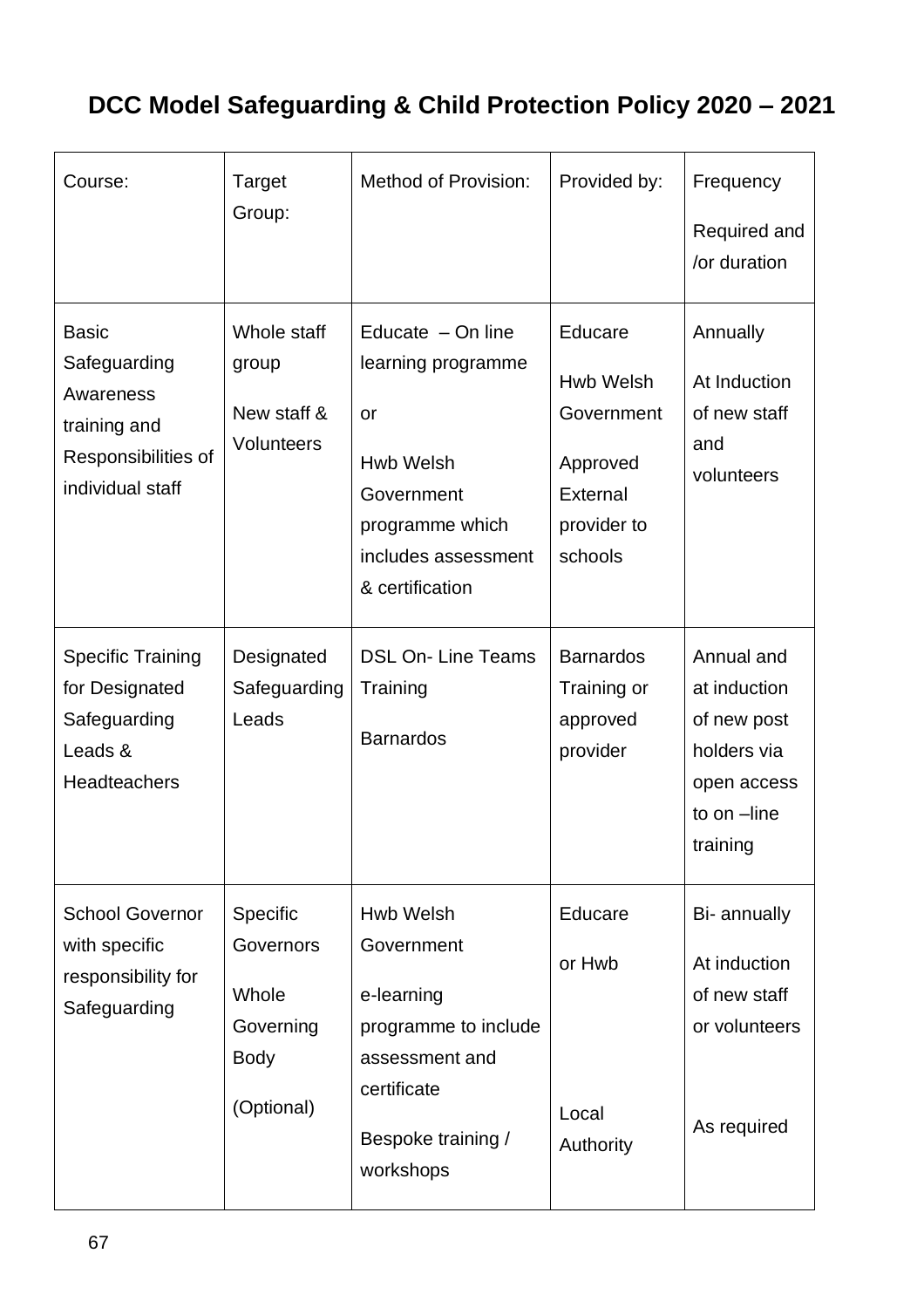| Bespoke training<br>on specific issues<br>requested by<br>clusters Estyn<br>inspections and<br>safeguarding<br>audits | Schools<br>identified                         | Delivered via Taught<br>Course or by<br>commissioning<br>Additional support as<br>appropriate | Safeguarding<br><b>Officer</b>                                                        | <b>TBC</b> based<br>on Training<br><b>Needs</b><br>Analysis |
|-----------------------------------------------------------------------------------------------------------------------|-----------------------------------------------|-----------------------------------------------------------------------------------------------|---------------------------------------------------------------------------------------|-------------------------------------------------------------|
| <b>NQT's Induction</b><br>Raising<br>awareness of the<br>importance of<br>safeguarding                                | NQT's                                         | Safeguarding<br><b>Training Awareness</b><br>session (Microsoft<br>Teams)                     | Safeguarding<br><b>Officer</b>                                                        | One Hour                                                    |
| Specific issues<br>training                                                                                           | School<br>Designated<br>Safeguarding<br>Leads | <b>Case Review</b><br>Workshops and<br><b>Action Learning</b><br>Approach                     | Safeguarding<br><b>Officer</b><br>Children<br><b>Services</b><br>Safeguarding<br>Unit | <b>TBC</b>                                                  |
| School<br>Safeguarding<br>audit tool                                                                                  | School<br>management<br>teams                 | Supporting the<br>training needs<br>analysis of staff                                         | Safeguarding<br><b>Officer</b>                                                        | <b>Annual Basis</b>                                         |

### Provision of Training for Education Service Staff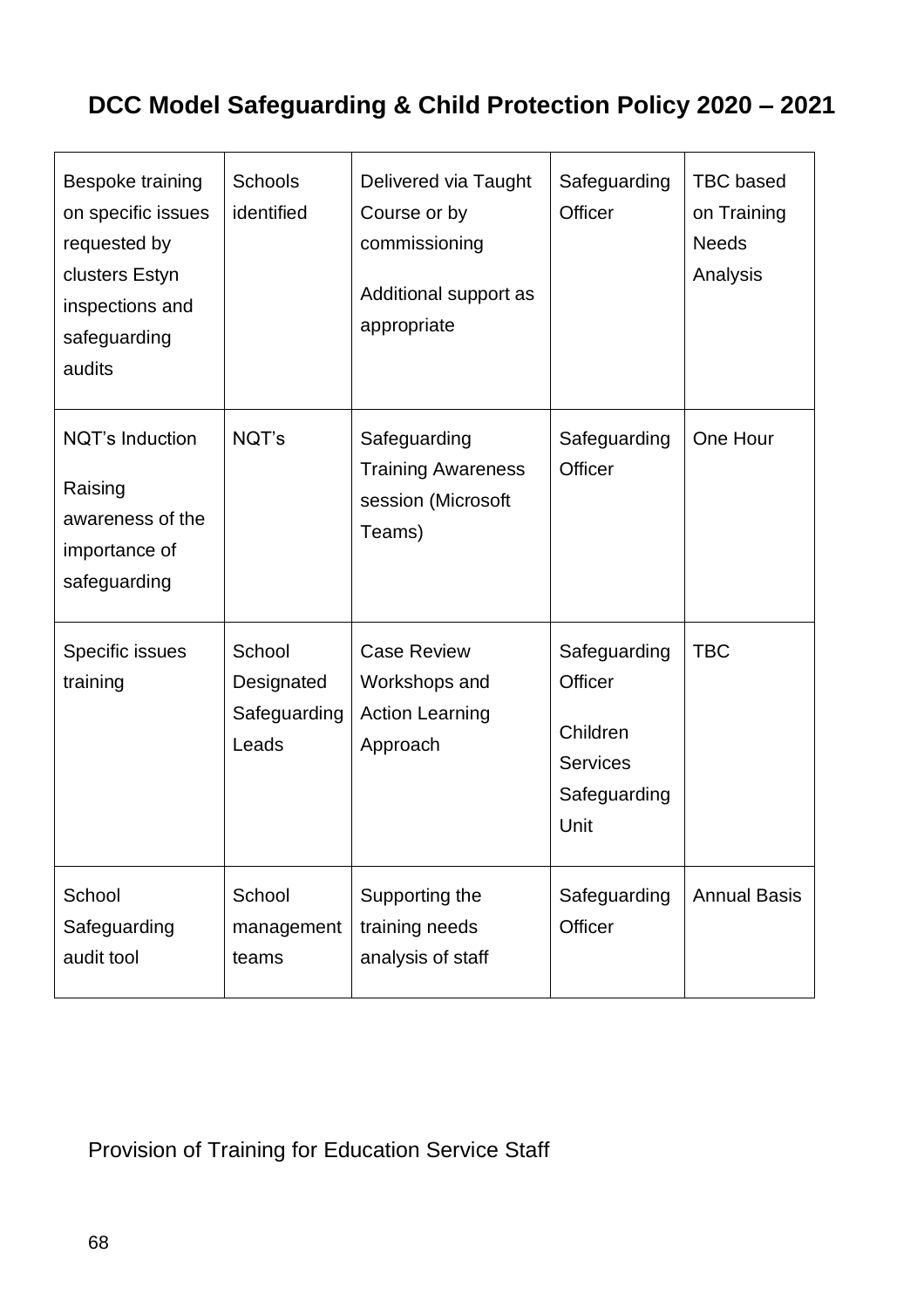| <b>Basic Safeguarding</b><br>awareness training<br>individual<br>responsibilities | Education<br>Service staff                                              | E-learning<br>programme with<br>assessment<br>certification                 | Educare<br>or<br>Hwb Welsh<br>Government | Annual<br>At<br>Induction of<br>new staff                                            |
|-----------------------------------------------------------------------------------|-------------------------------------------------------------------------|-----------------------------------------------------------------------------|------------------------------------------|--------------------------------------------------------------------------------------|
| Safeguarding for<br>Managers / Team<br>Leaders<br>Newly appointed<br>headteachers | Children<br>Services and<br>Education<br>Service<br>Management<br>Teams | Level 3 one day<br>course<br>(Safeguarding<br>Leadership one<br>day course) | Training or<br>approved<br>provider      | Annual and<br>at induction<br>of new post<br>holders via<br>open<br>access<br>course |

### Advice and Support

| Education Page on DCC<br>Website | Information included:                                        |  |
|----------------------------------|--------------------------------------------------------------|--|
|                                  | <b>Schedule of Training</b>                                  |  |
|                                  | Links to guidance documents and procedures                   |  |
|                                  | Model policies for safeguarding and $e$ – safety             |  |
|                                  | Good practice area to share policies, practice in<br>schools |  |
|                                  | <b>Contact details of Child Protection Coordinators</b>      |  |
|                                  | <b>School Safeguarding Audit</b>                             |  |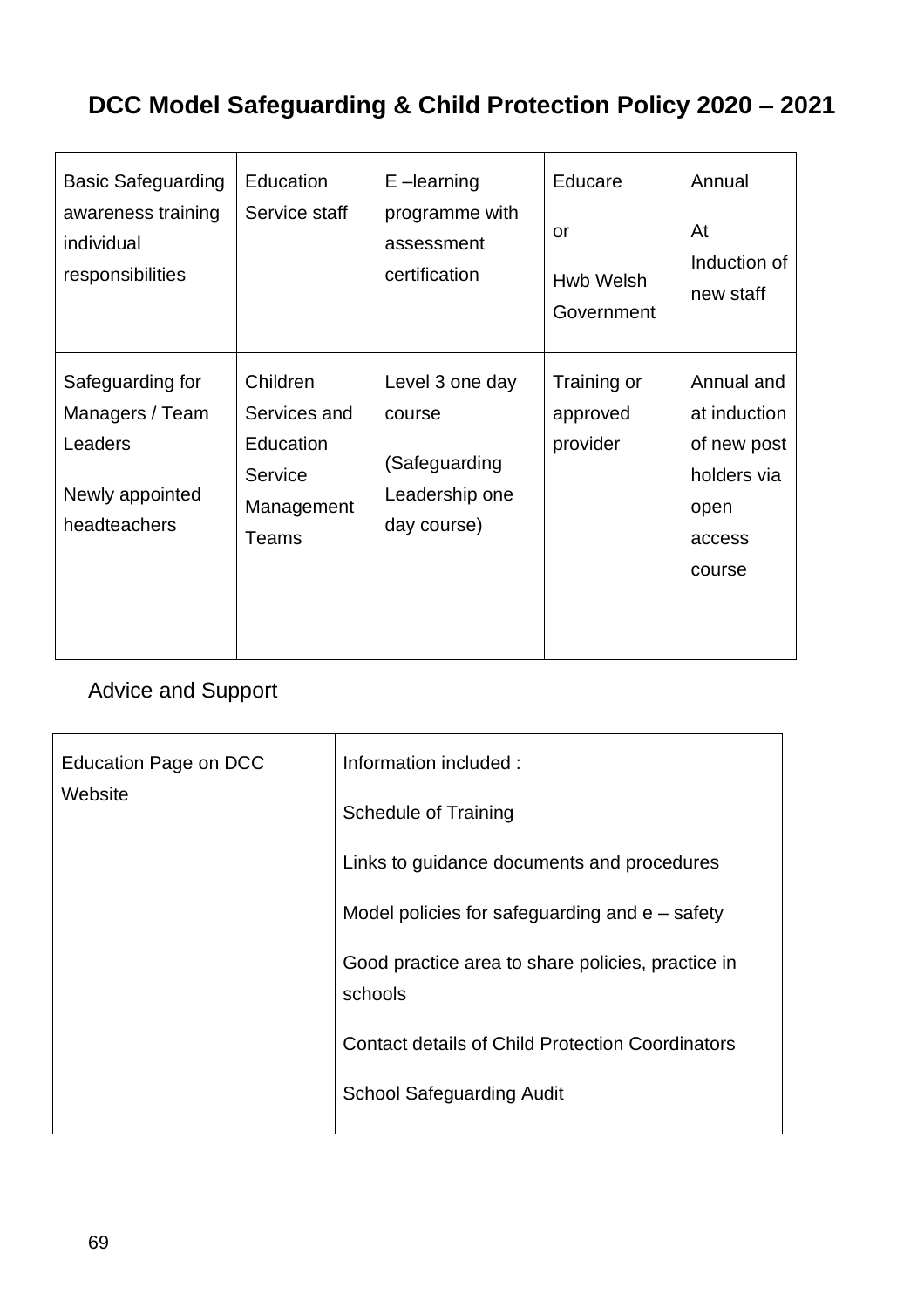|                                   | Training courses available including NWSCB study<br>days<br>Any external relevant conferences and courses<br>Joint training commissioned between Education,<br><b>Schools and Children Services</b>                                                                                                                                                                                                                                                                                                                                                                                                                                                                                                                                                                                                                                                    |
|-----------------------------------|--------------------------------------------------------------------------------------------------------------------------------------------------------------------------------------------------------------------------------------------------------------------------------------------------------------------------------------------------------------------------------------------------------------------------------------------------------------------------------------------------------------------------------------------------------------------------------------------------------------------------------------------------------------------------------------------------------------------------------------------------------------------------------------------------------------------------------------------------------|
| <b>Safeguarding Consultations</b> | Safeguarding Officer will visit schools prior to Estyn<br>inspections to provide support and ensure<br>procedures and post inspection paperwork is<br>thoroughly detailed and reflects the county and<br>national guidelines.<br><b>Education Welfare Service Helpdesk to Schools</b><br>Available daily to schools and Education Services<br>for advice and signposting concerns<br>Receive and respond to immediate calls from<br>schools and education services relating to<br>safeguarding queries or provide advice or<br>signposting on an individual matters, safeguarding<br>issues or allegation against staff members.<br>Liaise between school and children services where<br>a child protection concern has been raised by either<br>agency to support the school in ensuring immediate<br>action.<br>Helpdesk Contact No: -01824 - 708064 |

# Evaluation, Effectiveness and Compliance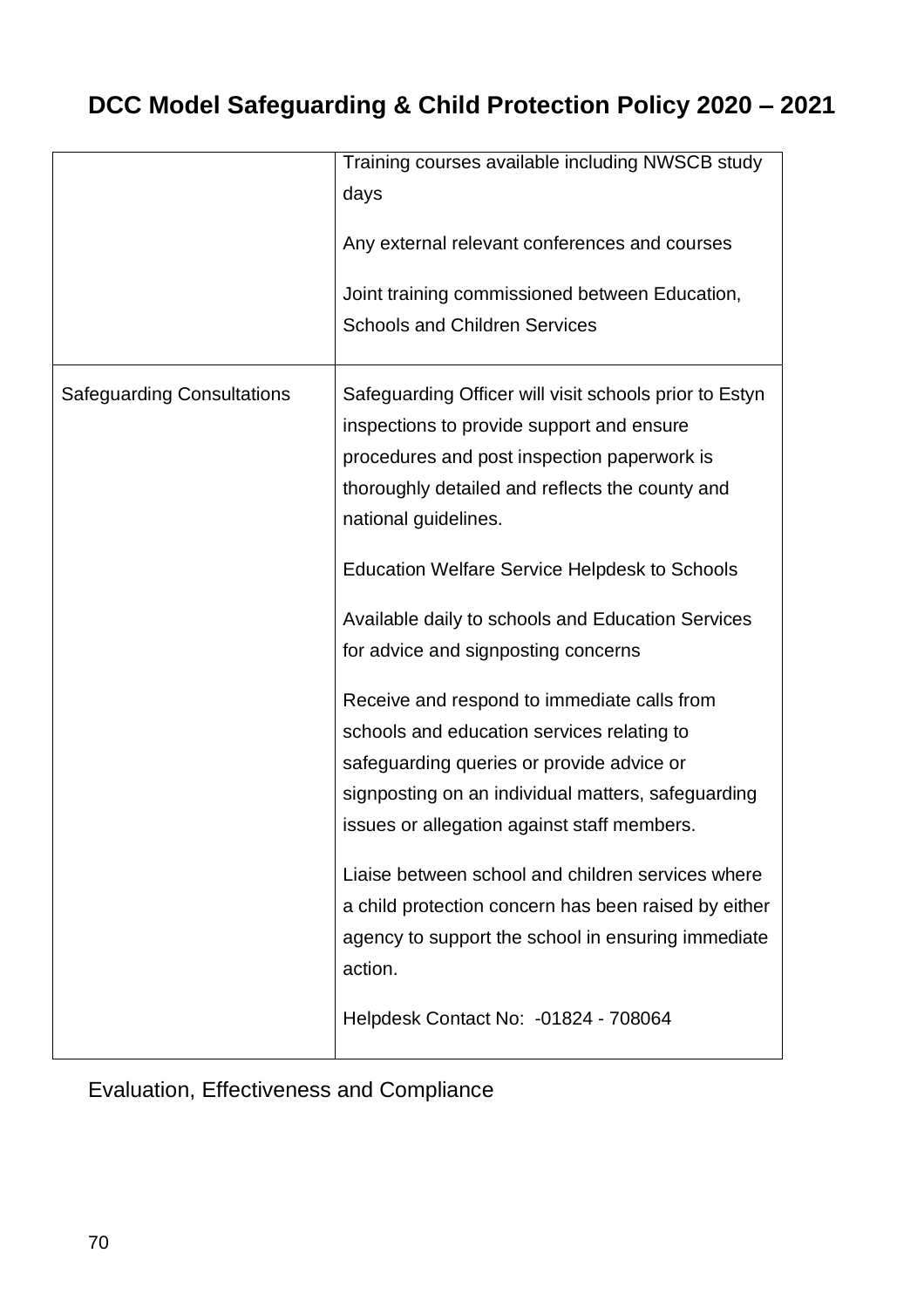| <b>Safeguarding Audit</b> | Schools safeguarding audit feedback report to      |
|---------------------------|----------------------------------------------------|
|                           | schools referring to areas identified across the   |
|                           | county that require improvement or gap analysis as |
|                           | part of the school and local authority improvement |
|                           | plans relating to safeguarding.                    |
|                           |                                                    |
|                           |                                                    |

#### **4. Thematic Training needs identified for 2020/21**

#### **Training**

Specific advice in relation to commissioning training in response to current feedback from Headteachers and School Designated Safeguarding leads in schools will be provided in the following areas.

Exploitation (CCE) Child Criminal Exploitation for school staff what does this mean for Denbighshire schools

Children Missing Education how better can we work together to reduce risk and monitor these cases using the SIMS lost children database?

Managing challenging situations with parents (Family Law) that impact on schools daily work and contact with families specific advice by the EWO service and Legal Services.

The voice of the Child - Training for identified staff who attend conferences, reviews daily contact with support to children in schools.

### Advice and Support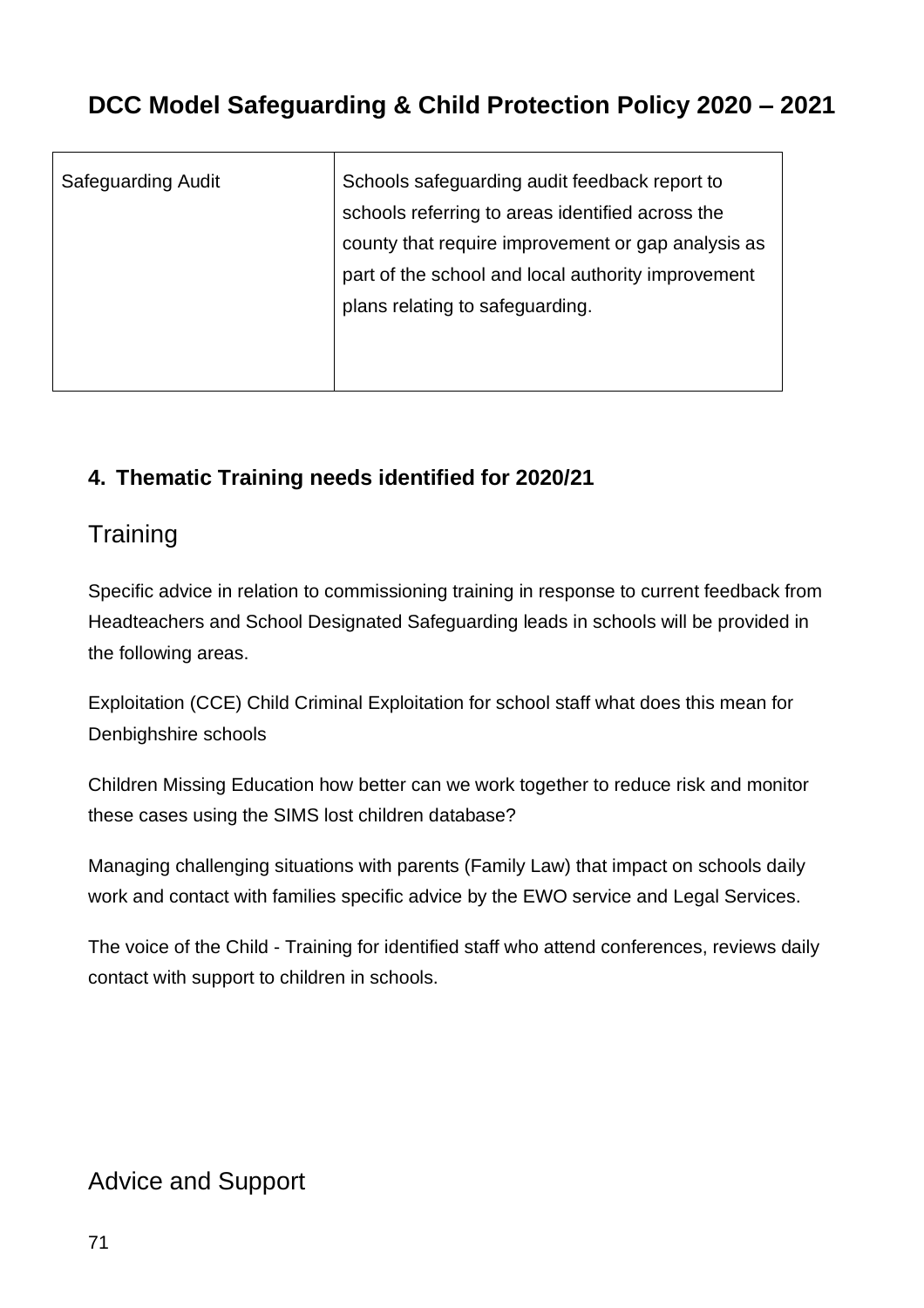We will be proactive in using information provided in Estyn reports for those schools that have a lower rating on safeguarding. This will include offering support to those schools in post action plans to address the issues highlighted in the inspection reports of the school.

We will as part of the helpdesk enquiries from schools and education services log the advice given and actions taken from these contacts.

#### Evaluation and Effectiveness

The safeguarding audit will be reviewed to reflect any changes in guidance, together with any review of safeguarding by external consultants commissioned by education and annual report to the North Wales Regional Safeguarding Children Board.

Information from the audit will be fed in to the section 28 audit provided to the NWRSCB in respect of all agencies who work with children in Denbighshire on their effectiveness in safeguarding children.

Effectiveness of training provision – evaluation forms are completed at the end of each training delivery and the information will continue to be reviewed on an annual basis in addition to any immediate response that can be implemented.

This provides useful information for the continual review of the training strategy and any changes to the training plan.

The feedback from the evaluation forms will be included in the annual report to the North Wales Regional Safeguarding Children Board.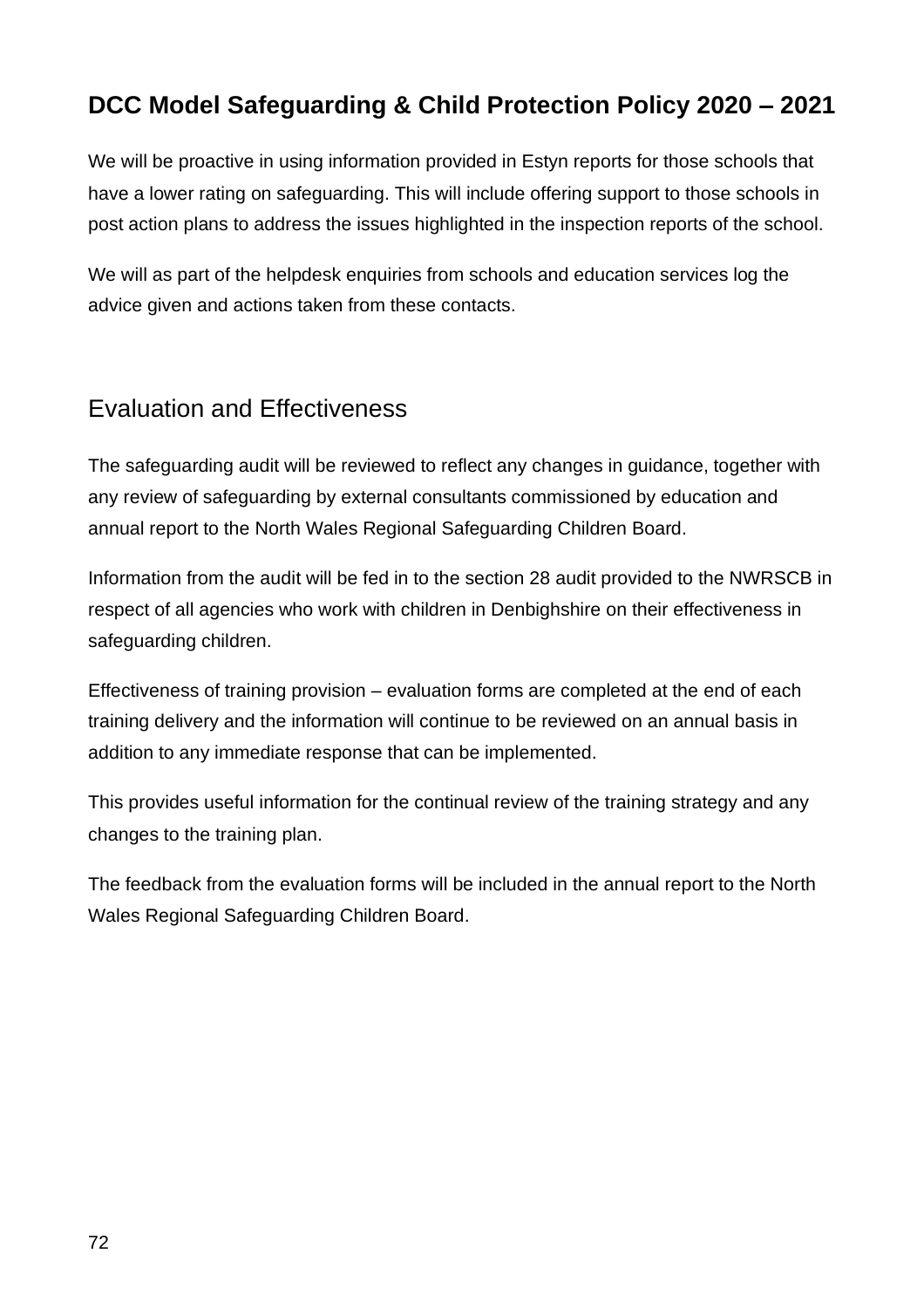## **DCC Model Safeguarding & Child Protection Policy 2020 – 2021**

## **30. Appendix K – Children's and Family Support Gateway Contacts**

This team will be responsible for responding to all contacts for information and advice as well as managing incoming referrals which relate to children, young people and their families. Any enquiries which relate only to adults will need to be directed to the new Single Point of Access (SPoA).

The contact details for the teams can be found below.



**vulnerable families. However, if an enquiry or referral relates to both children and adults then it would be helpful to copy any emails to both addresses.**